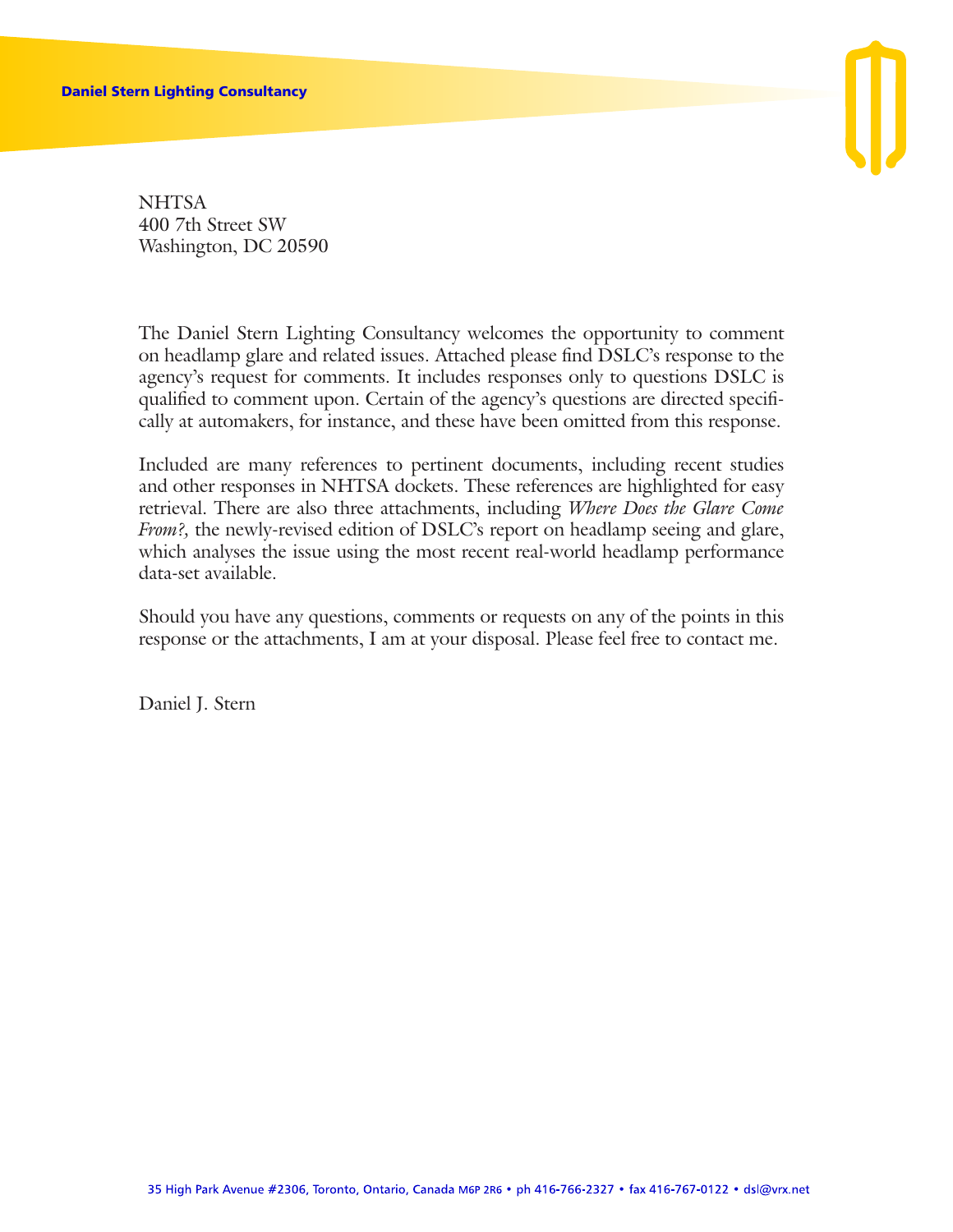Question 1: Given the vast amount of new technology in headlamp hardware and design, and in the design of light sources, is the long-standing method of specifying a single headlamp's performance by test points irrespective of its particular vehicle application, still an effective way to consider the problem of glare? Please explain.

Photometric testing based on test points is an adequate and cost-effective method of determining the performance and compliance of motor vehicle headlamps. The problem of glare can be effectively addressed without changes to the method by which headlamps are tested. However, certain aspects of the currentlyprescribed testing methodology are inappropriately lax. The agency should rescind the  $\pm 0.25^{\circ}$  reaim permitted by FMVSS  $108$  (7.2(d)) at most every point in the beam during photometric testing, replacing this provision with a more stringent re-aim provision. The 0.25° re-aim allowance was originally intended to allow for compensation of different positional calibration among different photogoniometers. However, the allowance is being used to move individual headlamps under test 0.25° up, down, left and right to sidestep multiple test point failures . Multiple such re-aims result in headlamps that are nominally compliant, but which do not produce a compliant beam pattern when mounted on a vehicle. A headlamp, when installed, can only be aimed vertically and (sometimes) horizontally in its entirety. Different portions of the beam pattern cannot be shifted left, right, up or down relative to other portions of the beam pattern. This relates directly to the problem of glare, since the FMVSS 108 allowance for re-aim under test is being used to attain nominal compliance with lamps that produce more glare light at the specified test point(s) than is permitted by the Federal photometric standard.

Provisions can be made for compensation of differences in positional calibration of photogoniometers without allowing noncompliant beam patterns to "wiggle" their way past the test.

The agency should consider emulating the re-aim provision present in ECE regulations. This provision (see e.g. ECE R20, 6.2.4) permits a one-time re-aim such that the beam axis is displaced by not more than 1° left or right after the headlamp has been vertically aimed according to test procedures. This one-time re-aim addresses the need to compensate for differences in photogoniometric setup. It also ensures that the beam pattern as tested on the photogoniometer is the same as that produced when the headlamp is installed on a vehicle; if the beam pattern must be shifted laterally in order to place the correct amounts of light in the correct locations, this can be achieved through headlamp mounting or final aim setting.

Question 2: Is there any feasible alternative, such as having many more test points in and near the glare areas in the beam? Would applying intensity zones for glare be appropriate instead of points? Would a whole vehicle roadway illumination specification solve the problem, limiting glare regardless of lamp mounting height? Please discuss these and fully explain your reasoning for your choice or suggestions.

In the absence of specific test points with explicit photometric requirements, control of a region is left to implicit requirements. For example, SAE J575e, referenced in FMVSS 108, states *"…the candlepower values between test points shall not be less than the lower specified value of the two closest adjacent test points (on a horizontal or vertical line) for minimum values."* Note that the current version of SAE J575 contains a less stringent version of this requirement; the values between test points are required to be not less than 60% of the lower specified value of the two closest adjacent test points. Implicit control of regions falling between test points provides a mimimum level of beam homogeneity, but does not serve adequately as a substitute for explicitly-controlled test points in regions where specifica amounts of light are crucial to meet seeing or glare-control needs.

There is significant variation in the amounts of light directed by US headlamps towards the glare regions; some designs approach ECE levels of glare control, while others just barely comply with existing US glare controls. Additional test points and zones, thoughtfully chosen and with reasonable and proper minimum and maximum intensity requirements, will considerably improve the consistency of photometric performance among US headlamps, without creating an undue compliance testing burden. While oncoming drivers' eyes on a straight and level road are with at least 50% frequency in the close vicinity of (0.5U, 3.5L) relative to an oncoming car, variations in road geometry, vehicle and headlamp height will shift the spacial relationship between drivers' eyes and the headlamps coming towards them. A glare-control zone, therefore, perhaps with one or more explicit glare-control points contained within it (e.g. ECE B50L) is an appropriate and effective way to reduce glare to oncoming drivers.

A whole-vehicle roadway illumination specification would impose unnecessary cost burdens upon lighting and vehicle manufacturers, and therefore upon consumers. It would also preclude the use of any kind of standardized headlamp system; for instance, sealed-beam headlamps would be problematic under a whole-vehicle standard, because sealed-beam headlamps can be installed on low as well as high vehicles. The relevant relationship between vehicle type and headlamp performance is the headlamp mounting height; therefore the desired control of glare and maintenance of seeing performance can be attained by prescribing aim standards that are dependent upon headlamp mounting height, as is done in Europe, and perhaps by reducing the maximum allowable headlamp mounting height.

Vehicles with high-mounted headlamps currently enjoy an "unfair" seeing-distance advantage that comes at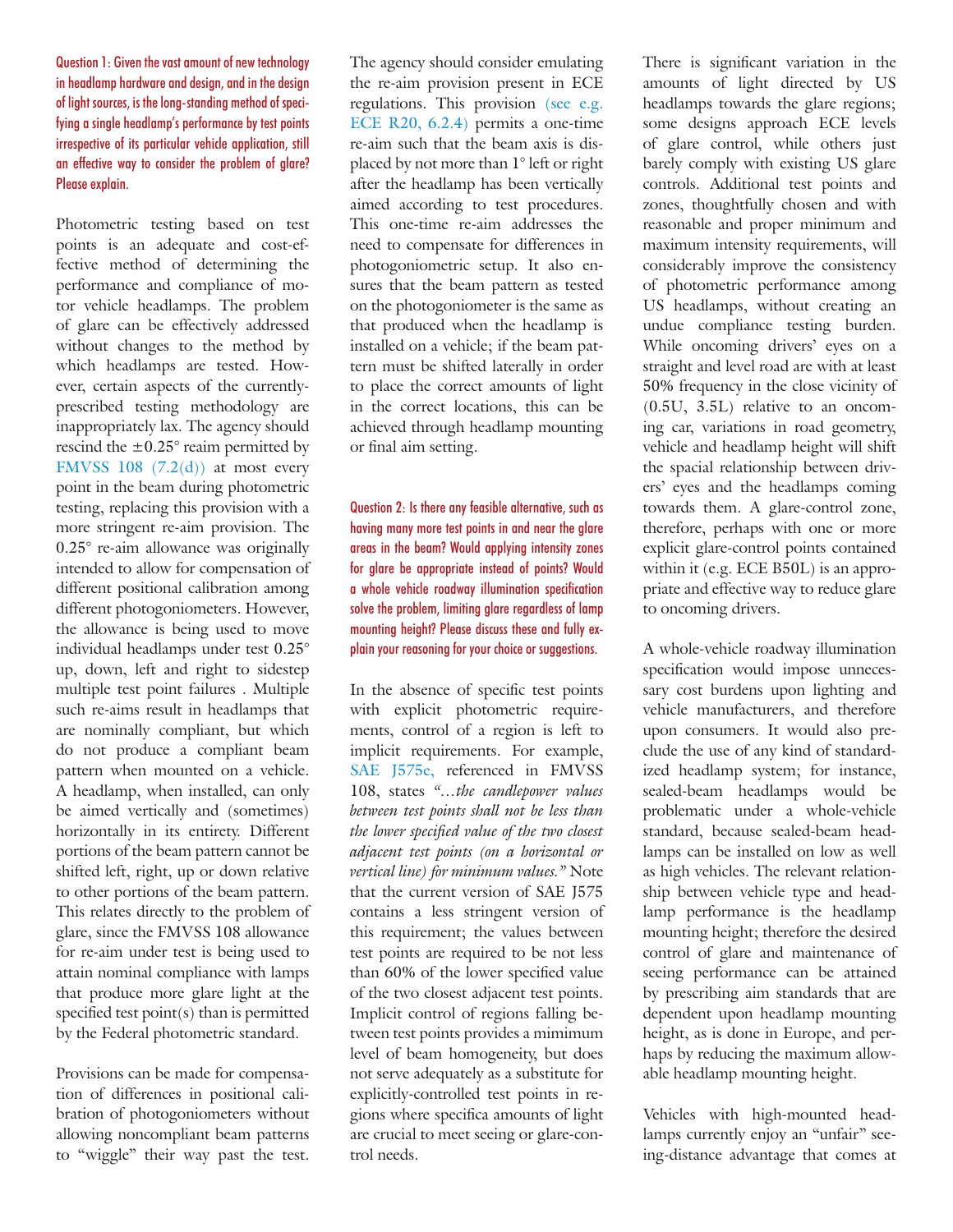the expense of severe glare to drivers of lower vehicles. Linking aim declination to headlamp mounting height is an easy and effective way to materially reduce glare from high-mounted headlamps, and will have an equalizing effect upon the seeing distance available to drivers of all vehicles. See Attachment 3, pages 17-21.

#### Question 3: To what extent do lamp or vehicle manufacturers consider potential glare from headlamps beyond the glare limits set in the Federal lighting standard?

Lamp and vehicle manufacturers are not legally required to consider potential glare beyond the glare limits contained in the Federal lighting standard. While some lamp manufacturers (see NHTSA-2001-8885-1576) have a corporate philosophy of producing low-glare lamps, there is no requirement for such a philosophy. The glare limits present in the Federal standard are the only effective means by which headlamp glare can be regulated. It should be noted that a major US automaker, which recently in response to glare complaints lowered the factory aim of certain of its truck and SUV headlamps and introduced new reflector-optic headlamps with lower glare than the former lens-optic units, is presently considering deleting all bulb shields from its headlamps as a cost-reduction measure. Automaker philanthropy cannot be relied upon to control headlamp glare.

#### Question 6: Should the U.S. adopt the HID glare control measures of automatic leveling and washing that have been adopted by Europe? Please identify the data and analyses that support your views. What costs would be incurred to do so?

Yes. It has been well documented (see e.g. NHTSA-2001-8885-1594) that extremely high levels of headlamp glare are produced under ordinary vehicle usage conditions, in the absence of automatic (dynamic) headlamp levelling systems. It has been equally

well documented (e.g. by Alferdinck, Hella, Bosch, and others) that headlamp lens dirt accumulations typical of normal vehicle use can increase glare production by 200 to 300 percent relative to a clean lens. The increased glare produced by changes in vehicle pitch attitude and by lens dirt accumulation were of little consequence with older headlamp designs producing relatively low flux through relatively narrow horizontal observation angles and with relatively large observable illuminated lens surface areas. The advent of extremely high-flux light sources, extremely compact headlamp lenses and more robust beam patterns considerably aggravates the increase in glare due to vehicle loading and lens dirt accumulation.

These devices have been commonplace in Europe for many years, and a wide range of system components exists to satisfy various packaging and functional needs. Development costs to implement these devices in the US market would therefore be insignificant, provided the US standards for design, installation and performance of such equipment are identical or substantially harmonized with existing ECE requirements.

#### Question 7: Should the U.S. adopt the driver operated manual headlamp leveling for halogen and/or HIDs that has been the norm in Europe?

No. Manual headlamp levellers depend upon drivers' understanding and willingness to properly use the devices to "dip" their beams when their vehicles are heavily loaded, and to return the beams to the baseline position once the load is removed. Convincing evidence (e.g. Sivak and Flannagan's fog lamp usage study, SAE 970657) and simple observation suggest it is unrealistic to expect drivers to use manual levellers properly with reliability sufficient to make them worthwhile as safety devices.

Manual levellers are not permitted in Europe with HID and high-flux halogen (e.g. H9, HIR1, HIR2) low beams; these must have automatic levelling. Manual levelling also is not capable of compensating for changes in vehicle pitch attitude due to road geometry and load shift. Automatic (dynamic) headlamp levelling has this capability and will reduce not only steady-state glare due to laden vehicles, but also "flashing" glare due to road undulations.

#### Some people state that the glare from headlamps is so bad that we should all be required to use the same headlamps that we had in the 1960's.

A return to a standardized sealed-beam headlamp mandate is not an undesireable goal, and such statements should not necessarily be dismissed out-ofhand. Standardized sealed-beam headlamps provided adequate seeing and adequate glare control, were easily and inexpensively replaceable in the event of damage, were completely environmentally resistant, and were totally resistant to unauthorized modifications (e.g. blue or overwattage bulbs). These are the issues that give rise to this very questionnaire! A system of standardized headlamps, with updated photometrics and light sources, would serve America's headlighting safety needs admirably, though vehicle stylists probably would be unhappy about it.

#### Question 8: Because reducing glare might improve older persons' mobility, and improving roadway illumination may do so too, given the age trend, should the reduction of glare be a priority, even at the expense of some visibility?

Given the age trend, action to reduce glare is overdue and should be carried out as quickly and efficiently as possible.

Loss of down-the-road seeing is not necessarily a cost of reduced glare. There exist individual headlamps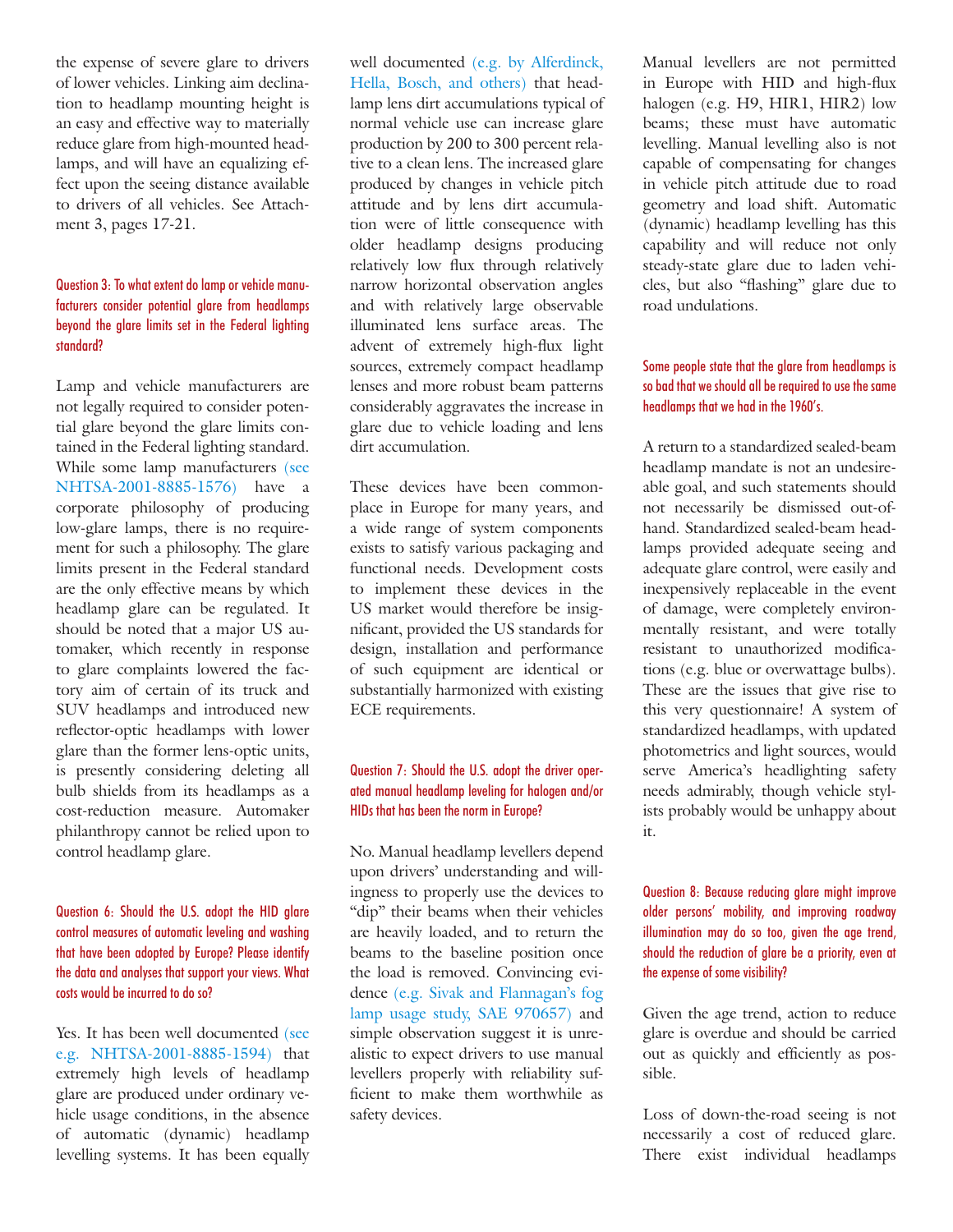compliant with both US and ECE photometrics; e.g. the reflector headlamp in the 2002 Mercedes-Benz Geländewagen, and the halogen projector low beam in the European-market version of the 2001 Chrysler 300M (though this lamp unit is not used in the US-market version of the 300M headlamp, it has been independently tested to comply with all photometric requirements of FMVSS 108). There also exist low-glare headlamps not homologated to ECE photometrics, but certified as complying with FMVSS 108. One such headlamp is the HID projector low beam on the 2002 BMW X5. What is necessary is to reduce the degree of glare light variance in US headlamps by making the Federal photometric requirements less flexible. The GTB Harmonized low beam photometric standard is the result of much careful thought and study. It preserves high-performance US hot spot intensities and provides uplight for signs while explicitly controlling glare. Mandating GTB low beam photometrics would seem a logical action.

#### Question 9: To what extent do medical problems with eyes that are associated with aging, such as cataracts, and the current medical procedures such as Lasik, reduce or improve resistance to glare effects?

The agency should consult with ophthalmic surgeons for firsthand expert information on the degree to which increasingly-popular Lasik and similar eye surgeries worsen glare sensitivity.

A possible model for glare reduction would be to move toward the European beam pattern for headlamps. That headlamp beam pattern allows less glare than the current U.S. beam pattern, but it also offers less seeing distance and less visibility for road signs.

This is not necessarily true. ECE photometric requirements contain very explicit requirement for identical amounts of uplight at test points identical to those in US requirements (ECE Zone IIIa and IIIb, for instance). Nevertheless, much discussion and many modelling efforts have been devoted to the relative merits and drawbacks of the SAE and ECE low beam photometrics. Some researchers (e.g. Alferdinck, Padmos, Olson) have determined that performance differences among headlamps are largely independent of the photometric standard to which the lamps are designed. Several countries have changed from SAE-type low beam light distributions to ECE-type low beam light distributions (The UK in the mid-late 1970s, Australia in the 1980s, Japan in the 1990s). In keeping with its philosophy of rulemaking (including mandates and prohibitions) based on real-world information and not simply on theoretical or philosophical grounds, the agency should obtain from the authorities in these countries real-world data on the positive, negative or nil safety ramifications of changing from SAE to ECE headlamps.

#### NHTSA is not presently contemplating an adoption of the European standard because the roadway environment is quite different - Europe relies heavily on lighted signs

This is incorrect, most European overhead road signs are not self-illuminated. Germany's Autobahn signs are unlit retroreflectives, for instance, and France is in the process of removing the self-lighting from overhead signs on the Autoroute. Australia, which uses ECE headlamps, has a high percentage of unlit retroreflective overhead signs. The agency should check with the authorities in these and other relevant countries (those using ECE headlamps and unlit overhead signs) to determine the degree in the real world to which overhead signs are conspicuous and legible with such headlamps.

Question 10: Is it reasonable for the United States to sacrifice some visibility at night to address the glare problems identified by the driving public? Would a move closer to the European headlamp beam pattern effectively address glare concerns? Please

provide any data that are available on the glare with European headlamps. What would be the effects on visibility at night from switching to a more European beam pattern with its downward aim?

Please see Attachment 3, pages 13- 14. These tables demonstrate, using Sivak and Flannagan's headlamp data, that seeing with 50th-percentile ECE headlamps is not inferior to seeing with 50th-percentile US headlamps, and that glare with 50th-percentile US headlamp glare exceeds the thresholds of 28% disability and DeBoer Grade 5, while 50th-percentile ECE headlamps do not. The contrast is even more distinct with 75th-percentile headlamps. Please see Attachments 1 & 2 for isoscan diagrams of a like-to-like comparison of the US and ECE H7 low beam headlamps, made by the same manufacturer, for one specific late-model passenger vehicle.

The difference between aim declination of ECE headlamps on standard passenger cars (0.573° down) and of comparable US VOL headlamps (0.4° down) is a difference of only 0.173°. This is well within the variance found in recent US studies on visual aiming. Satisfactory seeing and reduced glare would result from moving towards ECE photometrics with height-dependent aim declination.

#### Question 11: What would be the cost impacts, if any, for lamp manufacturers if the U.S. headlamp beam pattern were changed for new lamps?

Cost impact would be positive (lower costs) If the new low beam pattern were sufficiently harmonized with existing ECE photometrics used outside North America and if the maximum allowable high beam intensity (at H-V) were commonized with ECE specifications, so that a single headlamp could be used for all right-hand-traffic markets that would not only satisfy all prevailing regulations, but also meet market preferences in both US and ECE jurisdictions.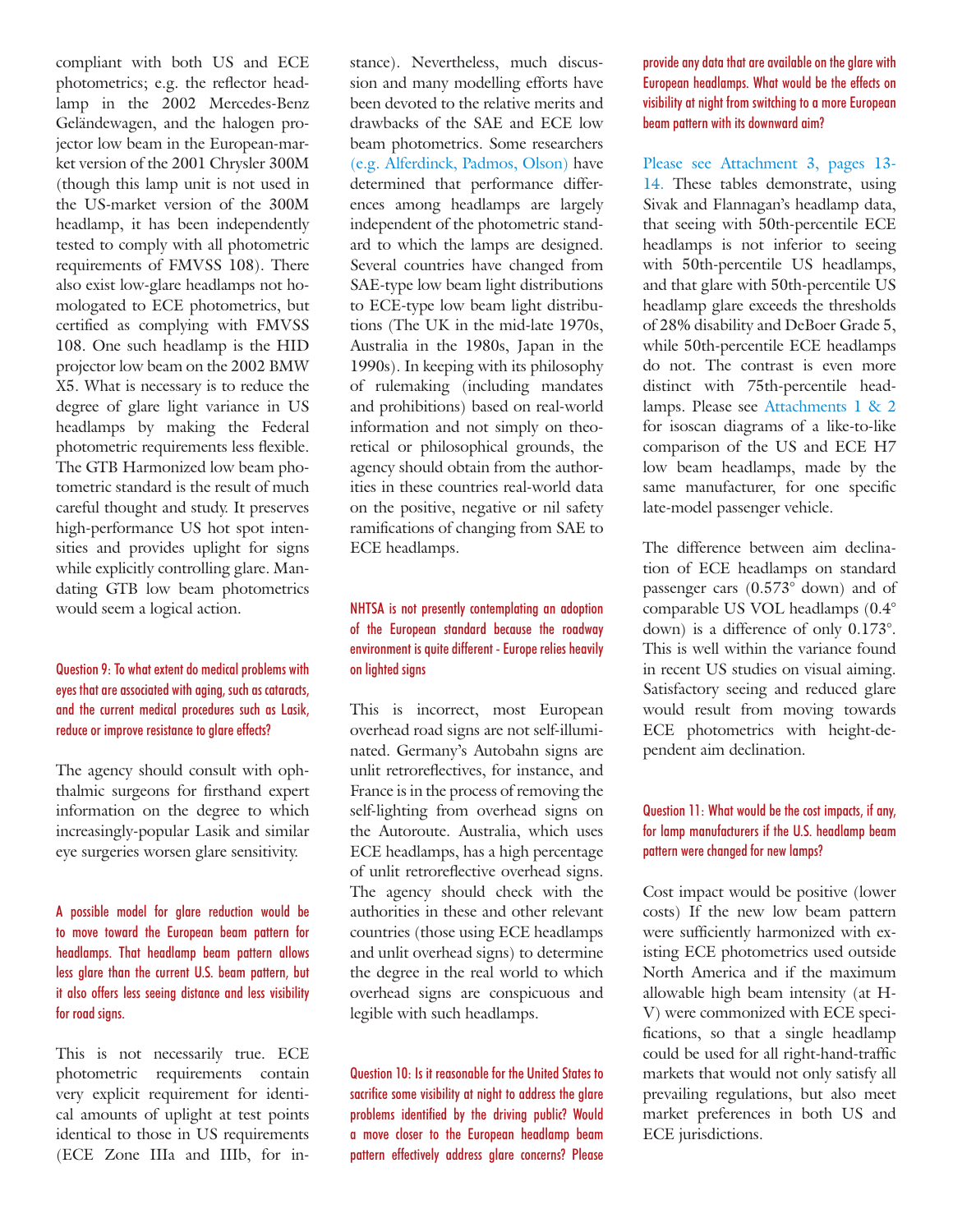Cost impact would be negative (higher costs) if the new low beam pattern were no closer to ECE photometrics than is the present US requirement, but were simply different. Costs would further be negatively impacted (higher costs) if a vehicle-based lighting performance standard were adopted.

There is strong financial incentive to move towards a global headlamp standard. With one standard to comply with instead of two, automakers would not have to split new-model headlamp development and production costs between two different headlamps for use on the same side of the road (e.g. US and ECE). This cost savings would justify the global standard being one of high stringency, since some of the costs saved by nonduplication of development and production could be spent towards better headlamps.

#### Question 12: Is it conceptually feasible to produce a viable beam pattern by retaining test points needed to ensure adequate sign visibility in the U.S. while moving to European values and test points to reduce glare for other drivers? If feasible, might this beam pattern be adopted as a global standard?

This is completely feasible and already exists as a global standard, with only the US holding onto its own standard. ECE minimum requirements for overhead sign light are identical to US minimum requirements at (4U, 8L) and (4U, 8R). The ECE requirement for 135cd at (2U,4L) is slightly better for sign lighting than the US requirement for 125cd at this location. The ECE standard contains an explicit requirement for at least 125cd of sign light at the crucial angle of  $(2U,V)$  - this is not a controlled point under FMVSS 108. The ECE standard does permit 876cd of upward stray light (10U to 90U), which is disadvantageous compared with the stricter US limit of 125cd in this region. However, the test procedures stipulated for the 10U to 90U region in FMVSS 108 are sufficiently ambiguous that headlamps with excessive upward stray light are getting past

the test. Note that the GTB Harmonized low beam photometric standard maintains and improves upon the sign light requirements present in FMVSS 108, and contains the superior US control (125cd) of upward stray light.

Question 13: Because NHTSA's funds for safety initiatives are finite and the agency must use its judgment in deciding which initiatives are the most appropriate, is it appropriate for NHTSA to initiate an effort to develop an updated balance between glare and roadway illumination from headlamps at this time? On the other hand, if NHTSA does not undertake such an effort now and the public's complaints about glare continue to increase, what are the likely consequences?

NHTSA must act as quickly and efficiently as possible to reduce headlamp glare. Complaints of excessive glare have increased as technological advancements have pushed headlamp intensities higher without corresponding updates in headlamp regulations. Technological advancement tends to accelerate, which - together with initial reports (see NHTSA-2001-8885- 1567) of traffic crashes attributable to excessive glare - suggests the problem will not "go away" by itself and will continue to worsen in the absence of action by NHTSA.

Question 14: If NHTSA begins such an effort, should the desired end be a new beam pattern with the rest of the headlamp portions of the lighting standard retained largely intact, or should the agency aim for a vehicle-based performance standard that evaluates the performance of headlamps as installed on the vehicle? With this latter approach, vehicle manufacturers would have much greater freedom in choosing headlamp location and attributes. The agency's goal could be to simply turn on the vehicle's headlamps and shine them on a screen, and assess the performance of the headlamps as they will perform when used and seen by the American public. What would be the impact on vehicle and headlighting manufacturers from such an approach?

Please see responses to questions 1, 2 and 11. A new beam pattern, slight modifications to the photometric test-

ing protocol, height-dependent aim specifications, dynamic levelling and cleaning for high-flux headlamps, and a reduction in the maximum allowable mounting height will adequately and effectively address the problem. Complete destandardization of headlamp location and attributes could cause unforeseen negative consequences in the realm of e.g. vehicle conspicuity and accuracy of distance judgement by other motorists and pedestrians. The amount of research and modelling that would be required to begin to scope-out such potential issues would cause a serious delay in the reduction of headlamp glare, and would involve regulatory costs better spent on other projects.

For passenger cars, the general findings have been that, for every one inch the headlamp is lowered, the detection distance is decreased by approximately ten feet. Lowering light truck headlamps five inches could result in a loss of fifty feet of roadway visibility. It should be noted that roadway visibility would still be greater than passenger car roadway visibility because the lamps may still be higher than passenger cars lamps. Also, light trucks do not necessarily have different stopping distances than passenger cars. Consequently, there may be no safety reason that would need to be considered in such a decision.

Such "loss" would not place light truck drivers at a seeing-distance disadvantage, it would simply bring light-truck headlamp range closer to parity with that of passenger cars. As the agency is aware, LTVs have an inherent seeingdistance advantage due to the higher driver position. There is no reason LTVs should enjoy a headlamp range advantage over passenger cars, particularly when such advantage is at the cost of extreme glare to drivers of lower vehicles. A reasonably and properly stringent photometric standard, slight modifications to the photometric testing protocol, height-dependent aim specifications, dynamic levelling and cleaning for high-flux headlamps, and a reasonable reduction in the maximum headlamp height will facilitate seeing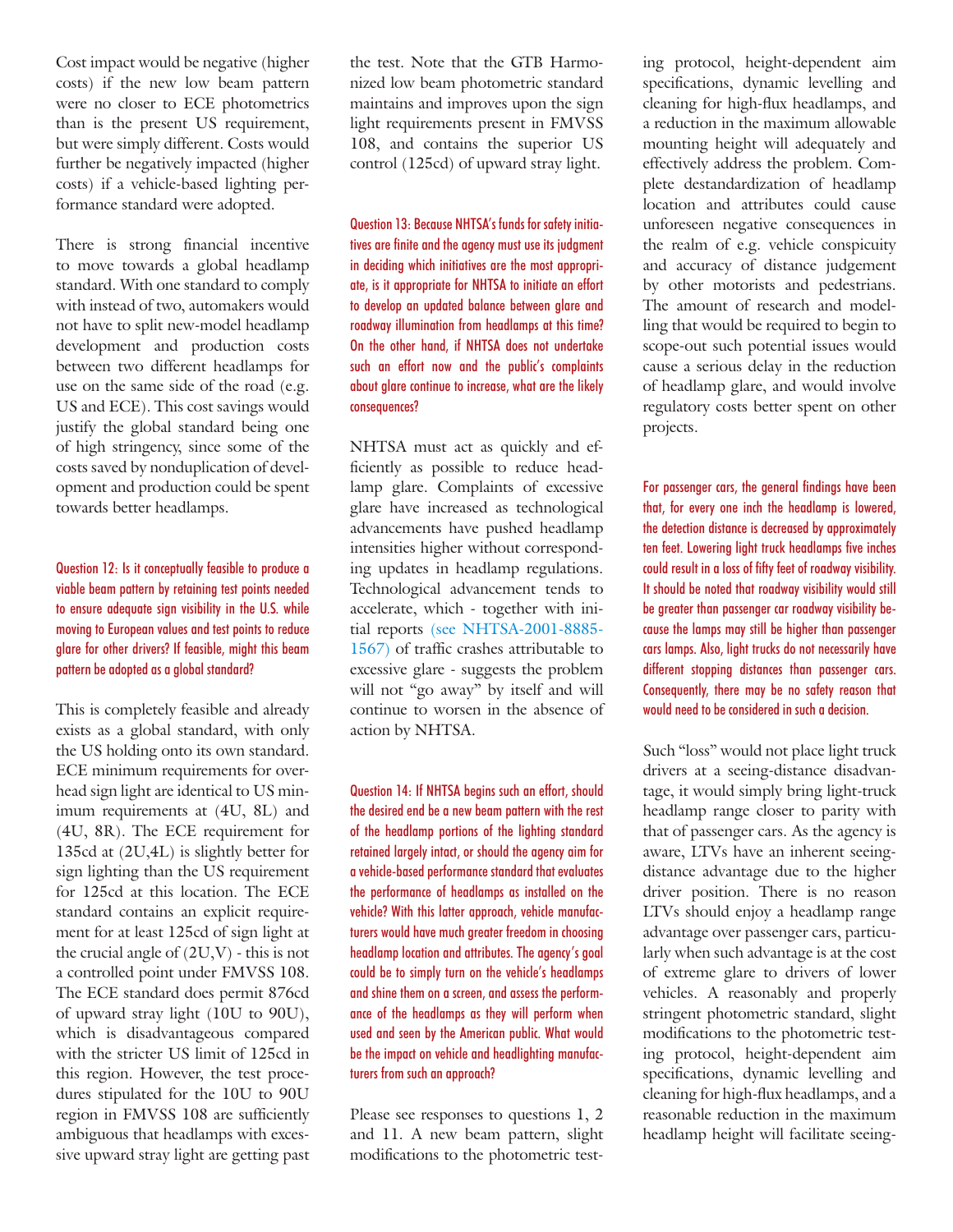distance parity and glare parity on the road, and that should be the goal.

#### Question 20: Do HID bulbs have too much light flux available for the roadway illumination task? If so, please discuss why and what could be done to resolve this.

There is practically no such thing as "too much light flux available". The advent of HID and high-flux halogen light sources has permitted more-robust headlamp beam patterns. It is the Federal beam pattern standards, particularly the glare control measures, that have failed to keep pace with the technological state of the art. It should be noted that ECE regulations explicitly call for stricter glare control and better seeing performance from HID headlamps, in recognition of the higher performance and higher glare potential of these lamps. This is reasonable and proper, but not necessarily essential. Thoughtfully- and properlywritten photometric standards need not hold different light sources to different standards.

#### Question 21: How do HID headlamp lower beam patterns vary from halogen lower beam patterns? Do these differences necessarily result in higher levels of glare for other drivers?

US HID low beams tend to generally approximate ECE beam formations, with most of them being VOL (Calcoast Survey 2002). With an unladen vehicle on a level road, this generally results in less glare to oncoming drivers than from some halogen low beam patterns. However, US HID low beams also have considerably higher intensity immediately below H-H, and this results in extremely intense "flashing" glare with road undulations, and extremely intense steady-state glare in the event the vehicle is carrying a load (see NHTSA-2001-8885-1438). There are also considerable differences in the spectral power distribution of the HID light sources and in the colorimetry of the HID beam; these will be

discussed in responses to the relevant questions.

Question 22: The agency is interested in receiving comments regarding human factors issues surrounding the use of whiter (and/or bluer) light in headlamp systems, whether from HID or halogen bulbs, that has uneven spectral density emission performance as do HIDs. Have there been any studies done regarding HID light sources, whether with automotive, industrial, home or any other venue that addresses this uneven energy emission and its visual perception by people?

Researchers Bullough, Van Derlofske and Fu in their oral presentation of SAE 2002-01-0010 presented an elaboration of evidence in the paper that shorter-wavelength light, including but not limited to that perceived as "blue", does increase glare.

#### Question 23: One theory is that drivers are attracted to HID headlamps because of the newness or different appearance. This theory suggests that drivers then end up staring into the HID headlamps.

Francis Crick, Ph.D., of the Salk Institute for Biological Studies, reports upon attentional conspicuity: if there is a sudden change outside (e.g., to the right or left) of the axis of a person's visual attention, the colliculi of the brain causes the person's visual attention to turn immediately and involuntarily towards the change. The arrival into a driver's visual field of a headlamp presenting a "different" appearance qualifies as a "sudden change" of the type described by Salk, and the theory presented in this question may have some basis in reality. It should not, however, be taken as a reason to suggest that the solution is for drivers to "look away from the glare". Involuntary physiological reactions to specific stimuli cannot be deliberately overridden without levels of vigilance and attention incompatible with safe maintenance of attention to the driving task.

Research into the long-term maintenance of the attention-getting ability of extraordinarily-bright/novel-appearing objects in a driver's field of vision (e.g. research conducted by TTI, at the University of Iowa and elsewhere during the investigation of Fluorescent Yellow Green as a new TCD color to indicate the presence of pedestrians) suggest that even after extended periods of acclimatization, drivers' attention is still attracted by extraordinarily-bright/novel-appearing objects to a greater degree than by other objects. This would seem to apply equally to extraordinarily-bright/novel-appearing HID headlamps.

Question 25: Are there any studies or data that support or disprove the claim that illumination that is more yellow (or any other color) provides vision improvements that could enhance driving safety during inclement weather in day or night? Please discuss these.

Rennselaer Polytechnic Institute Lighting Research Center researchers Bullough and Rea conducted a study (SAE 2002-01-0010, "Driving in Snow: Effect of Headlamp Color at Mesopic and Photopic Light Levels) in which the results suggest that under low light levels, when rain, fog or snow backscatters headlamp light, vision modes necessary for the driving task are facilitated by yellow light, for physiological reasons having nothing to do with the "Rayleigh scattering" explanations that were offered early in the 20th century and which have since been dismissed as scientifically invalid. The Bullough-Rea study provides data that supports the popular belief that yellow light can be superior to white light of equal intensity in reducing the detrimental effects of backscatter. It should be noted that the transmissivity and resultant scotopic/photopic ratio of the yellow filter used in this study were not close matches to the selectiveyellow filters upon which the popular belief in the superiority of yellow light for poor-weather driving can reasonably be presumed to be based. Bullough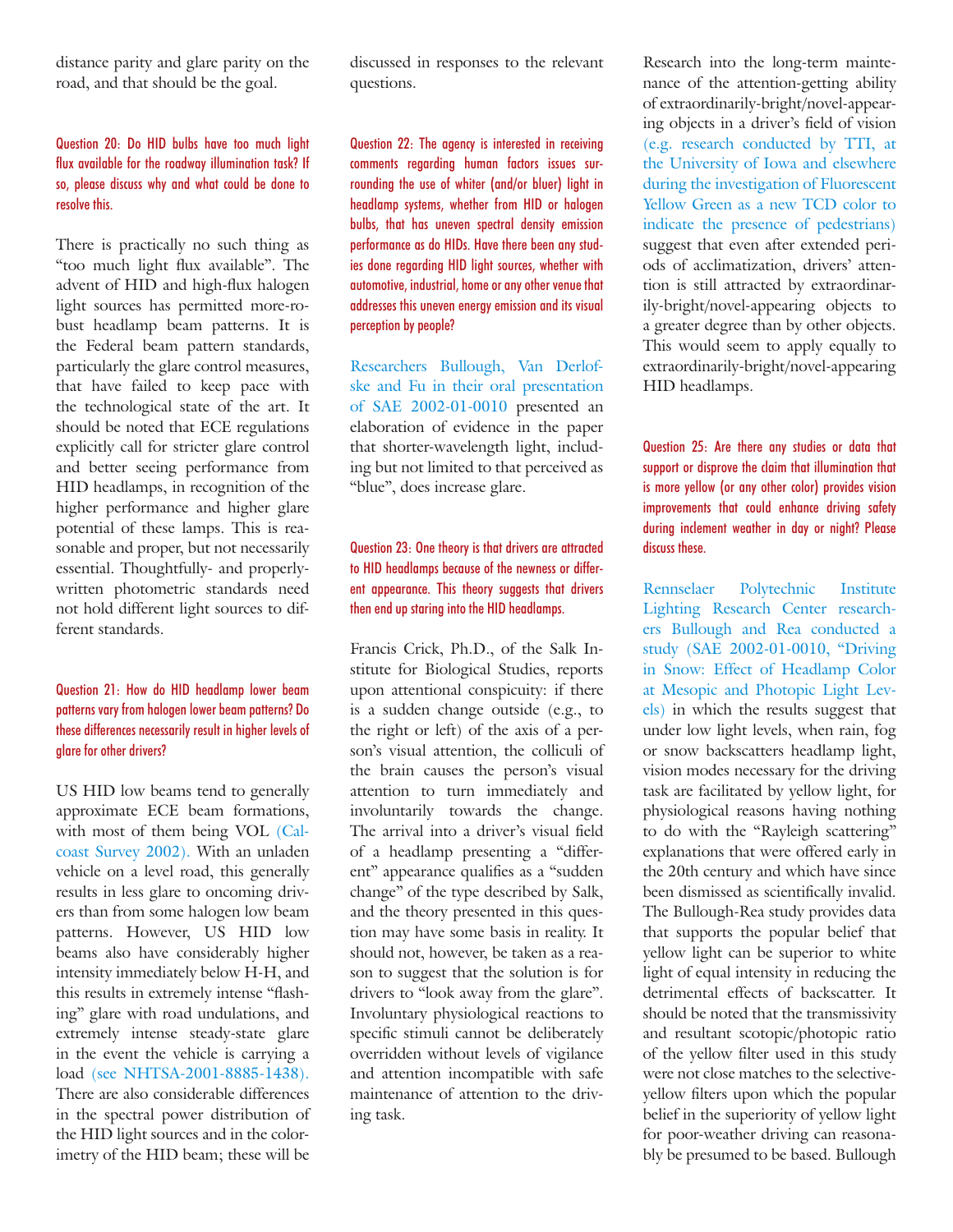and Rea further note that the high luminous output of HID headlamps means such headlamps could incorporate appropriately-colored filters to lower the scotopic/photopic ratio so as to reduce distracting glare, without substantially reducing the performance of the lamps.

Pending further study of the issue, the idea of yellow light for lamps specifically intended for use in conditions of reduced visibility (i.e., fog lamps) should not be dismissed, and may have additional advantages. Specifically, mandating selective yellow as the only acceptable color for front fog lamps will make enforcement of fog lamp usage regulations considerably easier, and can reasonably be expected to encourage proper identification and use of the fog lamp function by drivers, due to the pervasive popular belief that "white auxiliary lamps are driving lamps, and yellow auxiliary lamps are fog lamps". The reduction of subjective (discomfort) glare from such a regulatory action would be an added benefit. If selective yellow fog lamps are mandated, care should be taken to ensure that they remain yellow, e.g. with a yellow lens, a yellow reflector or a permanent transparent yellow bulb shield, so that the light color cannot be changed. Bulbs or lamps producing yellow light by means of dichroic filtration should not be permitted, because the irridescent nature of dichroic coatings reduces the sharpness of the filament image, creating blue haze outside the beam pattern and directing blue light to angles outside the axis of the beam.

#### Question 26: Are the conventional photometry and color measurement methods specified in current industry consensus standards and national and international regulations appropriate for HID powered headlamps? Does it accurately predict glare or does it underestimate it? What alternative testing methods should be used?

Photometric and radiometric studies of HID headlamps are currently under way (e.g. at the University of Iowa) to determine if there is some aspect of the output of HID headlamps that is not accounted for by present photometric and colorimetric testing methods.

#### Questions 27: Has there been any research on achieving a more uniform spectral power distribution from HIDs that would be similar to that of a heated metal filament?

Ichikoh Industries (Japan) has developed a line of HID automotive bulbs specifically designed to produce light having a color temperature of approximately 3100K, similar to the color temperature of a halogen bulb. The method by which this is achieved and the exact nature of the light output (yellow, white, etc.) are not yet known. Sample procurement procedures are underway in order to assess the nature and potential applicability of this development.

Question 28: The UMTRI-99-36 study found that to be considered similar in glare perception by test subjects, the halogen lamp had to be about 1.5 times or 50 percent brighter than the comparable HID lamp. What would be the safety and economic consequences if HID headlamps were required to meet photometric intensity performance but limited to about two-thirds of that now permitted? Please explain how your answer is determined.

Such an action would be ill advised without the results of the photometric and radiometric studies being carried out at e.g. University of Iowa. If a specific colorimetric or radiometric (or other) aspect of HID headlamp light can be isolated and shown to be responsible for the glare disparity between HID and halogen headlamps, and this aspect of HID light source performance can be attenuated or modified to reduce or eliminate the problem without a substantial loss in light output, this would be preferable.

Question 29: One would expect that manufacturers would be very cautious about installing HIDs in

#### higher-mounted positions, because the likelihood of glare would seem to be very high. Nonetheless, HIDs are now offered on several LTVs

LTV-based SUVs comprise a large segment of the premium-vehicle category. HID headlamps are regarded as a premium feature, and so the demand for HID headlamps on SUVs is strong. In the absence of explicit and meaningful control of glare in the Federal headlamp standard, there is no incentive for vehicle manufacturers to refrain from equipping SUVs with HID headlamps, and there is strong market incentive for them to expand such usage.

#### Question 30: Given that HID light sources are being used in non-headlamp applications such as fog, auxiliary low beam and driving, and for OEM upper beam, should NHTSA regulate any or all exterior lighting devices that use HID light sources on motor vehicles?

NHTSA should regulate all exterior lighting and signalling functions. Given that fog lamps and HID headlamps are two separate but approximately equal subjects of glare complaints, the agency should regard the notion of fog lamps using HID sources with extreme prejudice unless a clear, present, substantial and universal safety benefit can be shown. Please see answer to question 25 regarding fog lamp color. Auxiliary low beam headlamps are unknown outside North America, and their use would be unnecessary with reasonable and proper low beam photometric requirements. Very few cars have auxiliary driving lamps.

Since 1983, many other interchangeability specifications for many other headlamp bulbs have been introduced into federal law. Many have black caps. Until recently, none had any other specified coating, filter, tinting or shielding. There are two types of bulbs, HIR1 and HIR2, that have special durable infrared reflective coatings on the bulb capsule.

Please note that only the General Electric HIR1 and HIR2 bulbs use a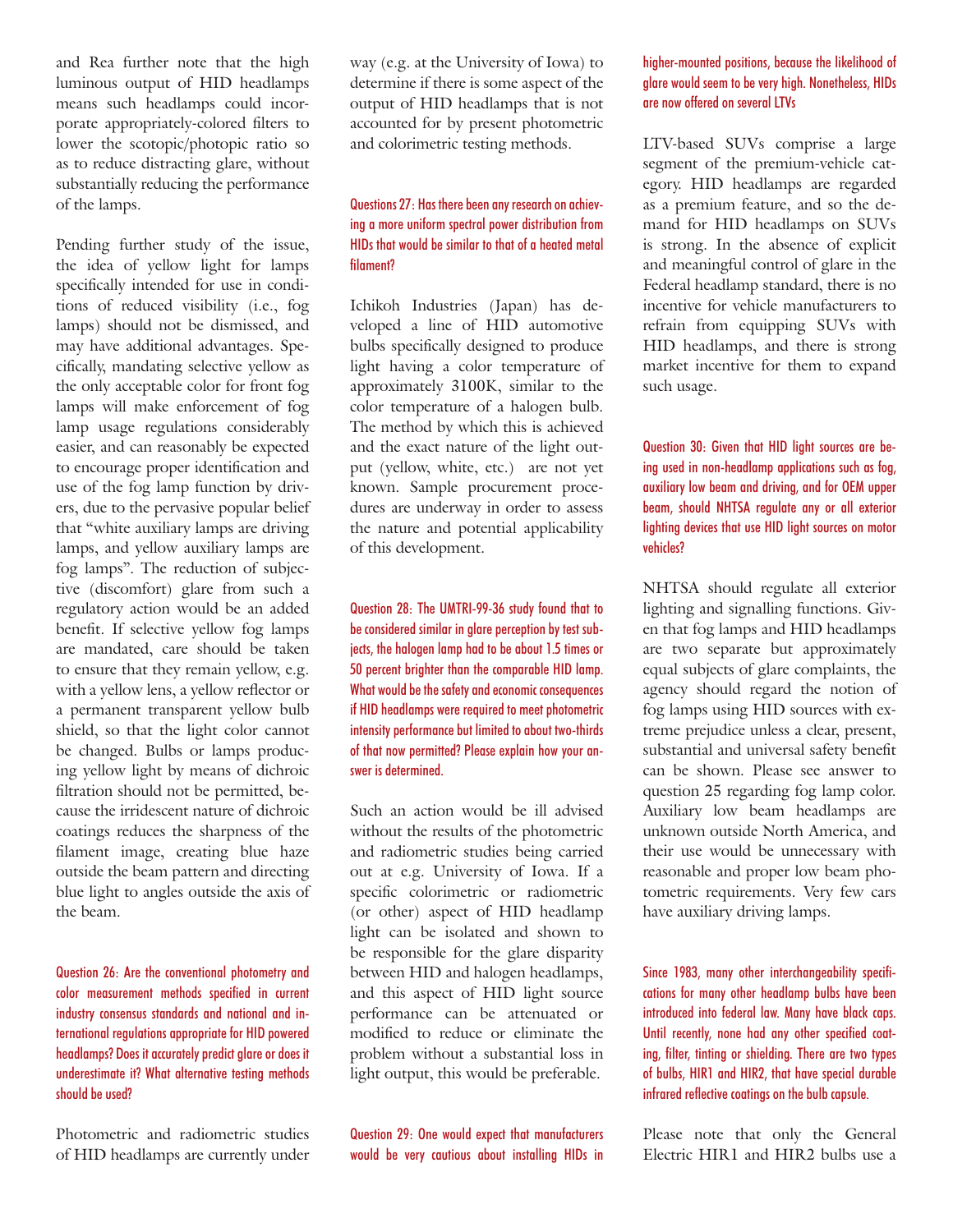durable infrared coating. The Philips HIR1/9011 bulb does not use a bulb coating. Philips has attained the required luminous flux, current draw and life requirements without such a coating. (Philips does not presently manufacture an HIR2/9012 bulb.)

Question 31: Given the concern of commenters that "whiter" and "bluer" mean more glare, should any halogen bulbs be permitted to have emitted light with altered color that is different than that emitted by a heated wire filament through a colorless, unfiltered, uncoated glass or quartz bulb envelope ?

No. The preponderance of evidence suggests that blue-tinted bulbs, even those producing SAE "White" light, cause increased glare. It is impossible to predict reliably the effect of a bulb coating upon the output of every different headlamp in which such a bulb may be used. The marketing of a stylistic preference at the cost of increased glare (even discomfort glare) should not be permitted in the absence of a clear, present, substantial and universal safety benefit.

Question 32: Alternatively, and less restrictively, should NHTSA reduce the allowable tolerance for the measurement of color within the defined definition of the color white such that bulbs will emit color traditionally provided by halogen bulbs with colorless, coating-less, filter-less capsules?

Yes. The market for blue bulbs is a direct result of the relatively blue appearance of HID headlamps and certain drivers' desire to emulate that appearance. If all headlamps produce more or less the same light color, there will be no incentive for drivers to modify their headlamps in a glare-increasing manner (as by installing a blue bulb that may or may not be compliant). Further, the proliferation of different types of coated bulbs under the present inappropriately-wide "white" specification has created a situation of enforcement impossibility.

#### Would the procedure proposed to the United Nations Economic Commission for Europe's Working Party on Lighting and Light Signaling Docket (see NHTSA-2001-8885-5) be a reasonable one?

Police officers will still be burdened to determine the legality or acceptability of the myriad types of blue bulbs (legal and otherwise) they encounter on the road. The popularity and proliferation of these bulbs, as evident by simple observation of cars using obviously-noncompliant bulbs remaining unticketed by proximate police officers, suggests this is an unreasonable expectation. State laws with widely-varying language will continue, as is currently the case, to further confound enforcement efforts. The costs of enforcement at the importation, sale and use levels constitute an unjustified and unwise use of public resources in the absence of a clear, present, substantial and universal safety benefit to these bulbs, and can be entirely avoided if all "blue" bulbs are simply banned.

Question 33: What safety value do any of these colored bulbs have? If there are any safety claims made, please provide the data and studies that substantiate those claims. If there are safety claims, provide an analysis of how those claims offset the disbenefit of increased glare.

A recent study, much referenced in responses to Docket 8885, is said to show peripheral-vision benefit to a particular maker's "cool blue" bulbs. The agency should carefully consider the degree of benefit found by the actual research, in contrast to the marketing claims being made on the basis of that study's results. If there is serious scientific thought indicating there may be a clear, present and substantial benefit to blue-tinted bulbs, research funded by a party with no financial interest in the outcome should be carried out. There is an untested hypothesis that green-tinted light may present a more optimal spectral power distribution of the headlamp light, such that it is the closest possible match for the spectral sensitivity of the

human eye, potentially improving peripheral vision to a greater degree than was found in the blue-bulb study, and without the extra glare of blue light sources. However, there is no market pressure to develop green-tinted bulbs, since HID headlamps, which are what blue bulbs try to mimic, do not at this time appear green.

Question 34: If there are substantiated safety claims that overwhelmingly offset the glare disbenefits, should NHTSA mandate these colored bulbs, or just allow them? Would mandating these bulbs ensure greater safety benefit to the public than the public pays in differential cost for these versus uncolored bulbs?

Mandating colored bulbs would be extremely problematic unless the colored bulbs were specifically designed not to be interchangeable with existing, uncolored bulb designs. It is impossible to predict the effect of installing a modified (e.g. colored) bulb in every different type of headlamp in which it may be installed, and since existing headlamps are designed to conform to the Federal requirements using uncolored bulbs, the possibility of a colored bulb creating a noncompliance must not be overlooked.

#### Question 35: If there are no substantiated positive or negative safety claims, should NHTSA prohibit these colored bulbs? What justification is there for being so performance or design restrictive?

If colored bulbs cannot be shown to have a clear, present, substantial and universal safety benefit, they should be entirely disallowed. Their presence on the market has created an enforcement nightmare, as numerous police agencies have commented in this docket. In addition, increased glare (even discomfort glare) is an unwarranted disbenefit in the absence of a clear, present and substantial safety benefit.

Question 36: Given the results of recent research documented in UMTRI 2001-9, indicating that discomfort glare ratings increase as the chromaticity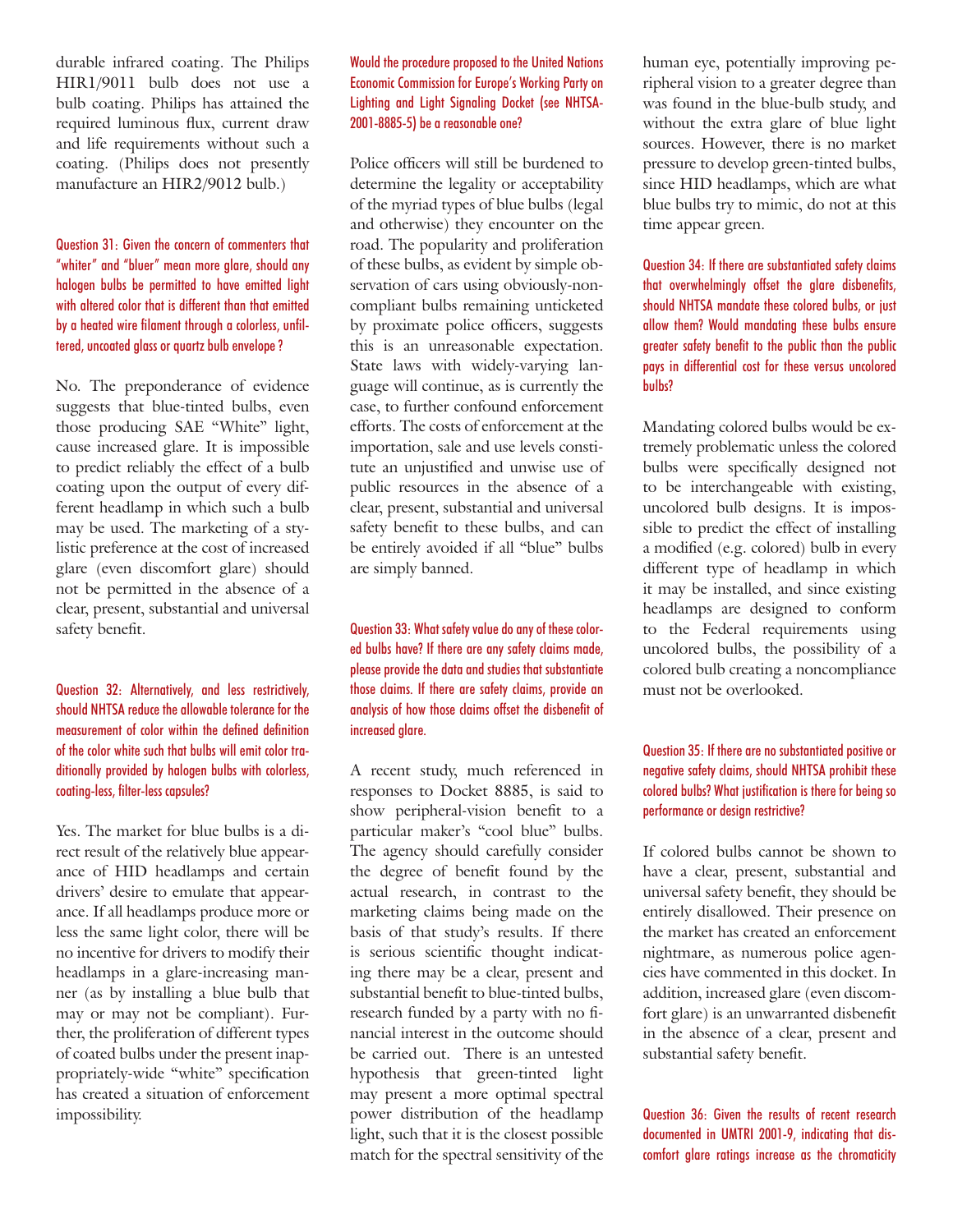#### moves toward the blue color range of the visible light spectrum, is there any reason not to ban headlamp bulbs and headlamps that alter the color of the light emission?

This question is perhaps too broad, given the potential for yellow light to improve seeing and reduce glare in some situations (see answer to question 25) and given the hypothetical potential for green-tinted light to improve peripheral vision (see answer to question 33). However, there is no reason for the agency not to ban headlamp bulbs, lamps and lamp components that alter the color of the light emission *in the direction of blue.*

Question 37: Should all replaceable light sources be designed to conform the specifications of the standardized OEM light sources, regardless of whether they are to be used as original or replacement equipment?

Yes. Otherwise the standardized specifications become meaningless.

Question 38: Because manufacturers appear to be reluctant (due in part to liability concerns) to modify the standardized OEM design specifications to account for the advertised performance enhancements that some of the replacement light sources are claimed to have, should NHTSA restrict manufacturers ability to modify Part 564 submission information to simply those modifications that correct errors in previous submissions?

The reluctance of manufacturers to modify the standardized specifications to account for the advertised performance enhancements may have more to do with the veracity of the advertising claims relative to reality than with liability concerns. However, NHTSA may wish to examine ways to streamline Part 564 submission and modification of prior submissions. The agency may wish to examine the prospect of replacing Part 564 with ECE Regulations 37 and 99, or integrating those ECE regulations into US replaceable bulb standards. These regulations contain an attractive prohibition of physical interchangeability of bulbs with

different electrical, photometric or colorimetric performance.

Question 39: Many states have restrictions on the use of lamps on motor vehicles that have appearance similar to lamps required for emergency vehicles, i.e., lamps that have the emission of blue or red light. How has the enforcement of these state laws been affected since the introduction of replacement light sources that have bluish or other non-permitted colors?

There have been many reports of drivers of cars originally equipped with HID headlamps being cited by police for "improper headlamps" or "improper light color", with the vehicle owners incurring considerable inconvenience and expense as a result. Please see answer to question 32.

#### Question 40: Should NHTSA regulate any of these auxiliary lamps? If so, which ones, and why?

NHTSA should regulate all exterior lighting and signalling functions, for the same reasons it regulates headlamps currently: The installation and performance of exterior lighting devices is crucial to the highway safety not only of the driver on whose car the devices are installed, but to all other drivers on the same roads. There are numerous different state standards for performance and installation of auxiliary lamps, which creates a compliance and enforcement hassle for vehicle and equipment manufacturers. A single regulation for at least the performance (and preferably also the installation, aim and electrical connection) for each auxiliary lamp function would greatly simplify compliance and enforcement, and facilitate public education on the proper use and adjustment of these devices which is currently stymied by the great variance among state regulations.

As for which lamp functions to regulate in which order given NHTSA's finite resources, fog lamps should be the first auxiliary lamp function to come under

NHTSA regulation, because fog lamps are overwhelmingly the most common auxiliary forward-lighting installation. Next should come auxiliary driving lamps. Auxiliary low beams should not be permitted; these are unnecessary If thoughtful and proper low beam photometric, testing and aim standards are in place. Please see answers to previous questions.

#### Question 41: For fog lamps, should NHTSA adopt either or both of the archaic SAE and the ECE performance requirements for this lamp?

Both the existing SAE and ECE fog lamp standards are indeed archaic, though there is considerable precedent for NHTSA referencing decades-old technical standards in FMVSS 108. ECE fog lamps tend to have better performance (wider beams with sharper cutoffs) and less glare than SAE fog lamps; this is probably due in part to the high-performance, high-precision halogen light sources such as H1, H2 and H3 that have been the norm (together with effective bulb shielding necessary due to the high luminance of these sources) in ECE fog lamps, while SAE fog lamps have tended to use less-precise, lower-performing sources such as the 800-series bulbs, often without any bulb shielding. The agency would do fine to adopt the current ECE Regulation 19 requirements for fog lamps.

The agency would do better, however, to adopt the upcoming new ECE R19 requirements and the new SAE standards for fog lamps. These two standards are nearly identical, and call for much higher performance and lower glare. Allowing both standards would lessen the compliance cost burden on vehicle manufacturers with existing fog lamp designs already type-approved under ECE R19.

The market demands compact, stylish, high-performance, low-cost fog lamps. The agency may well wish to evaluate the state of the art and base some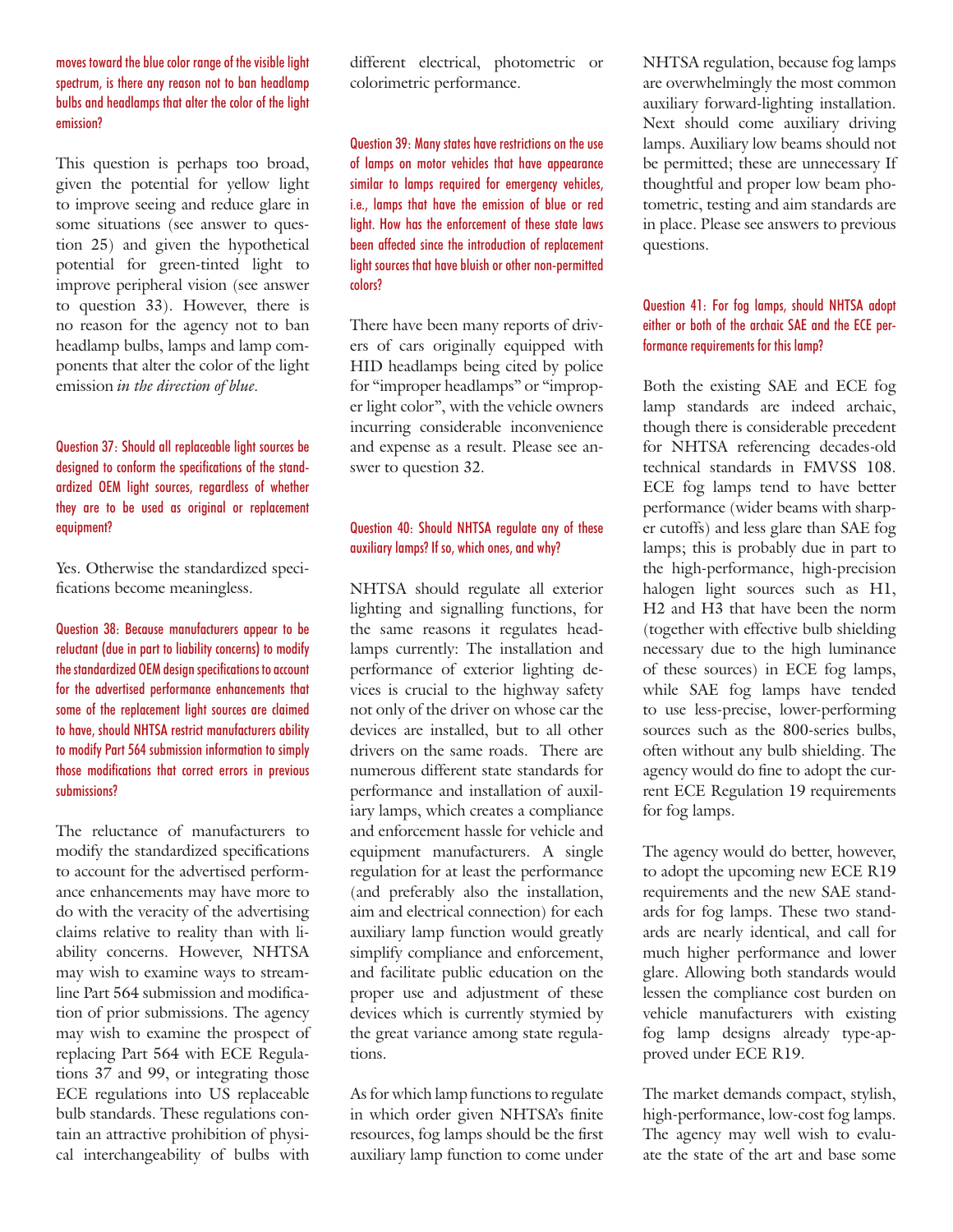aspects of future fog lamp regulation upon the performance of a newlyreleased lamp unit by Bosch (Bosch Germany Nº. 0 305 055 002). This lamp is a compact, inexpensive, highperformance design that meets the existing ECE R19 and SAE standards as well as the upcoming new standards.

Fog lamps should mandatorily produce selective yellow light; please see response to question 25.

#### Should NHTSA propose switching, wiring, and aiming hardware performance that, to the extent possible, reduces the incidence of fog lamp abuse? Please provide support for your answers and recommendations.

The absence of reasonable and proper standards for aiming hardware performance and the plethora of differing state requirements and allowances for switching and usage modes, together with the low performance and high glare of a great many "fog lamps" presently on the road, contribute to the problem of fog lamp abuse and fog lamp glare. NHTSA should promulgate aiming hardware standards comparable to those in place for headlamp aiming hardware standards. Any fog lamp photometric standard should require performance sufficiently high that fog lamps produce sufficient illumination for safe driving when used *in lieu of* low beam headlamps when weather conditions require it. Fog lamps should either be mandatorily inoperable with headlamps, or—less restrictively— should be on a "latching relay" switch similar to that employed for backglass defoggers, such that the fog lamps switch off and must be manually reactivated each time the low beam headlamps are switched off (either due to the headlamps being switched off or due to high beam being selected) and such that the fog lamps switch off and must be manually reactivated each time the vehicle ignition is switched off.

#### Question 42: Should NHTSA regulate any of the other auxiliary lamps to minimize, to the extent possible, aberrant performance and misuse?

NHTSA should regulate rear fog lamps (fog taillamps). Only one rear fog lamp should be permitted (to avoid confusion with stop lamps), to be mounted to the left of the vehicle's centerline, and wired such that the rear fog lamp is on a "latching relay" type switch similar to that employed for backglass defoggers, such that the rear fog lamp switches off and must be manually reactivated each time the vehicle ignition, front fog lamps, or headlamps are switched off. Please see Attachment 3, pages 35-37.

Providing a constant voltage to headlamps would make their performance be virtually the same as that achieved when they are tested. The effect would be that, regardless of the vehicle's performance, the headlamps would provide the intended illumination and the measured levels of glare. There would be an increase in vehicle purchase cost for this solution, however, because an electronic module that can perform this constant voltage supply would be required. The installed price of this module on a new vehicle would be similar to that of the modules used for many current daytime running lamps, typically less than \$20.

The agency should consider the failure rate of PWM DRL modules. Such failures are commonly observed on vehicles in use in Canada, where PWM DRLs are common. In the case of DRLs, the failure of the module is of little primary safety effect; the vehicle with failed DRLs is still conspicuous due to the prevailing daylight conditions. In the event of headlamp constant-voltage module failure, however, a primary safety system, the vehicle headlamps, will be affected. Failsafe circuits to address this concern will increase the module cost considerably above the cost for a DRL module.

Question 43: Should NHTSA require a standardized voltage be applied to headlamps when they are operating on motor vehicles in service?

This is an unnecessarily difficult and costly solution to the very real problem of voltage discrepancy between laboratory and operating voltages. The agency should either change the test voltage of headlamps to 13.7 or adopt dual-voltage testing at 12 and 14 volts, without changing the nominal photometric minima and maxima at each test point and without changing the luminous output specifications for standardized replaceable light sources. This change, together with a reasonable and proper headlamp photometric standard, would effectively and immediately address the voltage discrepancy without adding to the cost or complexity of motor vehicles. Please see Attachment 3, pages 11-13.

#### Question 45: What voltage levels will future vehicles provide to headlamps if left unregulated by FMVSS No. 108? Provide information and data to support your prediction.

The "12-volt" automotive electrical system has reached design maturity, as evidenced by the ongoing preparations for a transition to 42v systems. It is unlikely that the operating voltage characteristics of "12-volt" automotive electrical systems and their headlamp circuitry will change significantly from their present values.

Please see attachments 1, 2 and 3.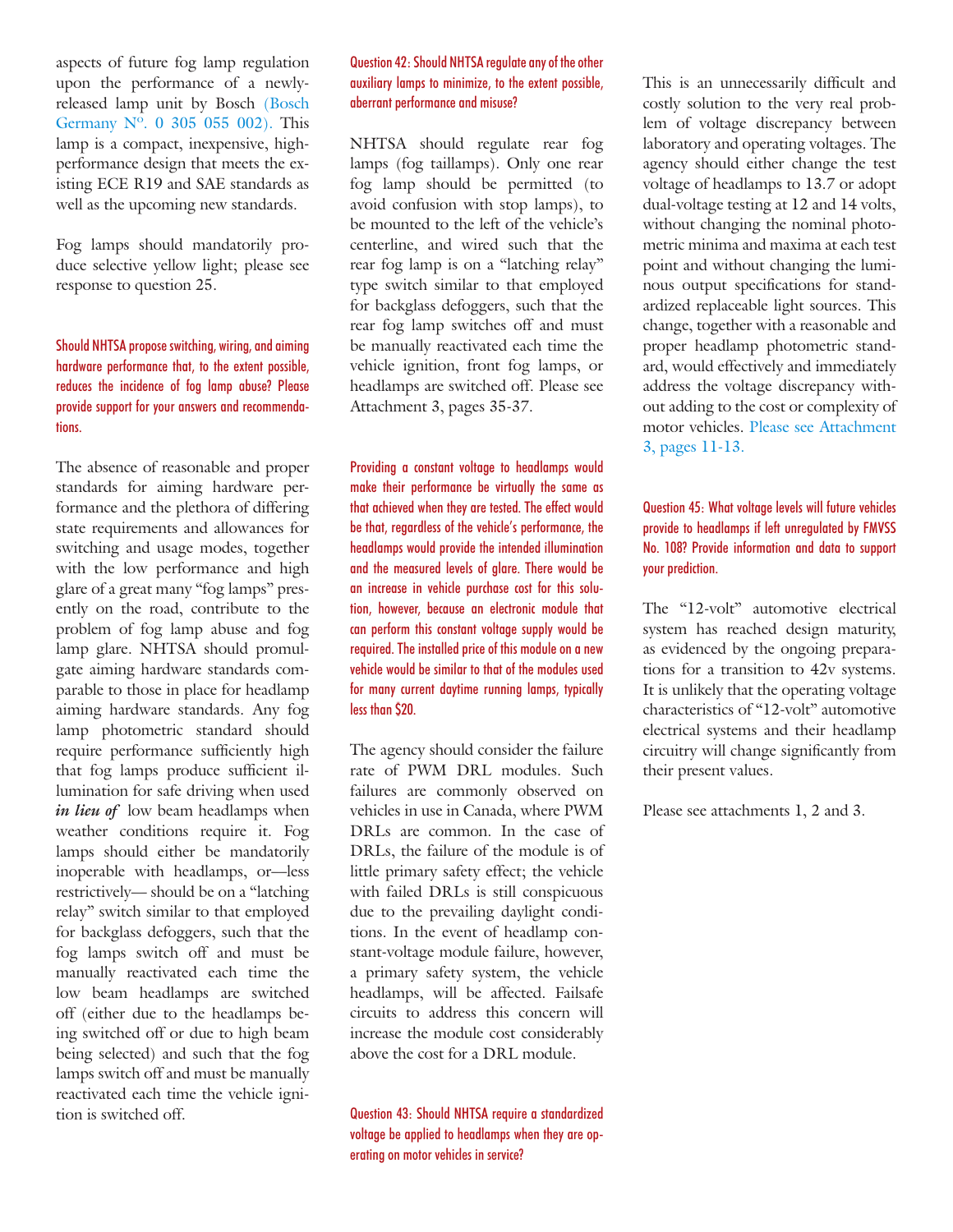

**Low Beam ECE; MAX=38,808 cd (adapted from SAE 970913, p. 211)**



**Low Beam US; MAX=28,474 cd (adapted from SAE 970913, p. 211)**

#### **ATTACHMENT 1**

Isocandela diagrams (adapted from SAE 970913) of US and ECE low beam headlamps, made by the same lamp manufacturer for a single latemodel vehicle model, tested in the same photometric laboratory by the same tester on the same photogoniometer, using the same accurate-rated H7 bulb at 12.8V. The ECE headlamp is aimed to US VOL specifications, with the cutoff set at 0.7%/0.4° down. This represents an increase in test voltage and aim height relative to ECE practice, however, this was necessary in order to control as many variables as possible in this like-to-like comparison. The lowest delimited candela value in these isoscans is 200 cd, which is insufficient to show that the ECE lamp's 125 cd contour extends through all relevant sign light test points. The ECE headlamp's hot spot of 38,808 cd is at (1.3D, 1R), while the US lamp's hot spot of 28,474 cd is at (1.8D, 3R). The ECE lamp's 10,000 cd contour extends from 6L to 5R, while the US lamp's 10,000 cd contour extends from 0.5L to 6R. The ECE lamp's 2,000 cd contour extends from 18L to 13R, while the US lamp's 2,000 cd contour extends from 23L to 18R.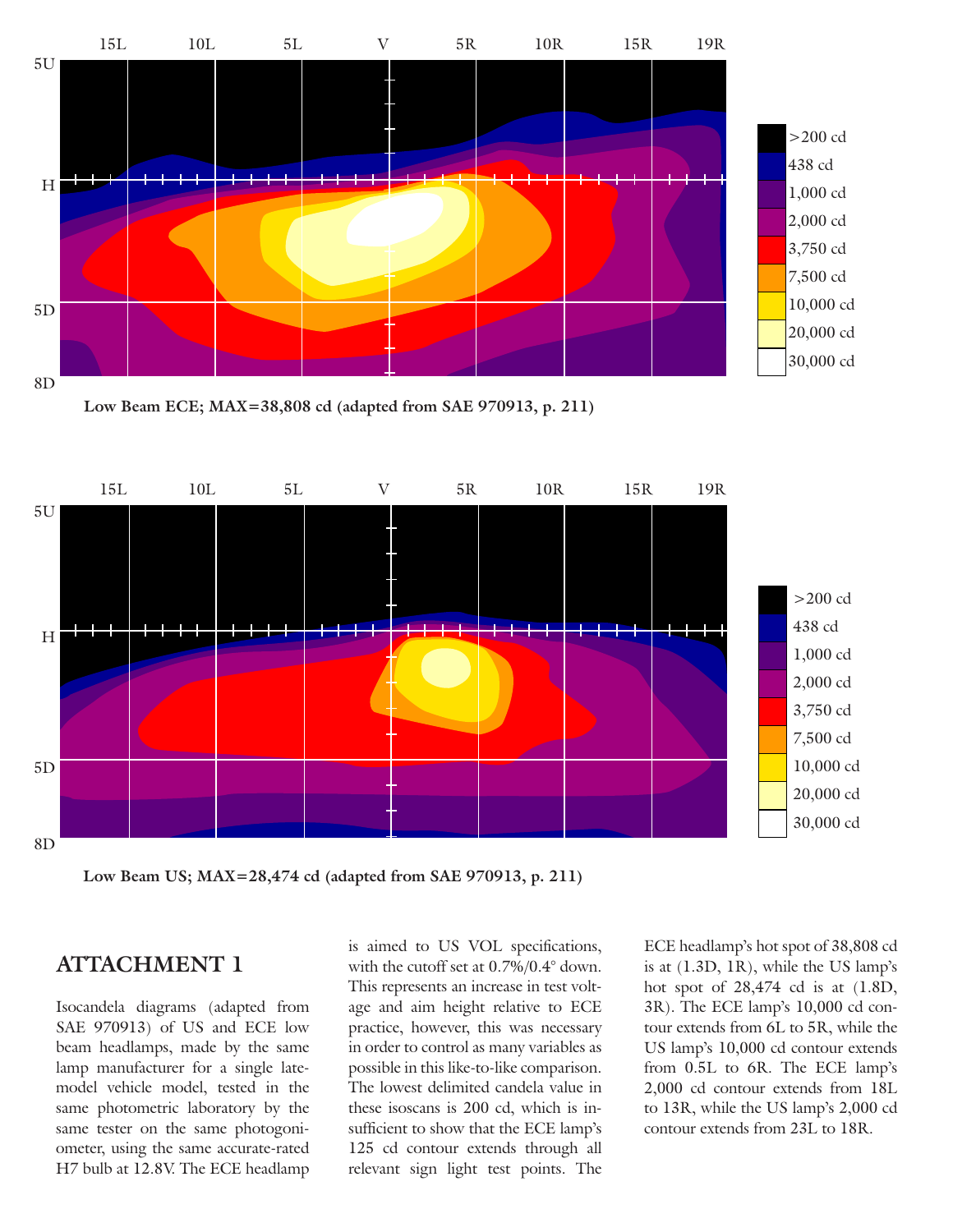

**Low Beam (ECE—US) MAX=26,274 cd (adapted from SAE 970913, p. 212)**



**Low Beam (US—ECE) MAX=13,699 cd (adapted from SAE 970913, p. 212)**

#### **ATTACHMENT 2**

Adaptation of computer-generated differential beam (from SAE 970913) by subtracting ECE from US beam pattern (as per Attachment 1). The first chart shows the advantage of the ECE beam over the US beam. The 1,000 cd and 2,000 cd contours provide much better legibility of road signs located on the shoulder. Straight ahead of the vehicle beyond 20m, the ECE beam is substantially more intense. The difference of 26,300 cd is almost equal to the value of the US headlamp's hot spot. This equates to a 40% increase in object detection distance relative to the US headlamp.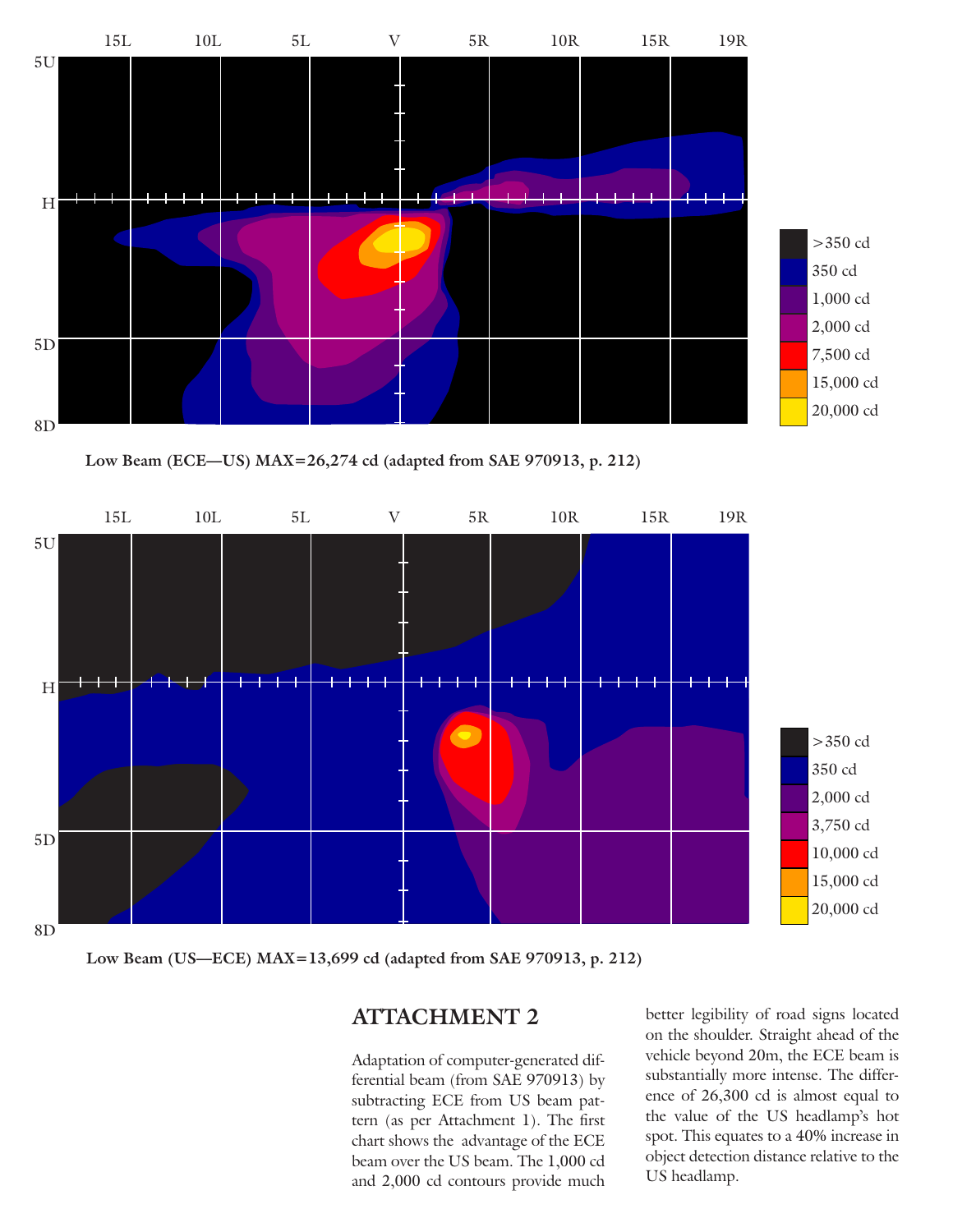Daniel Stern Lighting Consultancy

# Where Does the Glare Come From?

A Comprehensive Discussion of Seeing and Glare in the Nighttime Roadway Environment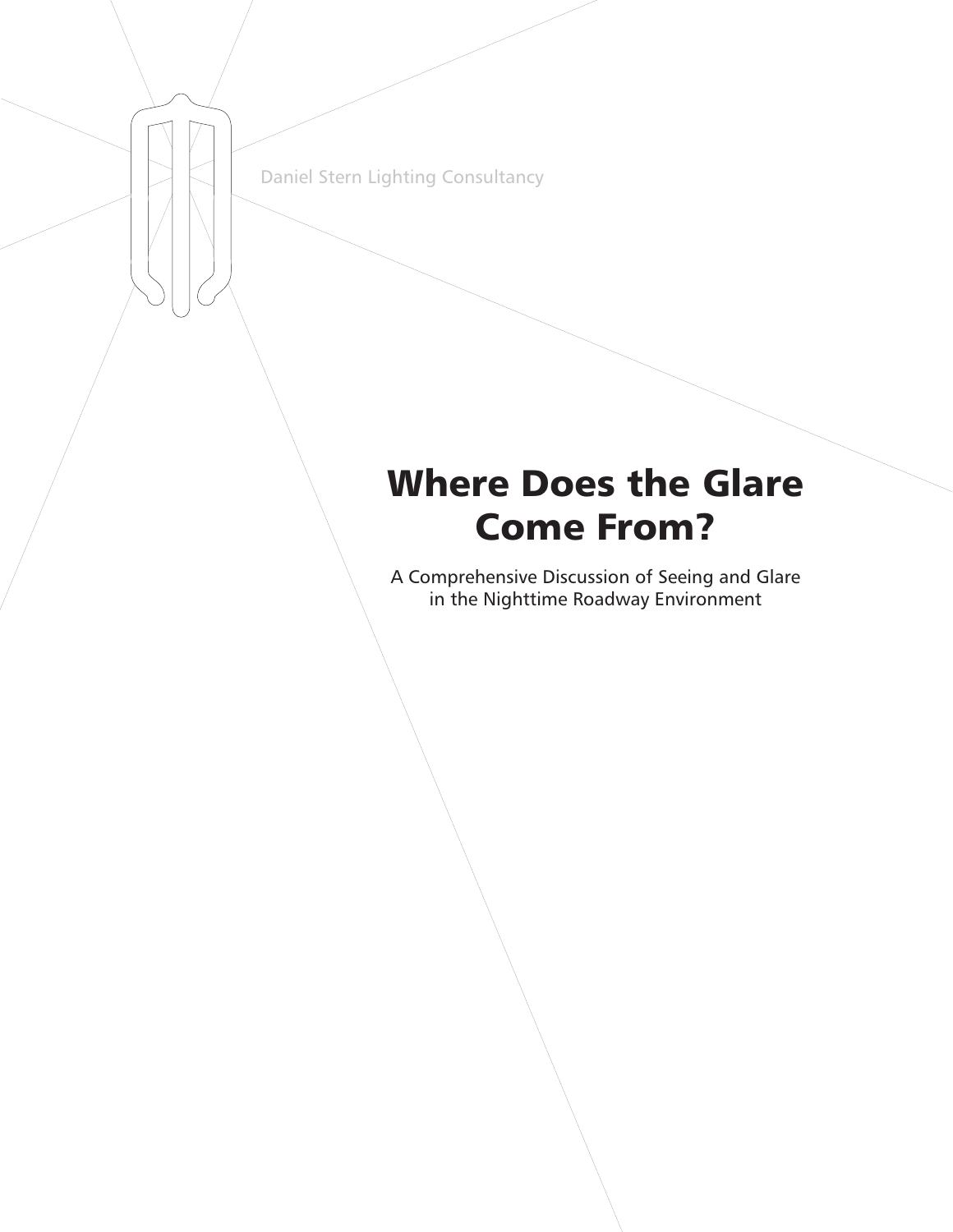*Where Does the Glare Come From?* Copyright © 2001,2002 Daniel J. Stern dsl@vrx.net All rights reserved.

No part of this document may be reproduced in any form without the written permission of the author, except for brief quotations used in articles and reviews.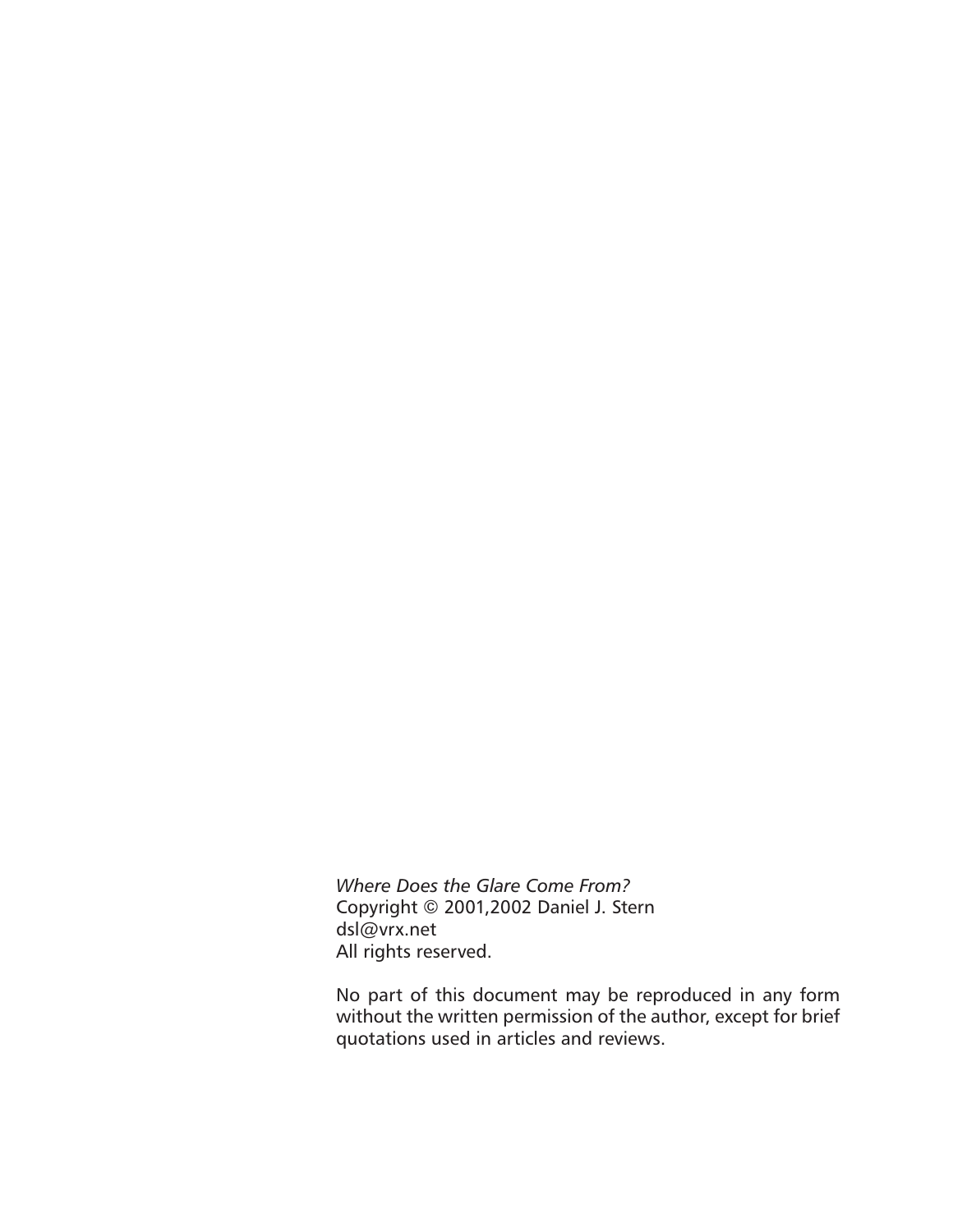# Where Does the Glare Come From?

A Comprehensive Discussion of Seeing and Glare in the Nighttime Roadway Environment

Daniel Stern Lighting Consultancy 2nd Edition, May 2002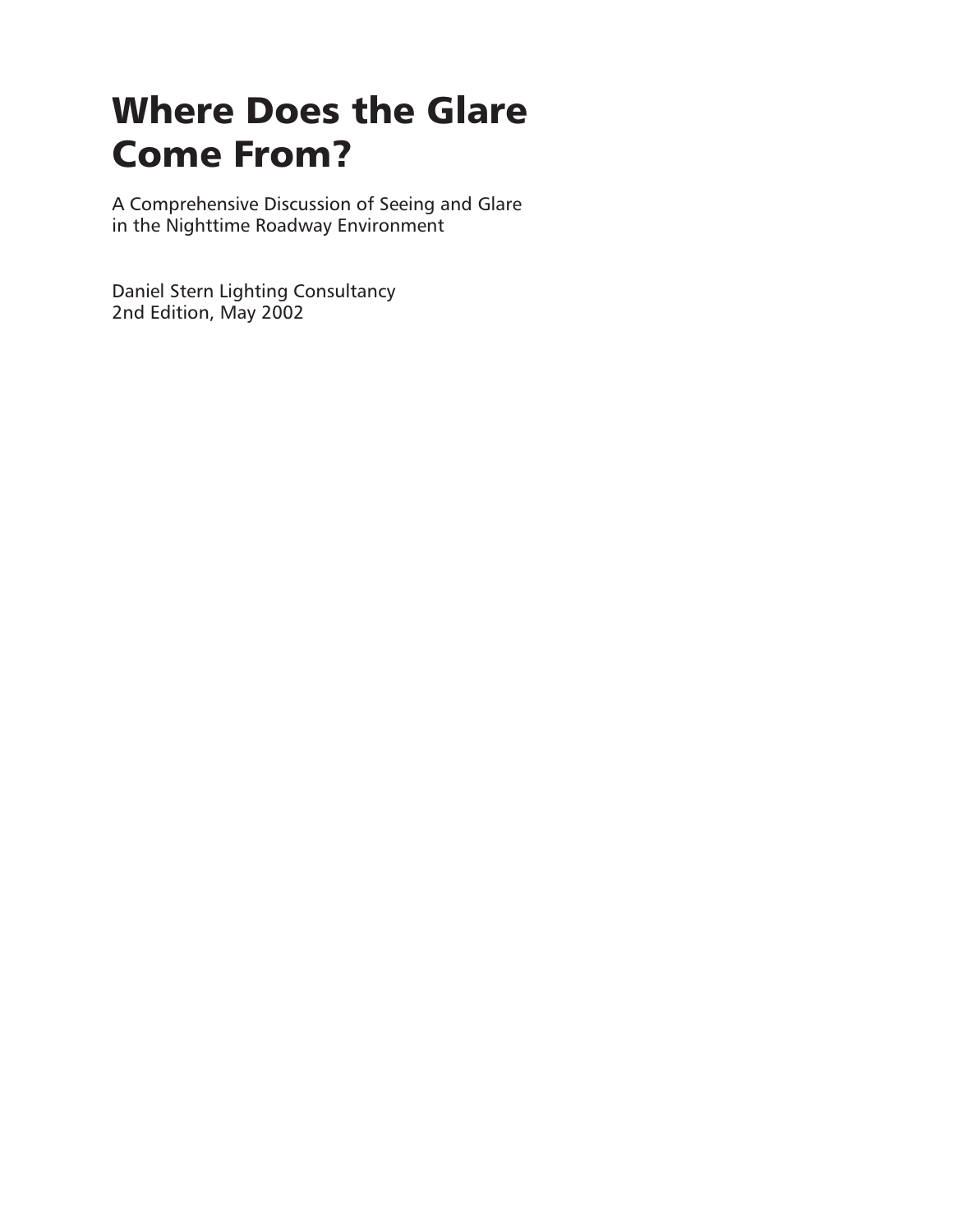# **Thanks**

The author wishes to thank Siegfried Tigges at Hella Inc., Douglas Cummins at Calcoast ITL, Dave Dayton, Jim Walker at JCW Consulting, and Bill Pusztai at Bill Pusztai Design for their help with this report.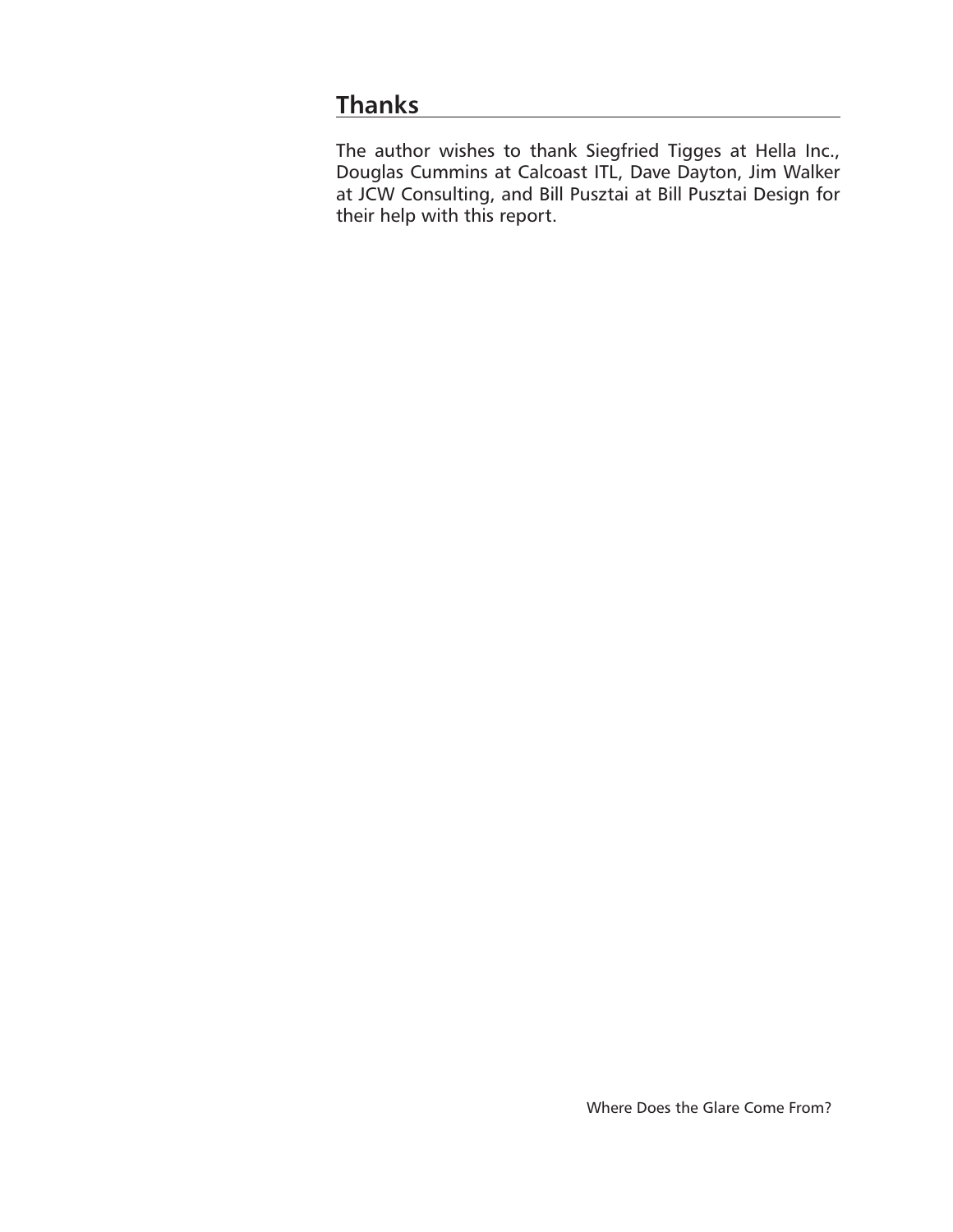# **Contents**

| Operating Voltage Considerations  11       |
|--------------------------------------------|
| Considerations for Test Voltage Change  12 |
| Seeing & Glare, US vs. ECE  13             |
| Aim Factors  16                            |
| Opposing-Vehicle Height Mismatch  16       |
| Overhead Sign Visibility  21               |
|                                            |
| Headlamp Modification Factors  23          |
|                                            |
| Dichroic Coatings  25                      |
|                                            |
| Neodymium Oxide  26                        |
| High Intensity Danger  26                  |
| Lens Markings  27                          |
|                                            |
| Indavertent Inappropriate Use  29          |
| Deliberate Inappropriate Use  30           |
|                                            |
|                                            |
|                                            |
|                                            |
| Used In Clear Weather  34                  |
| Fog Taillamps (Rear Fog Warning Lamps)  35 |
|                                            |
| Bibliography  43                           |

<u> 1980 - Johann Barn, mars an t-Amerikaansk kommunister (</u>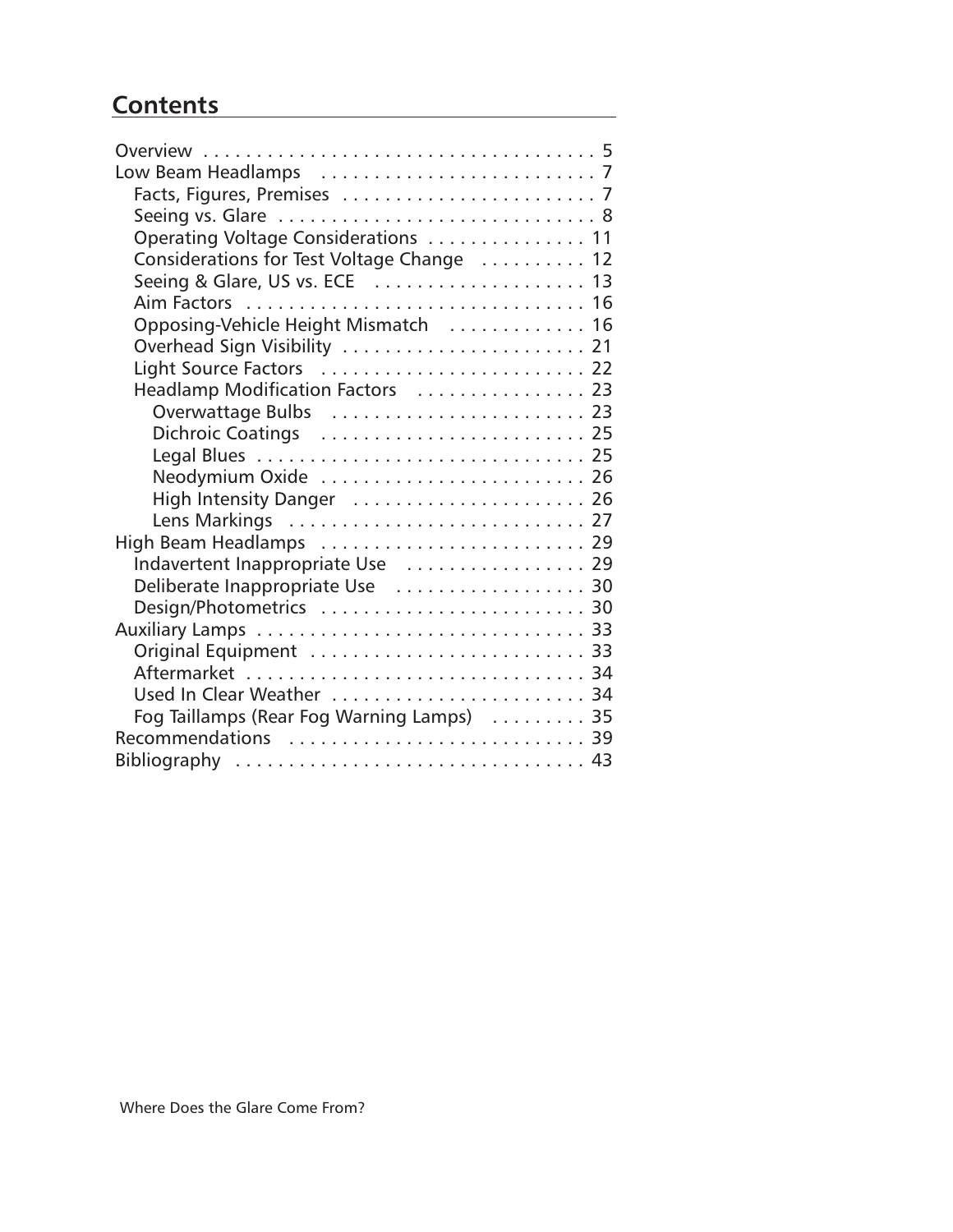Tables

| 1: Seeing Minima and Glare Maxima by Photometric          |    |
|-----------------------------------------------------------|----|
| 2: Seeing Light at E(max) In Beam $@$ 12.8V $\ldots$ 10   |    |
| 3: Glare Light at (0.5U, 3.5L) @ 12.8V 10                 |    |
| 4: Seeing / Glare Ratios By Percentile  10                |    |
| 5: Glare Light at (0.5U, 3.5L) @ 13.7V 11                 |    |
| 6: Seeing Light at E(max) In Beam @ 13.7V 12              |    |
| 7: Seeing Light Comparison at US E(max) Location          |    |
|                                                           |    |
| 8: Seeing Light comparison at ECE E(max) Location In      |    |
| <b>Beam</b>                                               | 14 |
| 9: Glare at (0.5U, 3.5L) as Percentage of 28%             |    |
| Disability Threshold                                      | 14 |
| 10: Glare at (0.5U, 3.5L) as Percentage of DeBoer         |    |
| Grade 5 Threshold  15                                     |    |
| 11: Glare at (H, 3.5L) With Fixed Aim 18                  |    |
| 12: Glare at (H,3.5L) with ECE Height Dependant Aim . 18  |    |
| 13: Glare at (H,3.5L) as Percentage of 28% Disabilit      |    |
|                                                           |    |
| 14: Glare at (H,3.5L) as Percentage of 28% Disability     |    |
| Threshold, with ECE Height-Dependant Aim 19               |    |
| 15: Glare at (H,3.5L) as Percentage                       |    |
| of DeBoer Grade 5 Threshold, with Fixed Aim 19            |    |
| 16: Glare at (H, 3.5L) as Percentage of DeBoer Grade 5    |    |
| Threshold, withECE Height-Dependant Aim 19                |    |
| 17: Overhead Sign Light at (2U, V) 21                     |    |
| 18: Overhead Sign Light as a Percentage of MVSS 108       |    |
|                                                           |    |
| 19: Glare at (0.5U, 3.5L) as Percentage of 28% Disability |    |
| 20: Glare at (0.5U, 3.5L) as Percentage of DeBoer         |    |
| Grade 5 Discomfort Threshold Bulb Power 24                |    |
|                                                           |    |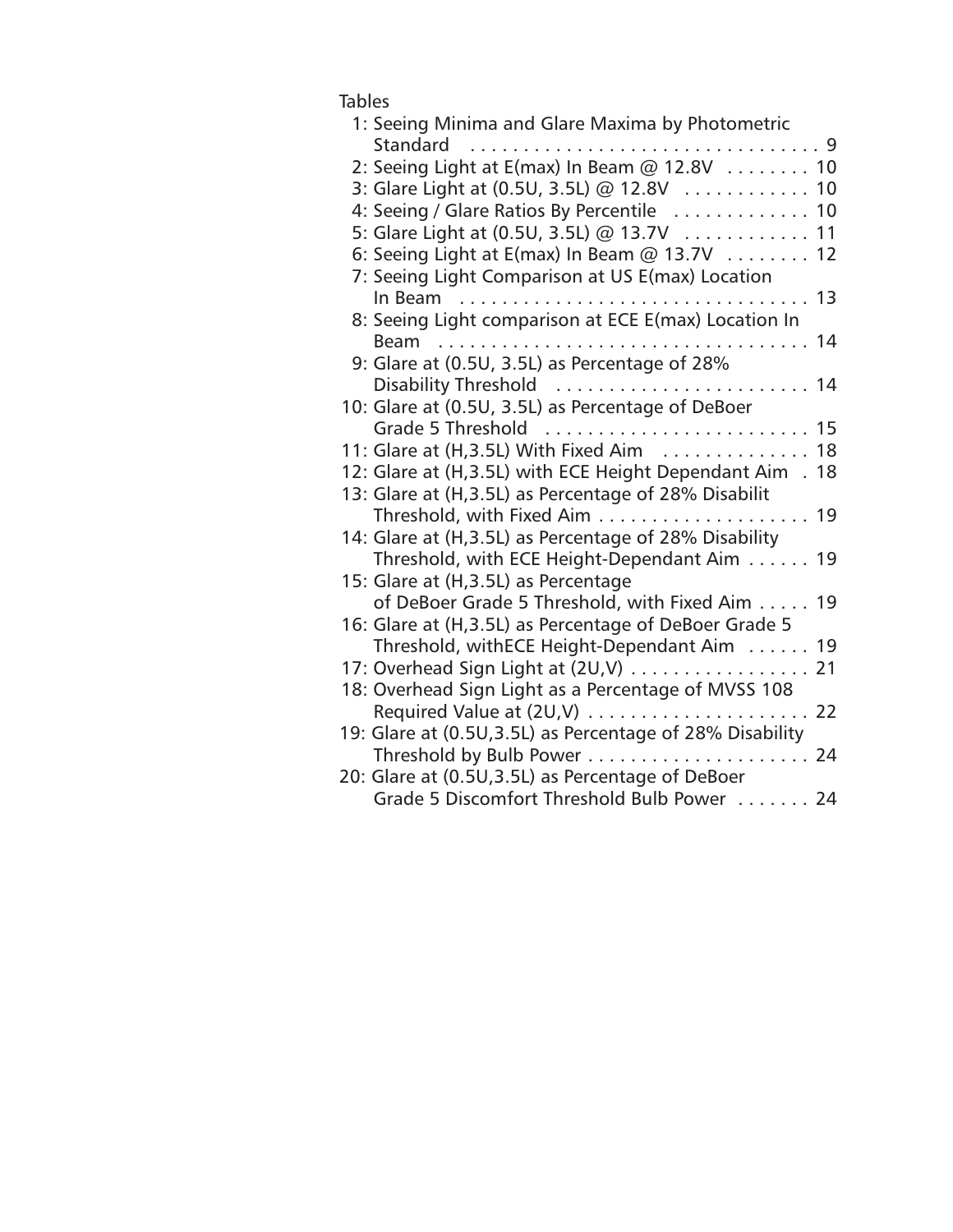# **Terms and Abbreviations in This Report**

**Beam Pattern:** the distribution pattern of light from a lamp assembly.

**Photometrics:** the amounts of light produced at specific points in the beam by a specific lamp or type of lamp.

**Photometric Requirements:** amounts of light that are legally permitted at given locations in a beam pattern by a given technical standard. Expressed as a range of minimum acceptable ("minimum") and maximum allowable ("maximum") intensities at each test point or region in the beam pattern.

**Test point:** a location in a lamp beam for which a headlamp photometric standard requires a specific range of intensity. Expressed in degrees right ("R") or left ("L"), and up ("U") or down ("D") as viewed by an observer facing the same direction as the lamp is shining, and relative to a point straight ahead of the center of the lamp. This center point is visualized as the intersection of a horizontal ("H") and a vertical ("V") line, and is called (H, V). Except for the center point (H, V), the vertical location of the test point is given first, followed by the horizontal component, e.g.: (1.5D, 2R). For easy conceptualization: 1 degree in any direction is equal to approximately 13cm (5.25") at a distance of 7.62m (25'). So a test point located at (0.5U, 3.5L) would be 6.5cm above and 45.5cm to the left of the center point (H,V) if the lamp were 7.62m away from a vertical wall or screen. Simple geometry can be used to derive locations at any desired distance for any given test point.

**Right/Left:** refers in this report to beam, driver and opposing-vehicle locations relevant where traffic proceeds along the right side of the road, as in North America and Continental Europe. For conceptualization in a left-hand traffic country such as Australia, New Zealand, Great Britain or Japan, please substitute "right" for "left" and vice versa when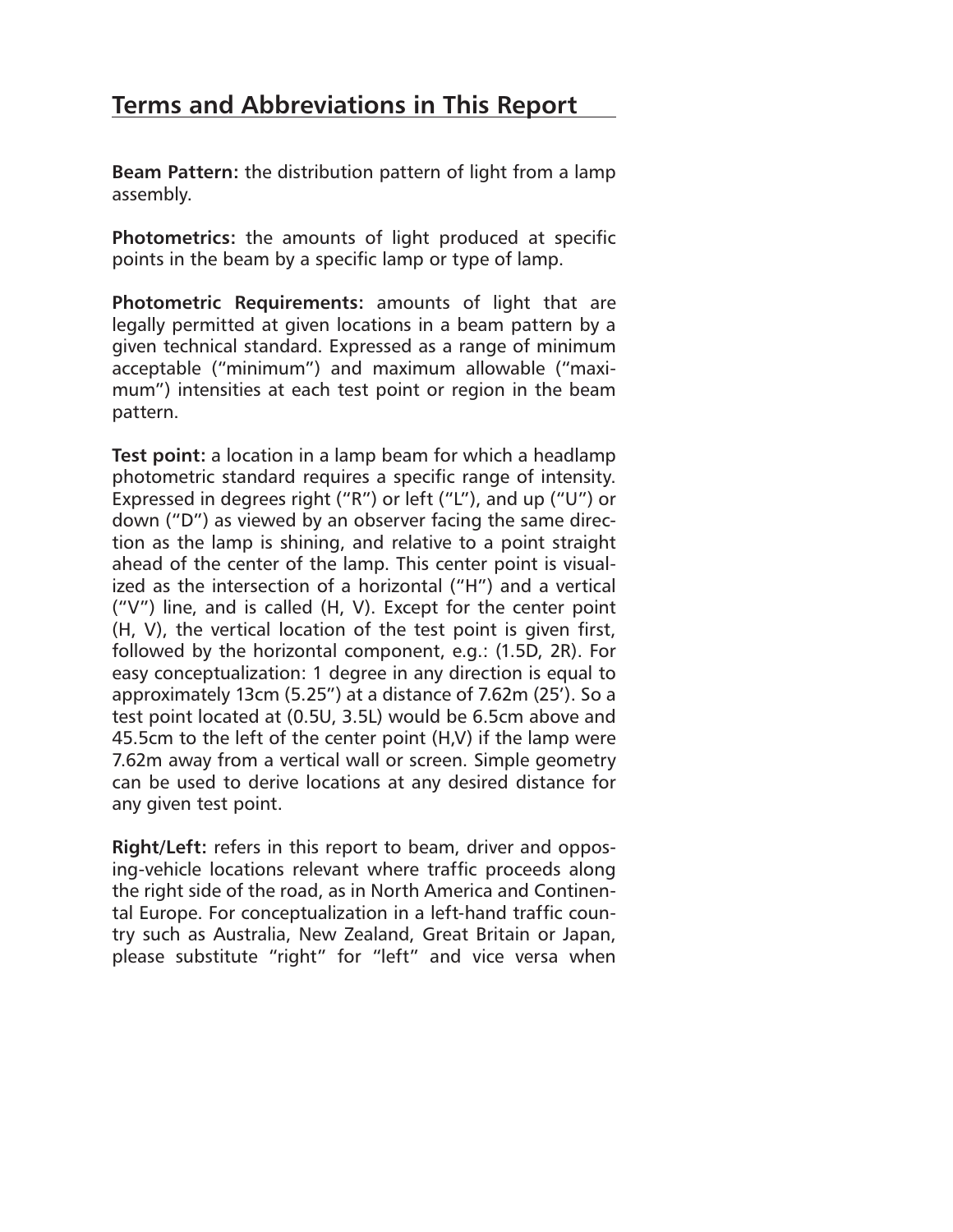reading about test points, driver locations, and placement of opposing vehicles.

**ECE:** refers to headlamp photometric standards and test procedures contained in auto safety regulations promulgated by the United Nations Economic Commission for Europe, and to the headlamps that comply with ECE standards. All industrialized countries worldwide except the United States require or permit ECE vehicle lighting and signalling equipment, including headlamps.

**US:** refers to headlamp photometric standards and test procedures contained in US Federal Motor Vehicle Safety Standards 108 (FMVSS 108), and to the headlamps that conform to FMVSS 108. Many industrialized countries worldwide prohibit US vehicle lighting and signaling equipment, due among other reasons to high levels of glare produced by US low beam headlamps. Canadian Motor Vehicle Safety Standard 108 is substantially the same as US FMVSS 108, and most cars in Canada have US headlamps. Canada, however, also permits ECE headlamps under CMVSS 108.1; US & Canadian Motor Vehicle Safety Standards 108 are collectively referred to herein as MVSS 108.

**GTB or Harmonized:** refers to a recent headlamp photometric standard from the Groupe de Travail Bruxelles 1952, or "Brussels Working Group 1952," an international vehicle lighting consortium, and to headlamps that comply with the GTB standard. The GTB harmonized headlamp standard is not a standalone, but is meant to bridge the gap between US and ECE headlamp regulations. Headlamps that comply with the GTB standard may also comply with the US or with the ECE standard. The GTB standard allows less glare than the US standard. Changes to the US headlamp standard in 1997 incorporated some of the photometric requirements contained in the GTB standard, but did not reduce the glare maximum to the lower-than-US level called for by the GTB standard.

**VOA:** refers to recent (1997) modifications to US FMVSS 108 and Canadian CMVSS 108 permitting low beam headlamps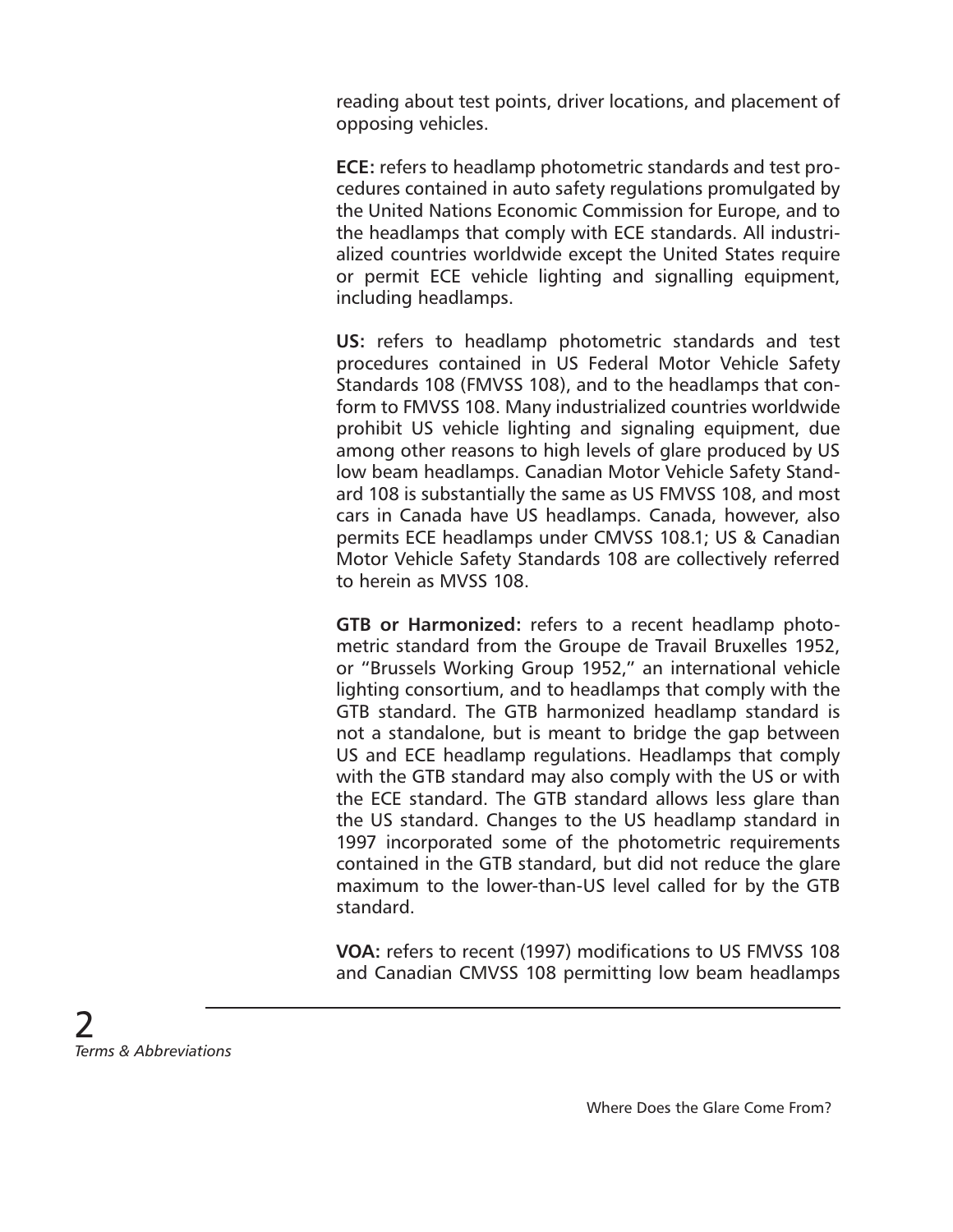to produce a beam pattern that can be Visually/Optically Aimed in the vertical direction. Prior to the addition of VOA provisions, US headlamps could not accurately be aimed by any but mechanical means. This was done either with an external headlamp aiming device or with a bubble level or calibrated scale integral with the headlamp assembly.

**Cutoff:** a distinctly visible, relatively sharp transition from a region of high intensity to a region of low intensity. A horizontal cutoff on the side of the low beam pattern facing oncoming traffic (the left side, in right-hand traffic countries) is used in ECE low beams in order to prevent glare to oncoming drivers and to determine vertical aim. There is high intensity below the cutoff, and low intensity above the cutoff. GTB low beams often have a cutoff similar to ECE low beams. Conventional US low beams do not have a cutoff.

**VOL:** a type of US VOA low beam with a horizontal cutoff on the Left side of the beam. The horizontal cutoff is used to determine correct vertical aim of the headlamp. Some VOL headlamps produce beam patterns similar to ECE low beam headlamps.

**VOR:** a type of US VOA low beam with a horizontal cutoff on the Right side of the beam. The horizontal cutoff is used to determine correct vertical aim of the headlamp. Many VOR headlamps produce beam patterns similar to conventional US low beam headlamps.

**Discomfort Glare:** Light that causes discomfort or distraction, but which may not necessarily reduce a driver's ability to see visual targets. Measured with the DeBoer scale of 1 to 9, where the lower the number the worse the glare.

**Disability Glare:** Lights that reduces a driver's abiltity to see visual targets.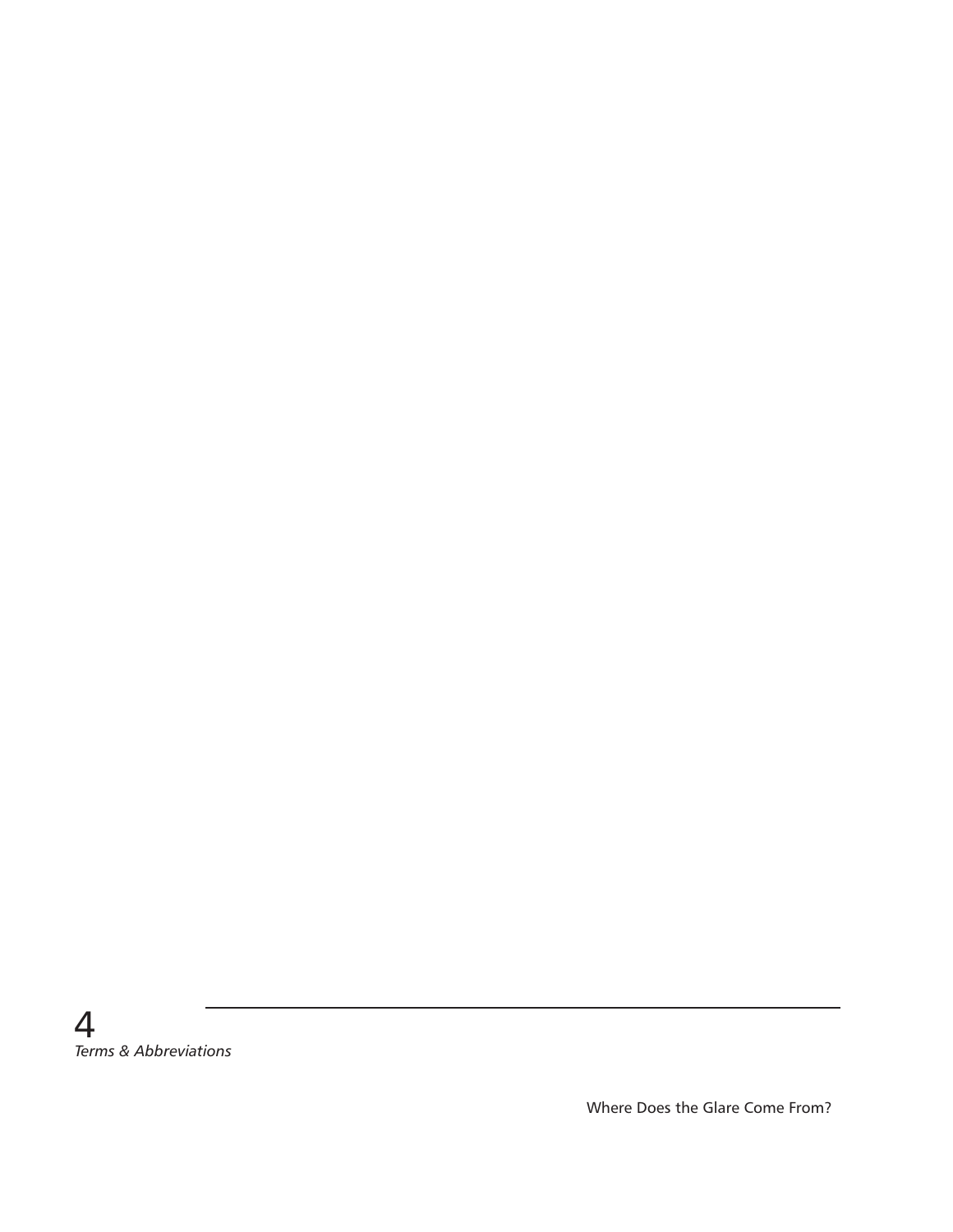# **Overview**

The proliferation of glare complaints from US drivers is *prima facie* evidence that US glare levels are too high. Interviews with drivers and observation of topical discussions confirms excessive discomfort and disability glare (one-on-one interviews are not a valid basis to derive any statistics, but can provide suggestive indication of phenomena). Anecdotal reports of older drivers stopping driving at night before stopping driving during the day, and stopping driving at night in the US but continuing to drive at night in Europe, also suggest that US glare levels are too high. There are several vehicle-based glare sources that have the capacity to contribute to excessive glare in the nighttime driving environment:

- Low beam headlamps producing excessive glare by design, through misaim, or as a result of inappropriate use (bulbs of improper color or power),
- New types of low beam headlamps with high efficacy sources, such as HID and very-high-flux halogen bulbs, that have much greater light flux throughout the beam pattern and/or produce higher wavelength (bluer) light that is perceived as glaring,
- High beam headlamps producing excessive glare as a result of inappropriate use in traffic,
- Auxiliary front lamps producing excessive glare by design, through misaim, or as a result of inappropriate use,
- Fog taillamps ("rear fog warning lamps") producing excessive glare as a result of inappropriate installation and use.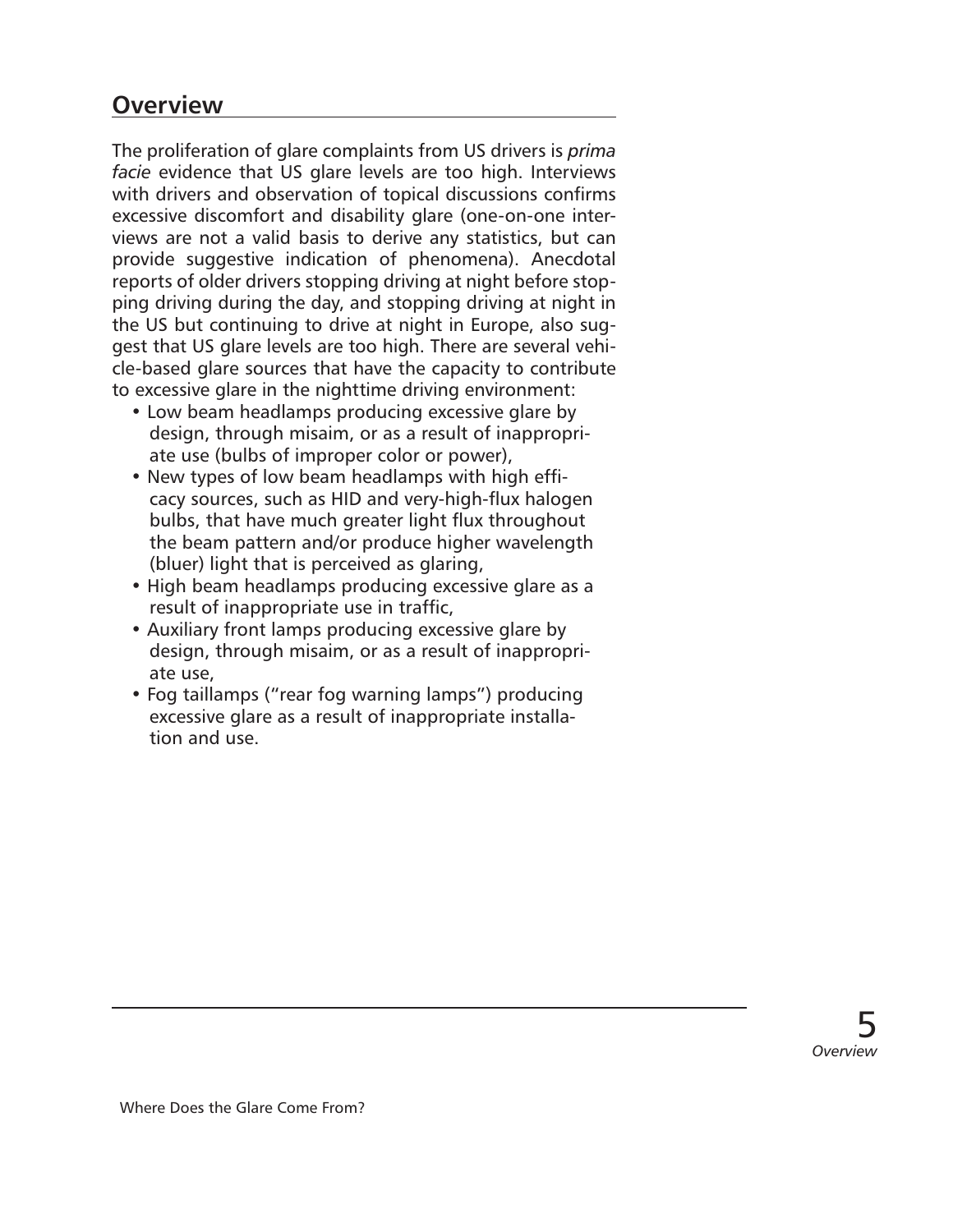Where Does the Glare Come From?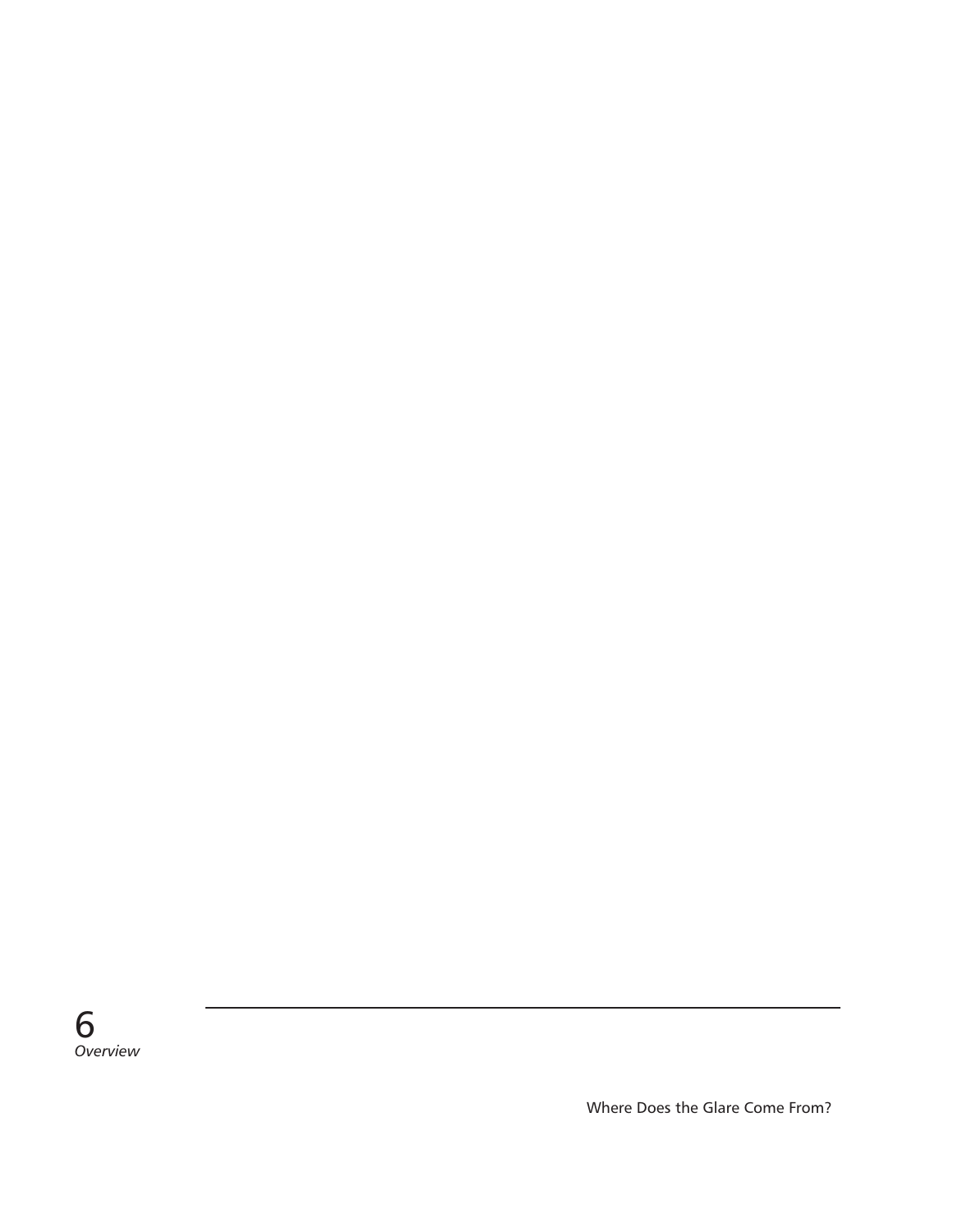# **Low Beam Headlamps**

Low beam headlamps are the primary source of glare in the nighttime roadway environment, because they are overwhelmingly the most commonly used lighting device in nighttime traffic. While it has long been recognized that North American low beams tend to produce more direct glare than ECE low beams, it is only relatively recently that glare has become a problem apparent in North American headlamps. The large number of glare complaints being received by NHTSA raises the question of why current and recent headlamps are generating such vociferous glare complaints, which did not occur with older headlamps that were required to meet the same photometric requirements. US low beam glare and signal-image intensities are increasing. A glare threshold seems to have been crossed, above which people find the level of glare intolerable. The long-held assumption that North American drivers willingly tolerate high levels of glare, repeated in almost every study that compares US and ECE low beam photometrics, seems to have lost validity with increased glare and signal image intensity from recent and current US low beam headlamps. It must be remembered that there is little the average driver can do about excessive glare; when it gets dark, we must each drive on the roads despite the high glare level.

# Facts, Figures and Premises

Regardless of the disparate philosophy that has led to differing low beam photometric requirements in different jurisdictions, the prescribed photometric minima and maxima in any headlamp standard are based on the need for minimum amounts of light at some locations in the beam to assure adequate detection of targets located in that area, and the undesireability of excessive amounts of light at other locations in the beam to guard against glare. Most headlamp glare studies to date have simulated headlamp glare with individual lamps (or sets of lamps) arranged so as to emulate an oncoming car, or with actual oncoming-vehicle passes on roads. No attention seems to have been paid to the cumulative effects of glare produced by a steady succession of oncoming cars, as is found on actual roads. This omission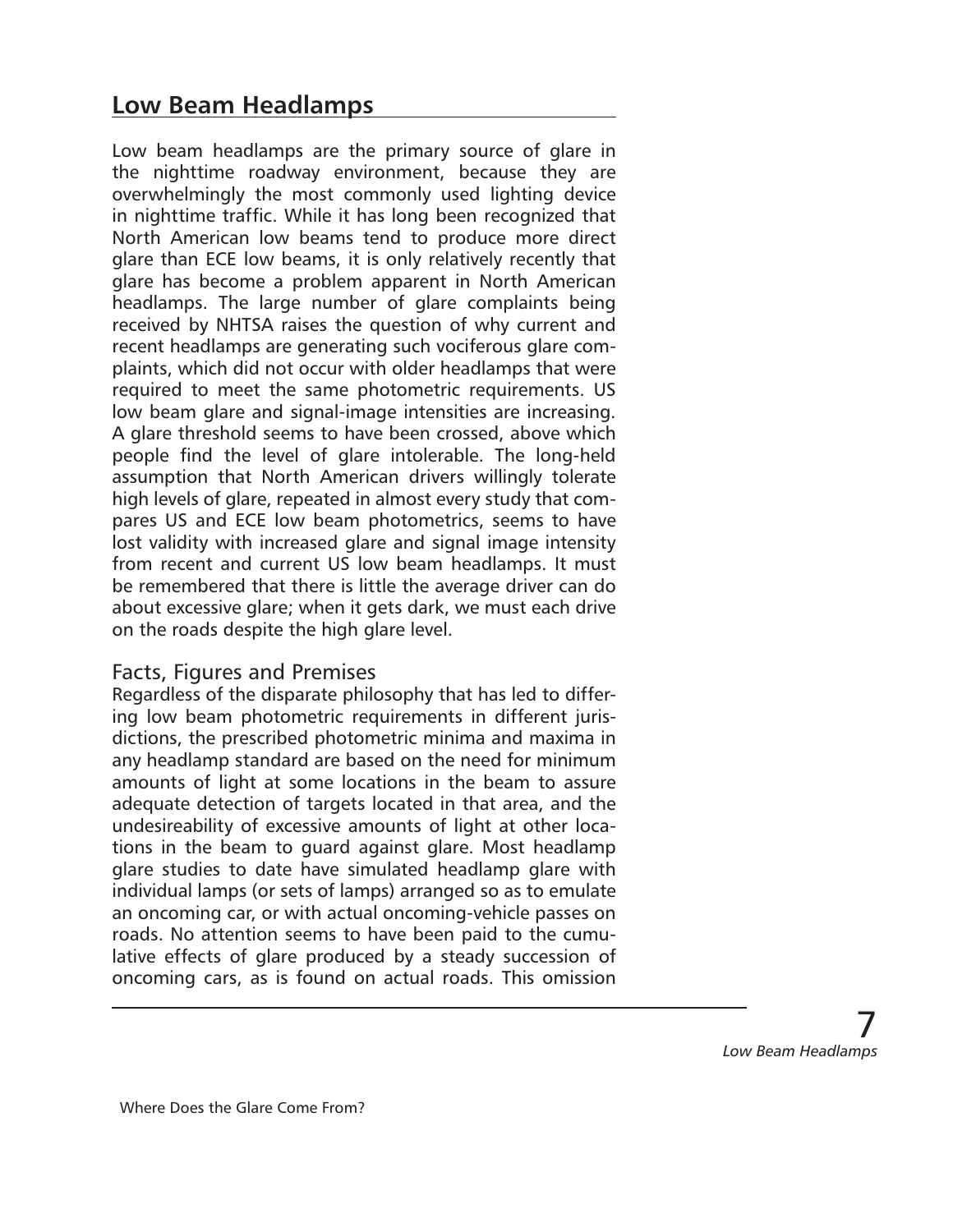bears reconsideration, given recent quantifications of traffic crashes directly attributable to headlamp glare (NHTSA-2001- 8885-1567). The traditional dismissal of discomfort glare as a safety factor may also require reconsideration. Cumulative and/or repetitive exposure to relatively high levels of discomfort glare may fatigue, distract and disturb the nighttime driver to the extent that safety is compromised. With today's increasing emphasis on the role of fatigued, distracted and disturbed (or "enraged") drivers in traffic crashes, safety levels may be improved by reduction in roadway environmental factors, such as discomfort glare, that tend to bring about fatigue, distraction and rage.

The cumulative effect of exposure to discomfort glare is known. Meeting a queue of closely following vehicles with headlamps on reduces detection distances of roadside objects more than would a single vehicle, due to the greater length of time that glare is present, and effectively increases glare intensity by 20% compared with a single glare vehicle (Hemion, 1969).

# Seeing vs. Glare

Low beam headlamps must strike a balance between providing seeing light for the driver, and preventing glare to other road users. The ratio of seeing light to glare light (table 4), calculated by computing the ratio of intensity at E(max) and (0.5U, 3.5L), is crucial to overall visual performance, with higher ratios indicating a highly desirable combination of high visibility with low glare. (Padmos and Alferdinck, 1988; Sivak and Flannagan, 1995; Flannagan *et al.* 1996).

# Glare

On the road, the eyes of oncoming drivers are, at least 50% of the time, focussed within a regular elliptically shaped region between 0.5U and 1U, and 2L and 4L. (Automotive Lighting, 2001). The primary direct-glare control point in worldwide low-beam photometric standards is in the close vicinity of (0.5U, 3.5L), which lies within this region. Analogous test points exist in all relevant low beam standards.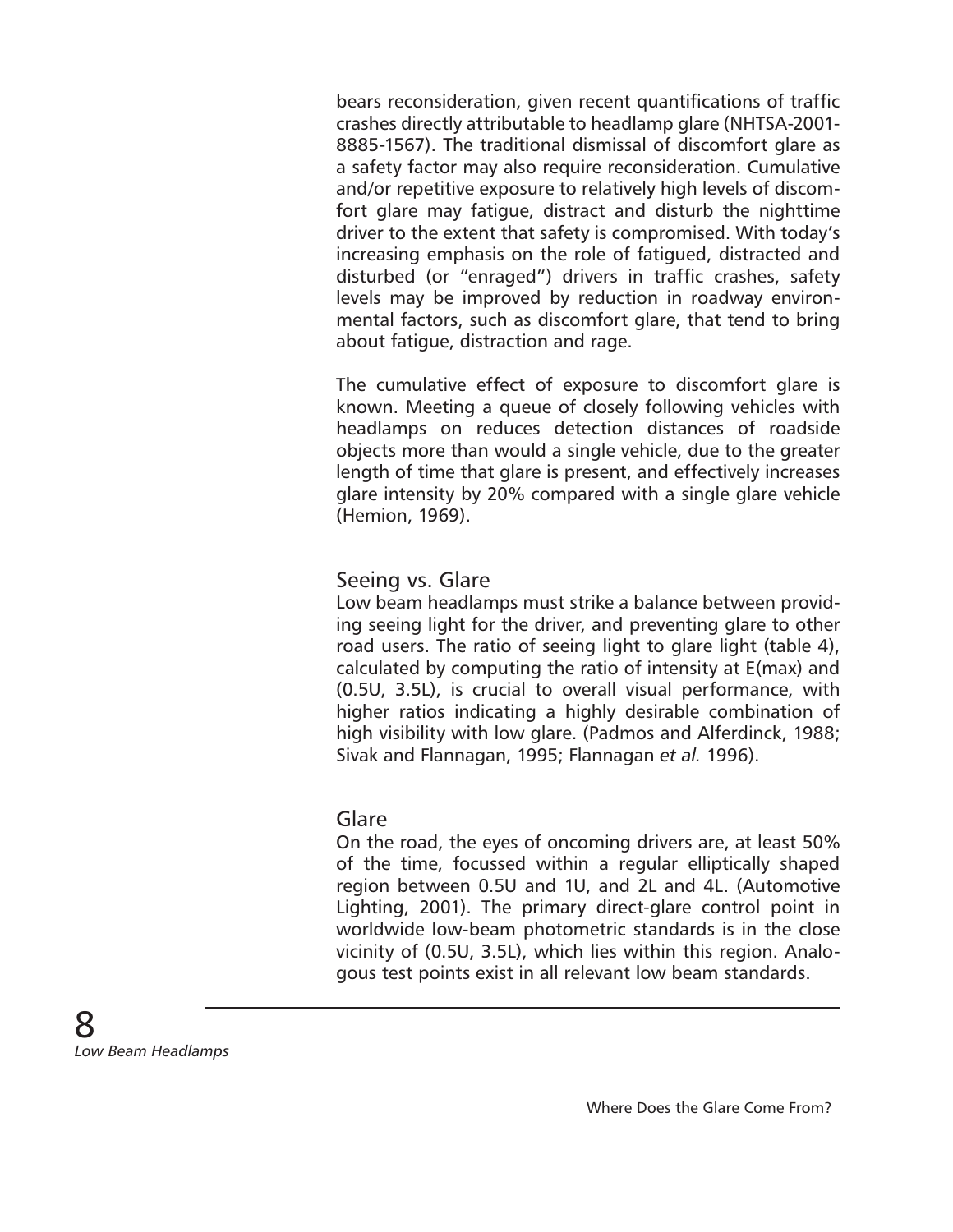# Seeing

"Down-the-road" seeing light is specified at one or two main seeing point(s) slightly rightward and downward (of (H,V) as viewed in the direction of projection). Analogous concentrations of light (a "hot spot") exist in all relevant low beam standards. Both of the ECE low beam's seeing-light minima, as well as the GTB hot spot, are closer to (H,V) than the comparable US hot spots. The closer the hot spot is to (H,V)—that is, the less the offset to the right and downward, the longer will be the down-the-road beam of light. By simple geometry, a lower hot spot intersects the road surface closer than a higher hot spot, and a hot spot shifted further to the right leaves the roadway sooner than a hot spot shifted further to the left. The ECE low beam, which emphasizes homogeneity of seeing light, has two seeing points of at least 15,000 cd/unlimited maximum (pair), one at (0.6D, 1.1R) and one at (0.9D, 1.7R), while the US low beam, which emphasizes intensity of the hot spot, has two seeing points, one of 20,000 to 40,000 cd (pair) at (0.5D, 1.5R) and one of minimum 30,000 cd (pair) at (1.5D, 2R). Here is a comparison of the latter point in each beam pattern Listed values are for a pair of headlamps at the US test voltage of 12.8V:

## **Table 1: Seeing Minima and Glare Maxima by Photometric Standard**

| US glare max:   | 2,000 cd $@$ (0.5U, 1.5L to L)      |
|-----------------|-------------------------------------|
| US seeing min:  | 30,000 cd @ (1.5D, 2R)              |
| ECE glare max:  | 623 cd @ $(0.57U, 3.43L)$           |
| ECE seeing min: | 18,681 cd @ (0.9D, 1.7R)            |
| GTB glare max:  | 1,680 cd $\omega$ (0.5U, 1.5L to L) |
| GTB seeing min: | 24,000 cd @ (0.6D, 1.3R)            |

Where Does the Glare Come From?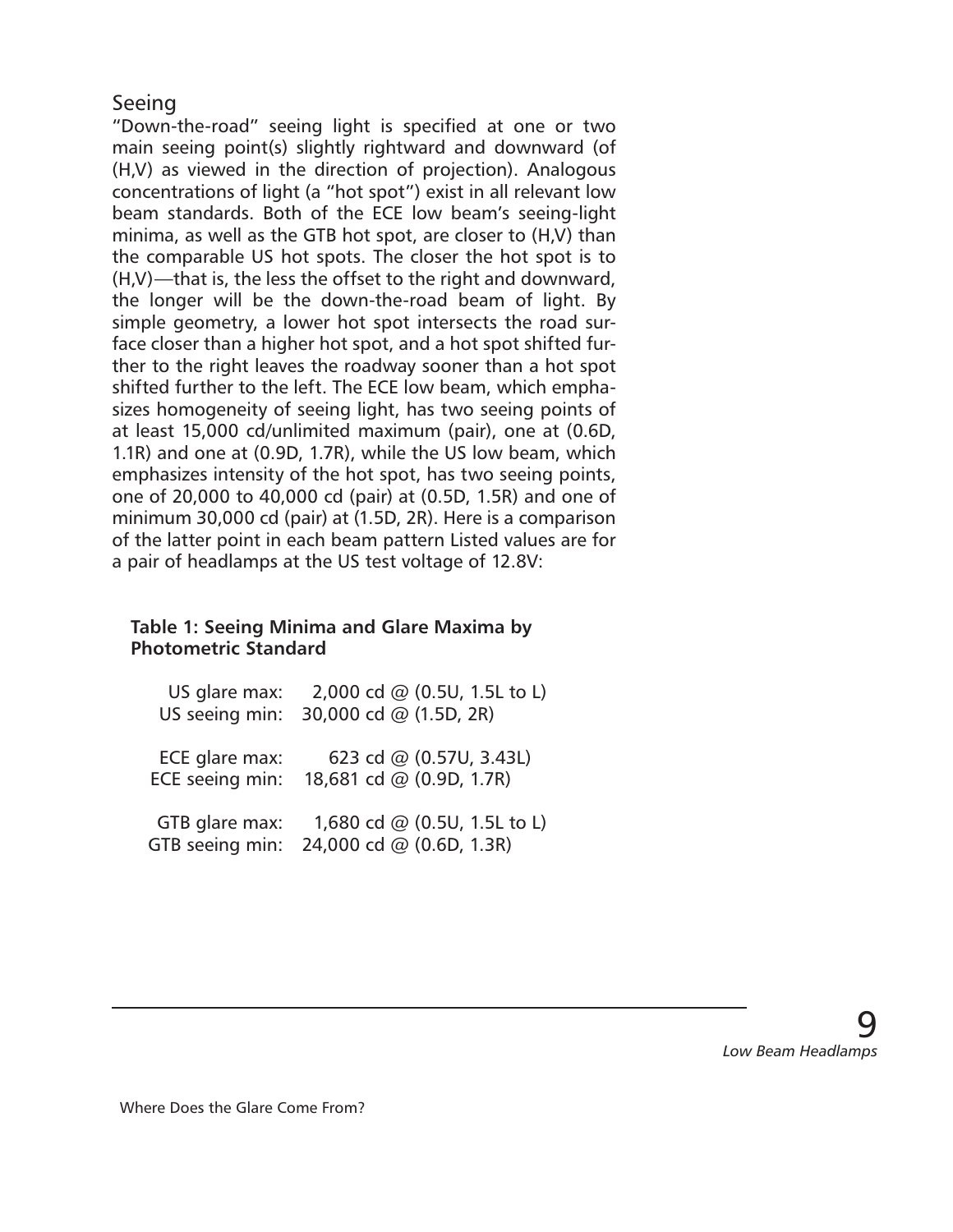Market-weighted analyses of Model Year 2000 US and European (Sivak and Flannagan, 2002) low beam patterns provide 75th, 50th and 25th percentile light levels in these regions, for a pair of headlamps, at 12.8V. These levels are tabulated below.

#### **Table 2: Seeing Light at E(max) In Beam**

US 75: 55,876 cd @ (1.5D, 2.5R) ECE 75: 55,868 cd @ (1.5D, 1R) US 50: 51,096 cd @ (1.5D, 3R) ECE 50: 40,778 cd @ (2D, 0.5R) US 25: 42,402 cd @ (1D, 2.5R) ECE 25: 24,580 cd @ (1.5D, 2.5R)

#### **Table 3: Glare Light at (0.5U, 3.5L)**

| US 75:         | 1214 cd |
|----------------|---------|
| <b>ECE 75:</b> | 760 cd  |
| US 50:         | 1010 cd |
| <b>ECE 50:</b> | 578 cd  |
| US 25:         | 950 cd  |
| <b>ECE 25:</b> | 324 cd  |
|                |         |

# **Table 4: Seeing/Glare Ratios By Percentile**

| US 75:         | 46/1 |
|----------------|------|
| ECE 75:        | 74/1 |
| US 50:         | 51/1 |
| <b>ECE 50:</b> | 71/1 |
| US 25:         | 44/1 |
| <b>ECE 25:</b> | 76/1 |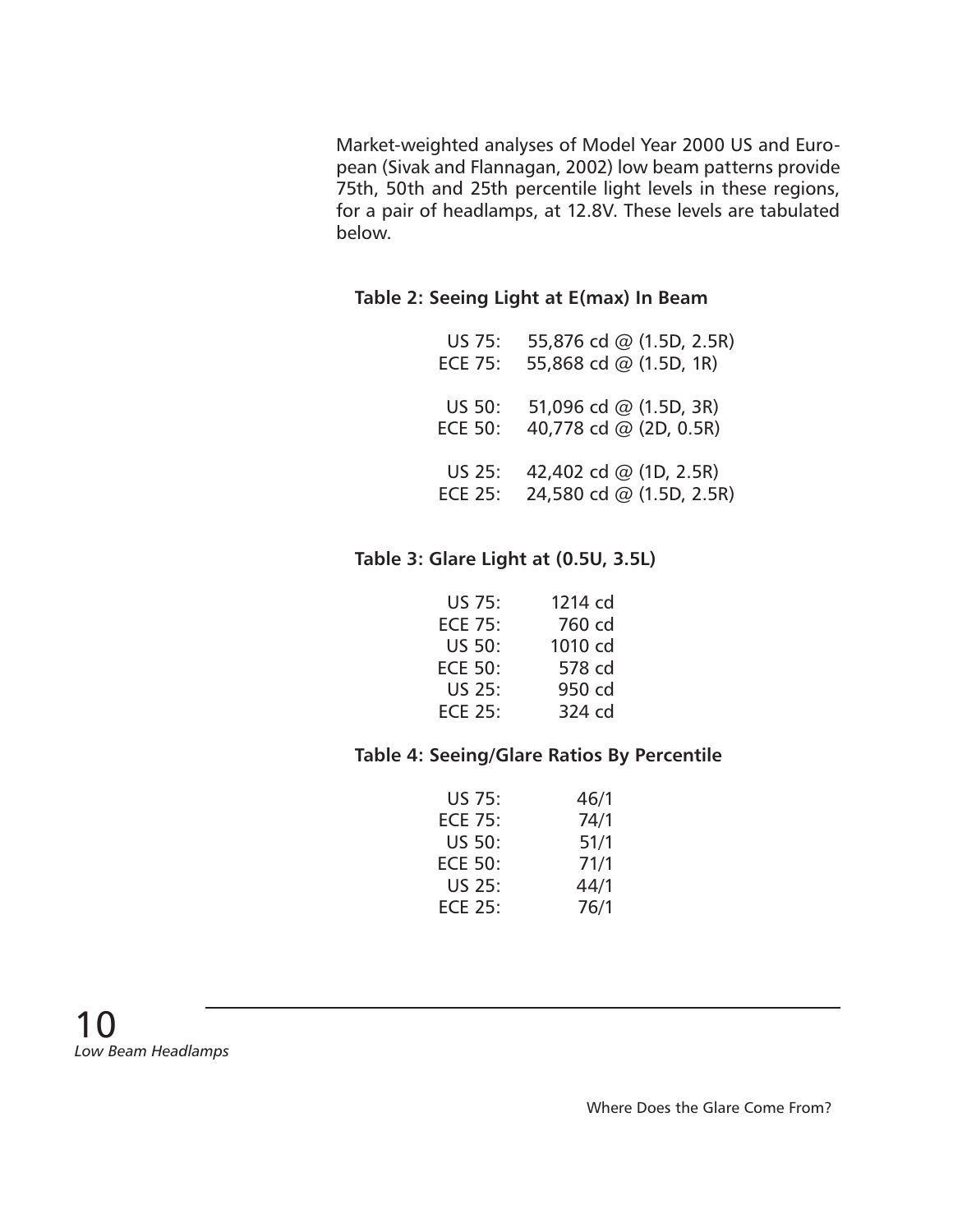# Operating Voltage Considerations

The seeing and glare levels above were obtained when the headlamps were operated at 12.8 Volts. While this has long been the prescribed test voltage in the US, it - like the ECE test voltage of 12.0 - is unrealistically low. Real-world line voltages in running automobiles tend to be between 13.2 and 14.2 Volts. (Padmos & Alferdinck 1988; Meli 1992; Amerlaan & Vellokoop 1996; Hella KG Hueck 1997, Italian Transport Administration 1998, and NHTSA/Shelton, 1998). The mean voltage value for the ranges found is 13.7. Luminous flux change is not linear with voltage change. The flux of an automotive halogen bulb, if taken to be 100% at 12.8 Volts, is 126% at 13.7 Volts (Padmos and Alferdinck, 1988; Flannagan, 1998, and IES 1984 formula  $(V1/\gamma_2)^{3.4}$  for determining light output with voltage change.)

Here are the market-weighted 75th, 50th and 25th percentile glare levels in the primary direct-glare region and seeing levels in the primary seeing region, recalculated at 13.7V, as well as the seeing/glare ratios by percentile, for a pair of headlamps:

#### **Table 5: Glare Light at (0.5U, 3.5L)**

| US 75:    | 1530 cd |
|-----------|---------|
| $FCF$ 75: | 959 cd  |
| US 50:    | 1273 cd |
|           |         |
| ECE 50:   | 730 cd  |
|           |         |
| US 25:    | 1197 cd |
| $FCF$ 25: | 409 cd  |
|           |         |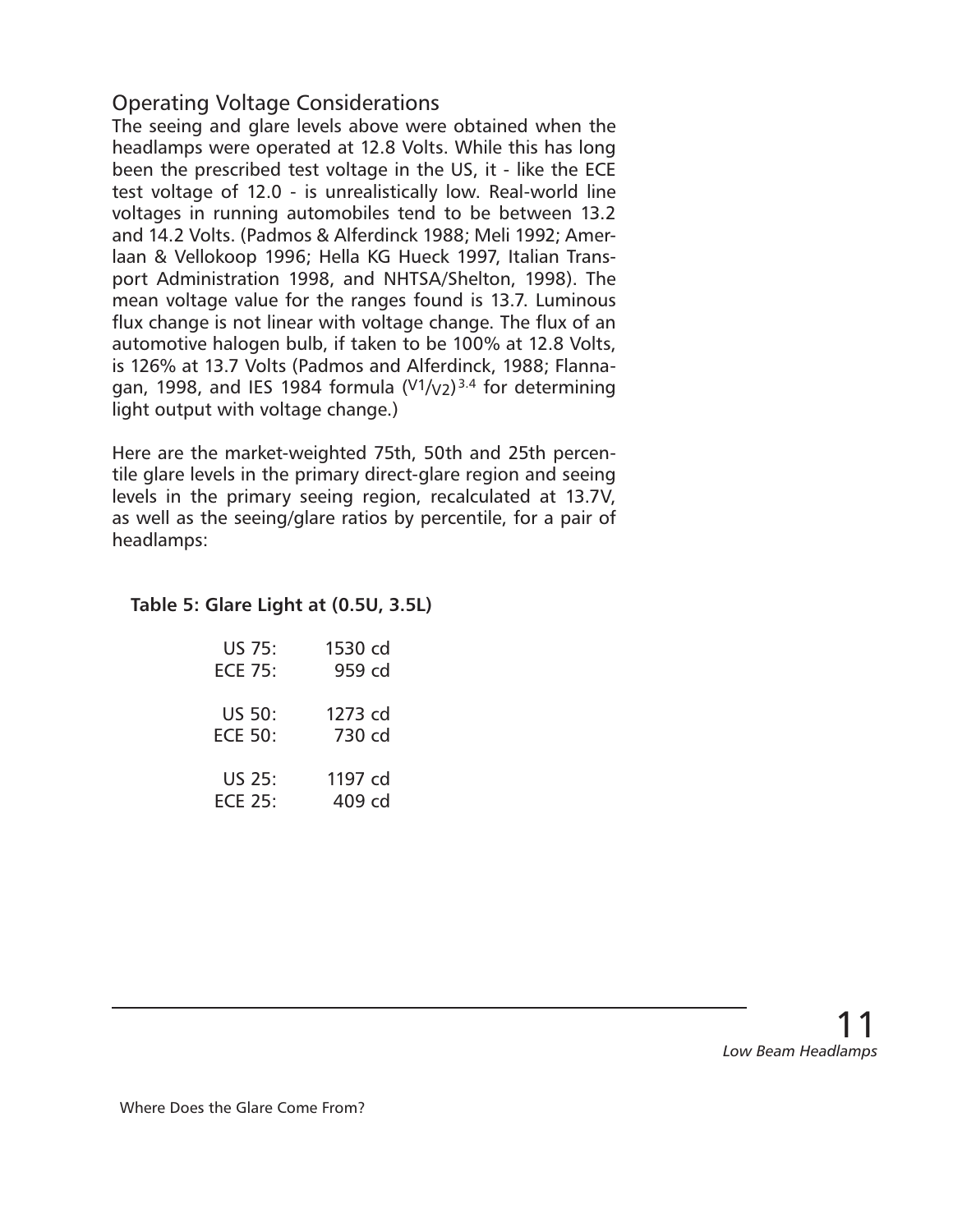### **Table 6: Seeing Light at E(max) In Beam**

US 75: 70,404 cd @ (1.5D, 2.5R) ECE 75: 70,479 cd  $\omega$  (1.5D, 1R) US 50: 64,381 cd @ (1.5D, 3R) ECE 50: 51,443 cd @ (2D, 0.5R) US 25: 53,427 cd @ (1D, 2.5R) ECE 25: 30,971 cd @ (1.5D, 2.5R)

# Discussion and Significance

The nominal seeing minima in US and ECE low beam photometric requirements are based on target illuminance requirements relevant to the task of driving at night, and there is little concern that the minima need to be raised. While seeing light levels (where more light is better) are helped by the disparity between test voltage and real-world voltage, glare-light levels (where more light is worse) are aggravated by this disparity. The present report compares nominal intensity requirements (minima and maxima contained in photometric requirements) with real-world headlamp performance at 13.7V. This reveals the ways in which the disparity between test and operating voltages affects seeing and glare performance of low beam headlamps.

# Considerations for Test Voltage Change

A change is warranted in the MVSS 108 headlamp test voltage from 12.8 to 13.7 Volts, without modifying the design of headlamp bulbs or nominal photometric beam requirements. A 13.7V test voltage would more closely replicate real-world conditions, and would reduce glare caused by headlamps that emit higher levels of glare on the road at 13.7V than they do in the laboratory at 12.8V. Alternatively, a dual-voltage test requirement can be implemented such that beam locations identified as seeing regions are tested at 12.8V, while beam locations identified as glare regions are tested at 14V. These two voltages represent approximately the 25th and 90th percentile voltages found in cars on the road under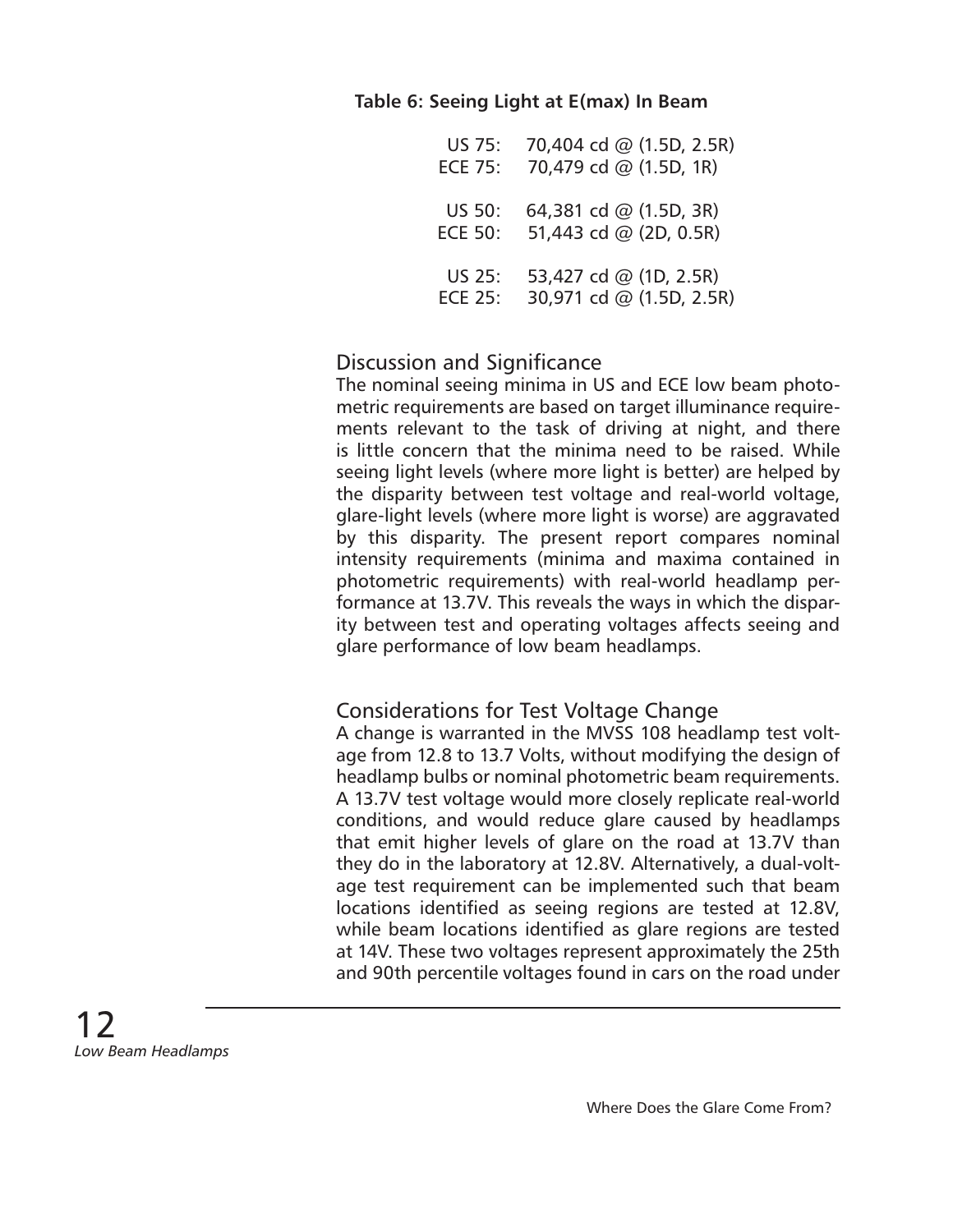various conditions (idle, high speed, etc.). Dual-voltage testing would ensure acceptably high levels of seeing light under worst-case, lowest-voltage conditions, while simultaneously reducing glare under worst-case, highest-voltage on-road conditions. Such a dual-voltage testing requirement would much more closely replicate actual on-road conditions in which headlamps are used.

# Seeing and Glare: US vs. ECE

Considerable discussion has been devoted to seeing distance with ECE low beams versus US low beams. The discourse has, over time, ossified into a debate based largely upon philosophical disagreements rather than actual safety benefits (Hella 1997, Olson 1977). A direct comparison of seeing-light intensities of ECE low beams at US hot-spot locations and of US low beams at ECE hot-spot locations is useful in order to reduce the confounding influence of philosophical differences upon the discussion of seeing distance with the US and ECE low beams. Within the resolution provided by the 75th, 50th and 25th percentile data, it can be seen that in the context of their own beams, the ECE and US headlamps' performance is substantially equal down to at least the 50th percentile level; only at the 25th percentile level do the US headlamps categorically outperform the ECE headlamps. All E(max) points are obtained with the beams aimed to their respective aim requirements, i.e., US headlamps aimed to US standards, ECE headlamps aimed to ECE standards.

#### **Table 7: Seeing Light Comparison at US E(max) Location In Beam**

| US 75:         | 70,404 cd @ (1.5D, 2.5R) |
|----------------|--------------------------|
| <b>ECE 75:</b> | 50,836 cd @ (1.5D, 2.5R) |
| <b>US 50:</b>  | 64,381 cd $@(1.5D, 3R)$  |
| <b>ECE 50:</b> | 38,012 cd @ (1.5D, 3R)   |
| <b>US 25:</b>  | 53,427 cd @ (1D, 2.5R)   |
| <b>ECE 25:</b> | 22,967 cd @ (1D, 2.5R)   |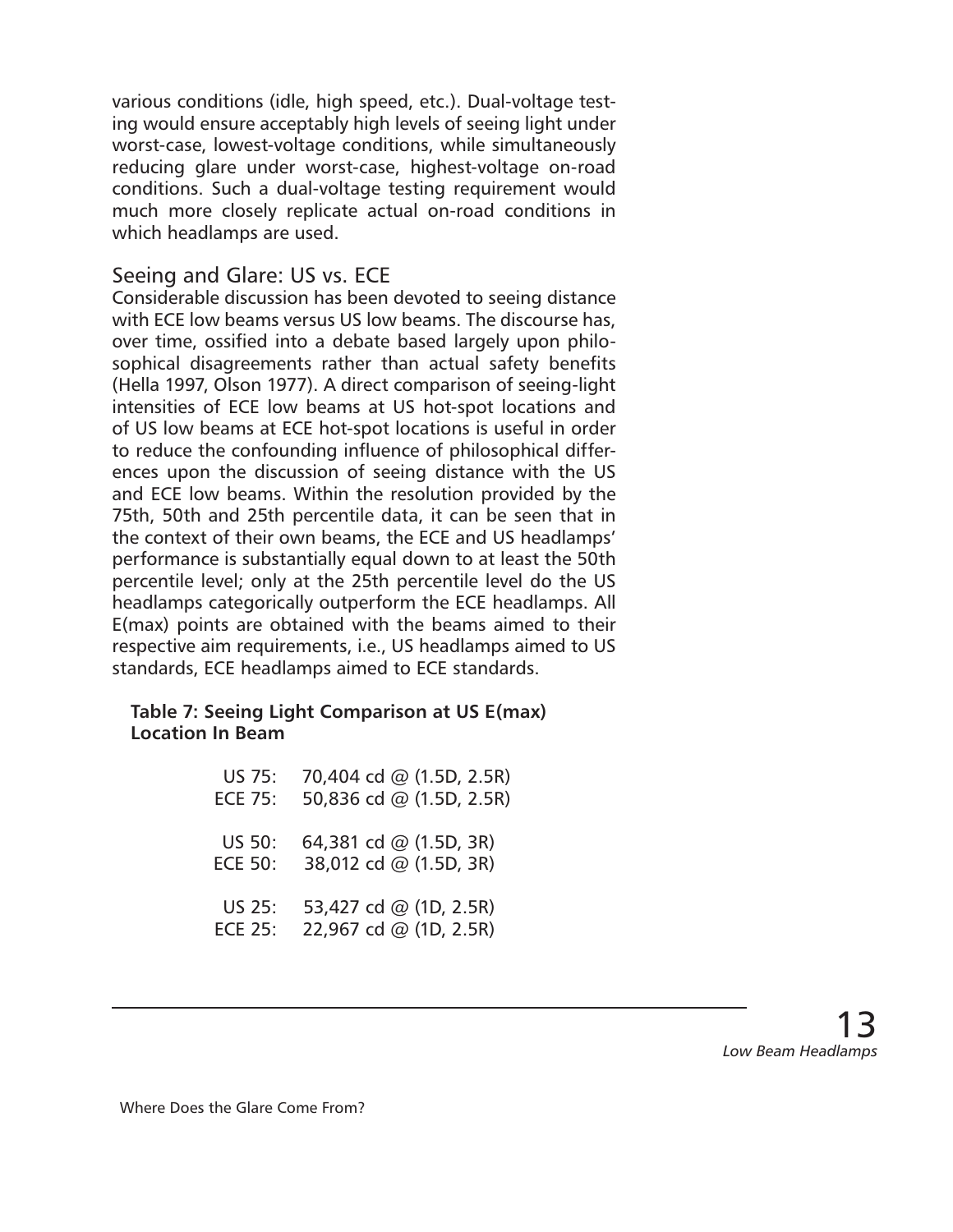# **Table 8: Seeing Light Comparison at ECE E(max) Location In Beam**

| US 75:         | 58,391 cd @(1.5D, 1R)   |
|----------------|-------------------------|
| <b>ECE 75:</b> | 70,479 cd @(1.5D, 1R)   |
| <b>US 50:</b>  | 40,312 cd @(2D, 0.5R)   |
| <b>ECE 50:</b> | 51,443 cd @(2D, 0.5R)   |
| <b>US 25:</b>  | 41,368 cd @(1.5D, 2.5R) |
| <b>ECE 25:</b> | 31,008 cd @(1.5D, 2.5R) |

# Discussion and Significance - Disability Glare

The disabling effects of glare are nonlinear, and the relationship is such that small amounts of glare produce substantial reductions in seeing distance. The relationship is also not static, but dynamic and dependent upon the ratio of seeing light to glare light. (Moore, 1958; Olson, 1977). Drivers' object-detection performance is reduced by 28% with glare intensities of 1380 cd (Alferdinck & Theeuwes, 1997).

## **Table 9: Glare at (0.5U, 3.5L) as Percentage of 28% Disability Threshold**

| US 75:         | <b>111%</b> |
|----------------|-------------|
| <b>ECE 75:</b> | 69%         |
| US 50:         | 92%         |
| <b>ECE 50:</b> | 53%         |
| US 25:         | 87%         |
| <b>ECE 25:</b> | 30%         |

At least 75% of the US low beams approach the 1380 cd threshold of 28% disability; at least 25% of US low beams exceed this level. At least 75% of the ECE low beams are well under the 1380 cd threshold of 28% disability.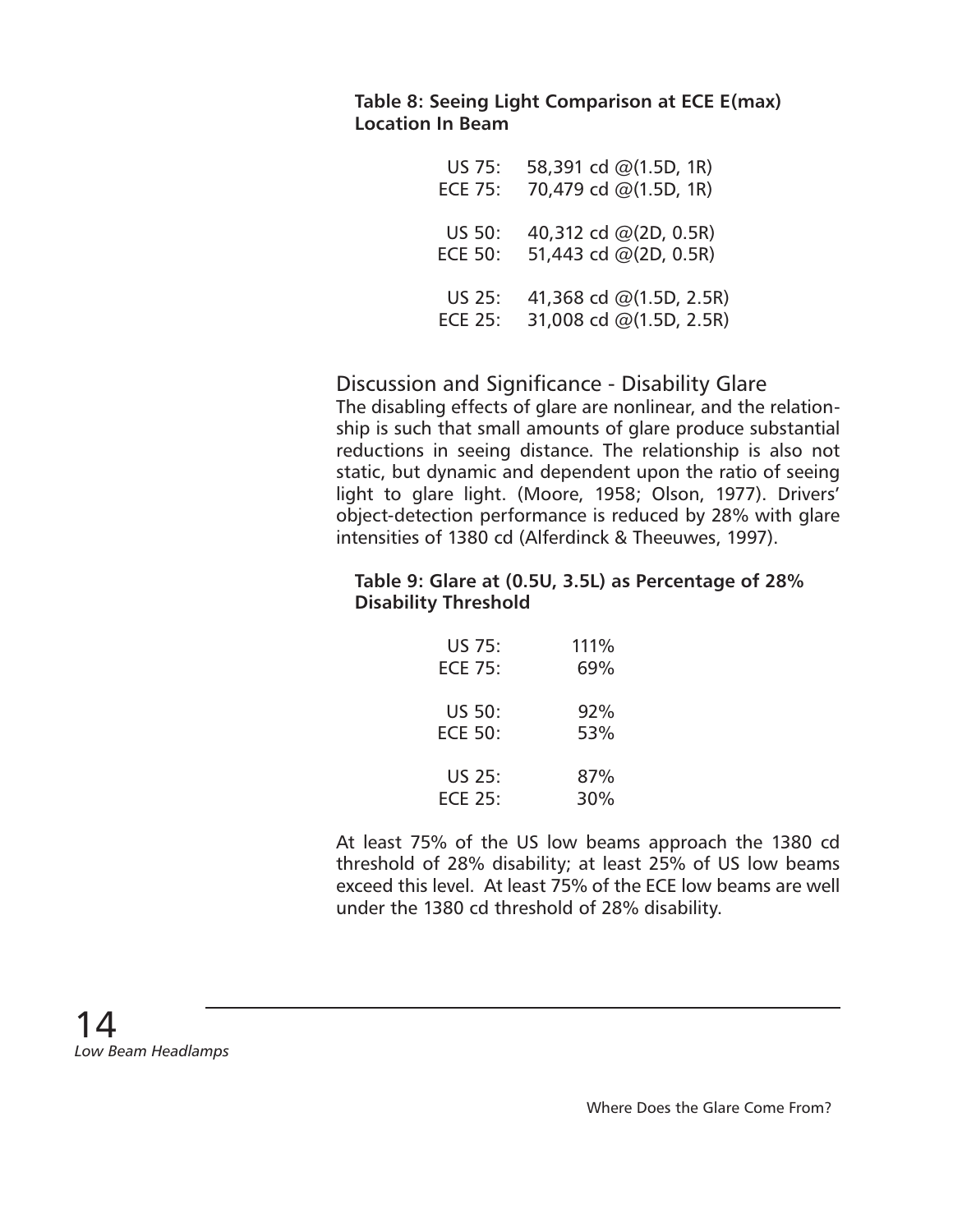Discussion and Significance - Discomfort Glare Discomfort glare exceeds DeBoer grade 5 ("barely acceptable") under actual driving conditions, including normal levels of dark adaptation, when glare illumination exceeds 700 cd, regardless of drivers' previous ECE or US headlamp experience (Alferdinck & Theeuwes, 1997).

## **Table 10: Glare at (0.5U, 3.5L) as Percentage of DeBoer Grade 5 Threshold**

| US 75:         | 219% |
|----------------|------|
| <b>ECE 75:</b> | 137% |
| US 50:         | 182% |
| <b>ECE 50:</b> | 104% |
| US 25:         | 171% |
| <b>ECE 25:</b> | 58%  |

At least 75% of the US low beams and approximately 50% of the ECE low beams exceed the 700 cd DeBoer Grade 5 discomfort threshold. The US low beams exceed the threshold by approximately twice to three times the degree to which the ECE low beams exceed the threshold.

# Discussion and Significance - Seeing

At least 75% of ECE low beams for MY2000 comply with the nominal intent of the US seeing-light minimum of 30,000 cd (pair). In addition, at least 50% of ECE low beams for MY2000 produce a hot spot considerably more intense than required by US low beam photometric standards at an angle closer to (H, V) in the vertical and/or horizontal direction than the analogous US low beam hot spots. At least 25% of ECE low beams for MY2000 produce a hot spot that is both more intense and closer to the beam axis than the comparable US hot spot. Thus, seeing illumination down the road ahead of the driver is longer and/or stronger than required by US low beam requirements with at least 75% of ECE low beams for MY2000.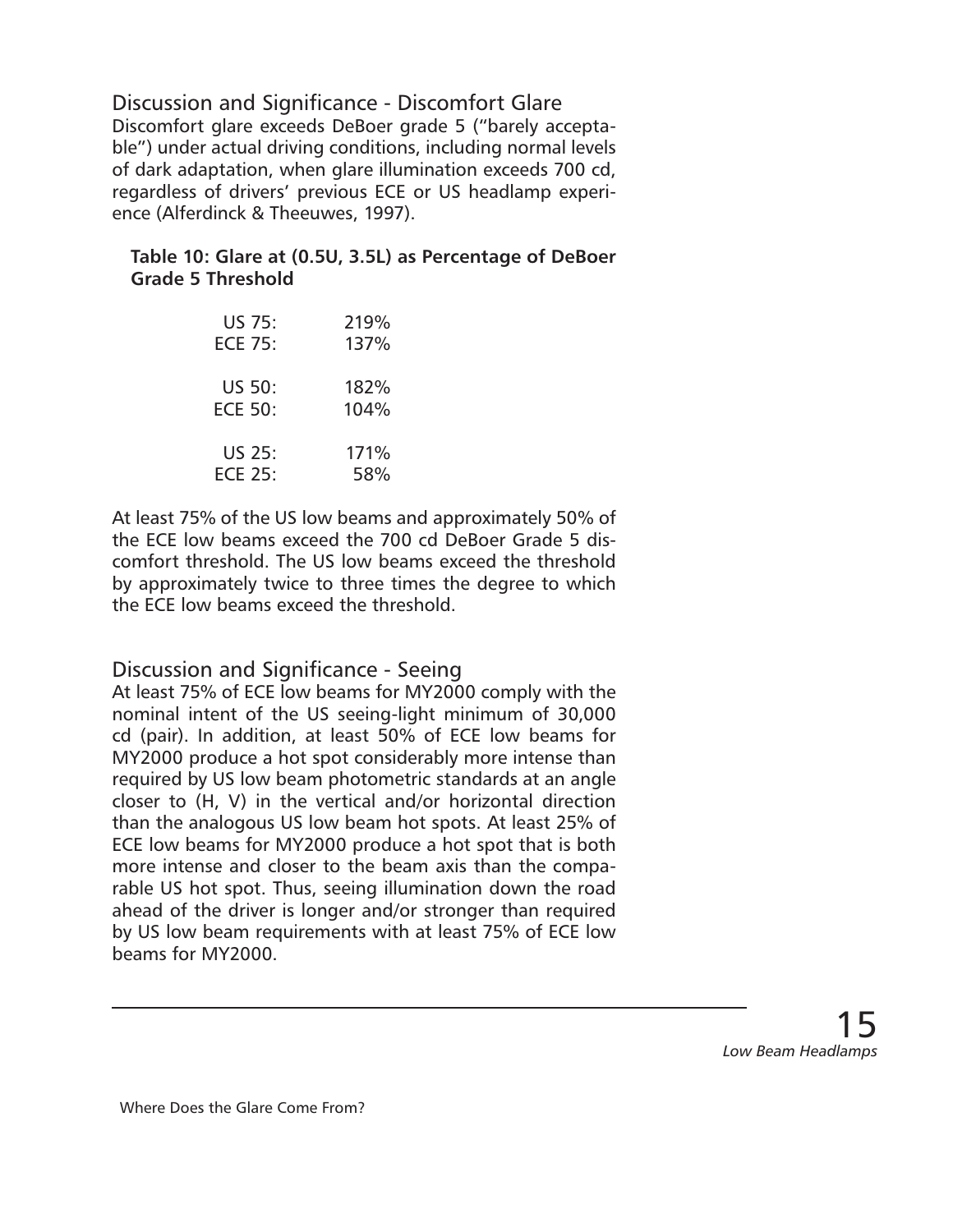# Aim Factors

Headlamp aim influences low beam glare. The asymmetric light distribution produced by low beam headlamps places most of the flux downward and rightward with respect to the headlamp axis. Headlamps misaimed upward or leftward will shift high-intensity regions of the beam towards oncoming and preceeding drivers' eyes, increasing glare. ECE regulations, in recognition of this phenomenon, require headlamp levelling equipment (aim compensators) to minimize the incidence of glare due to misaim brought about by changing vehicle loads. Active (dynamic) aim compensators require no input from the driver, and alter the vertical aim of the headlamps in response to changing vehicle loads and changing vehicle pitch attitudes due to road conditions. Active aim compensators are required by ECE regulations on vehicles equipped with HID and high-flux halogen headlamps. MVSS 108 permits, but does not require aim compensators on any vehicle. Very little data exist to describe the degree to which recent US headlamps are correctly aimed prior to vehicles' first placement in service, as a part of periodic motor vehicle inspections, or when the beam pattern appears incorrect to the driver. Data are also scant concerning the degree to which recent US headlamps' aim deteriorates, and in what directions, in normal vehicle service and with routine maintenance, e.g. bulb replacement.

# Opposing-Vehicle Height Mismatch

The last twenty years have seen simultaneous disparate trends in the US vehicle fleet towards lower-profile passenger cars and higher-profile trucks and sport-utility vehicles, with a concurrent increase in the use of SUVs and trucks as substitutes for passenger cars. Walker (1997) found that headlamp axis heights on popular recent-model SUVs and trucks can exceed 111 cm. This is over 85% higher than the 60 cm headlamp mounting height and in the close vicinity of the passenger car driver eye height of 110 cm found by Cobb (1990). The (0.5U, 3.5L) direct-glare control point corresponds to a driver eye height of 110 cm, a headlamp height of 60cm, lateral separation between the oncoming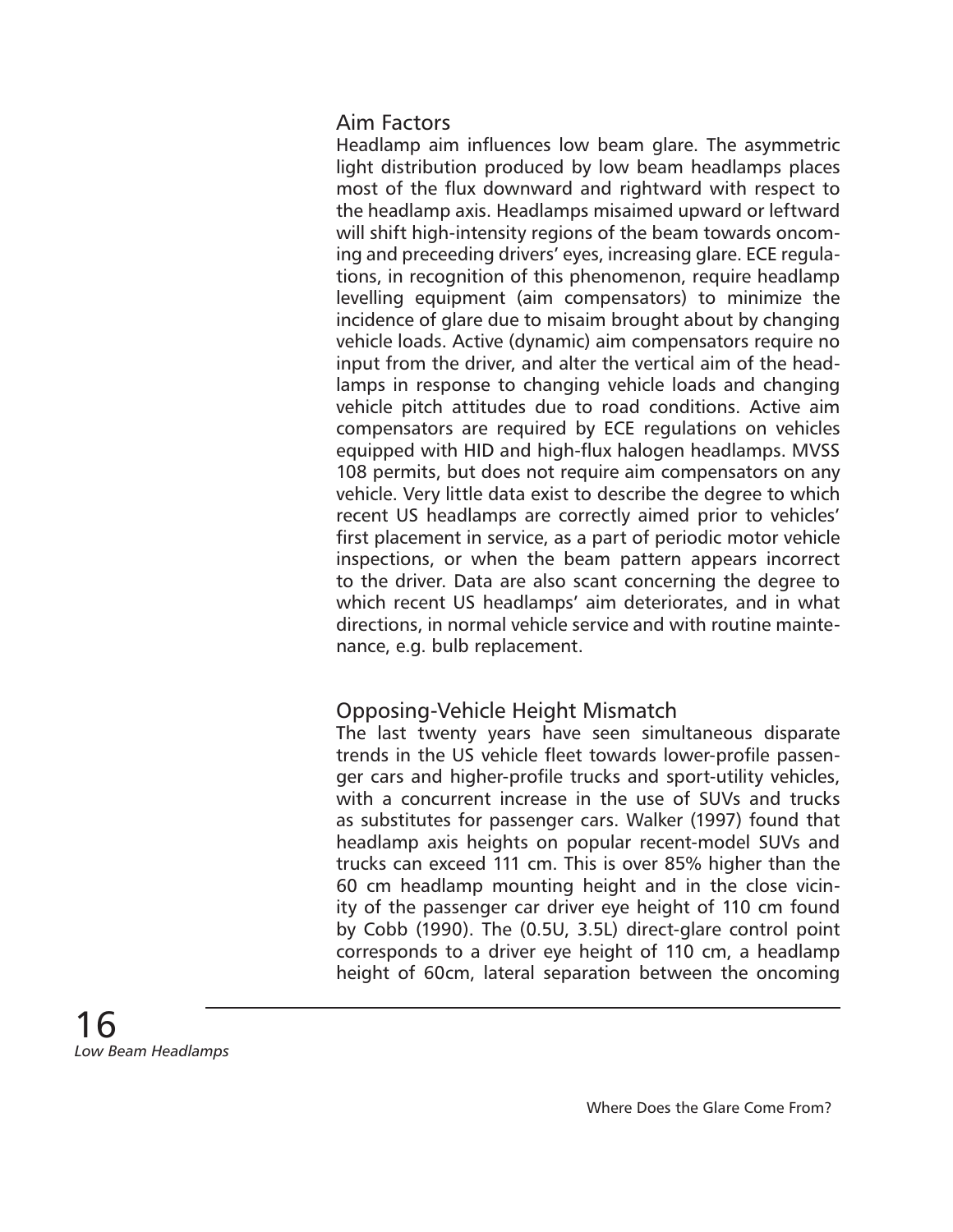driver and the headlamps of 3m, and longitudinal separation between the oncoming driver and the headlamps of 50m (Sivak and Flannagan, 1995). This geometry represents a 50 cm vertical separation between the driver's eyes and the oncoming headlamps. However, in the increasingly-common situation of a passenger car driver (eyes at 110 cm) meeting the oncoming headlamps of a truck or SUV (headlamps at e.g. 104 cm), the vertical separation between the oncoming headlamps and the eyes of the driver is reduced to 6 cm. This geometry places the eyes of the driver at about (H, 3.5L) with respect to the oncoming headlamps.

Under North American (MVSS108) aiming specifications, headlamps are aimed with a fixed amount of declination regardless of lamp mounting height. ECE headlamp aiming regulations attempt to minimize glare and equalize seeing distance among short and tall vehicles by linking headlamp aim declination to headlamp mounting height.

The following tables show the glare at (H,3.5L) for pairs of US and ECE 75th, 50th, and 25th-percentile headlamps at 13.7V, with US fixed and ECE height-dependent aim. While a headlamp height of 104 cm is used in these calculations, higher headlamp heights exist (Walker, 1997). Glare is more severe with higher headlamp heights and North American fixed aiming. Under ECE Regulation 48, a headlamp mounted at 104cm would be aimed with the cutoff at between 1.5% and 2% (0.86° to 1.15°) declination. For this comparison, the ECE lamps' (H,3.5L) value has been selected from the candela matrix to equate to the center of the acceptable aim range, 1.75% (1°) declination.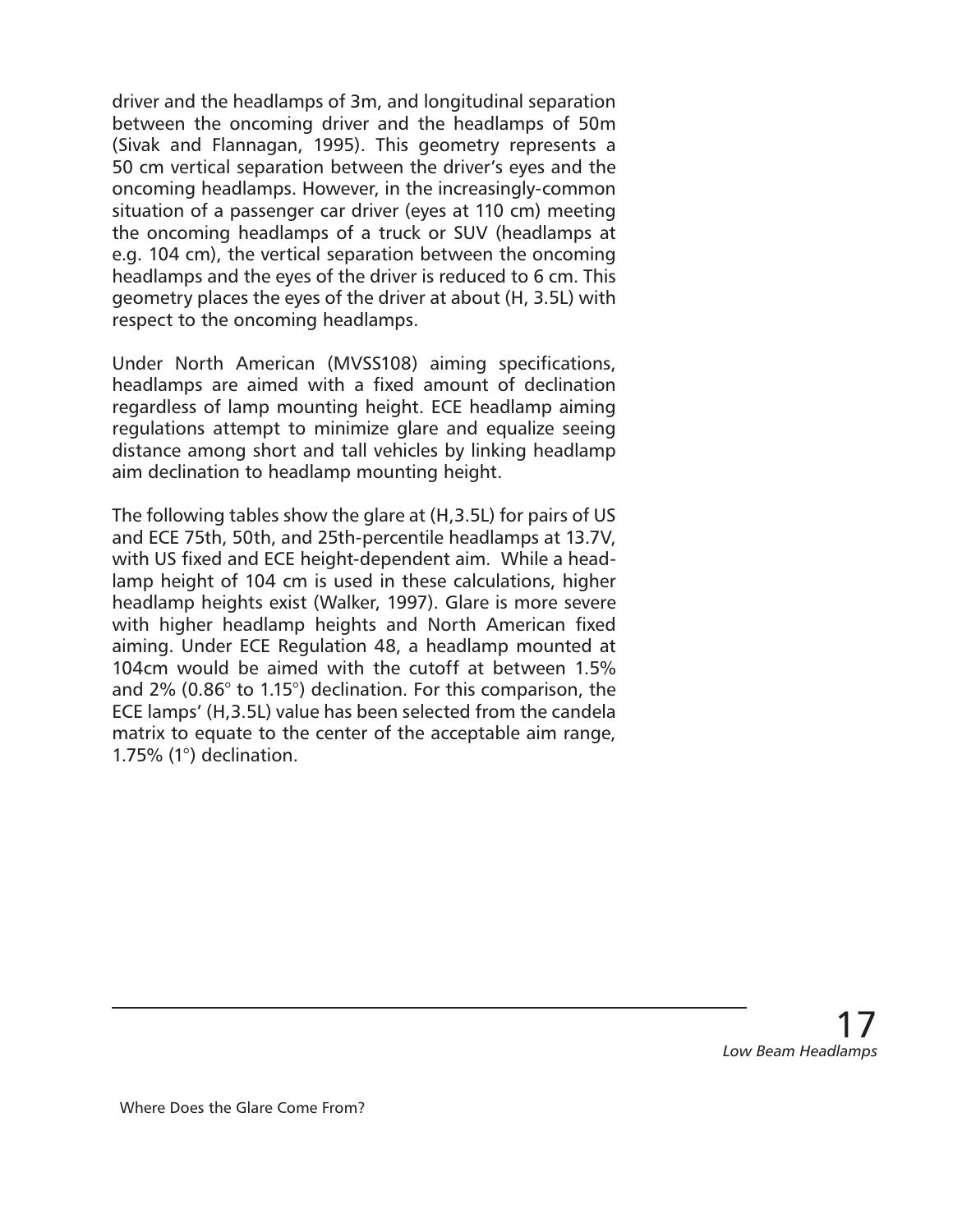| US 75:           | 2732 cd |
|------------------|---------|
| <b>ECE 75:</b>   | 1212 cd |
| US 50:           | 2281 cd |
| <b>ECE 50:</b>   | 940 cd  |
| US 25:           | 2071 cd |
| $FCF$ 25 $\cdot$ | 572 cd  |

### **Table 12: Glare at (H, 3.5L) with ECE Height Dependent Aim**

| US 75:         | 998 cd |
|----------------|--------|
| FCF 75.        | 824 cd |
| US 50:         | 917 cd |
| <b>ECE 50:</b> | 585 cd |
| US 25:         | 733 cd |
| <b>ECE 25:</b> | 310 cd |

#### Discussion and Significance - Disability Glare

The disabling effects of glare are nonlinear, and the relationship is such that small amounts of glare produce substantial reductions in seeing distance. The relationship is also not static, but dynamic and dependent upon the ratio of seeing light to glare light. (Moore, 1958; Olson, 1977). Drivers' object-detection performance is reduced by 28% with glare intensities of 1380 cd (Alferdinck & Theeuwes, 1997).

Where Does the Glare Come From?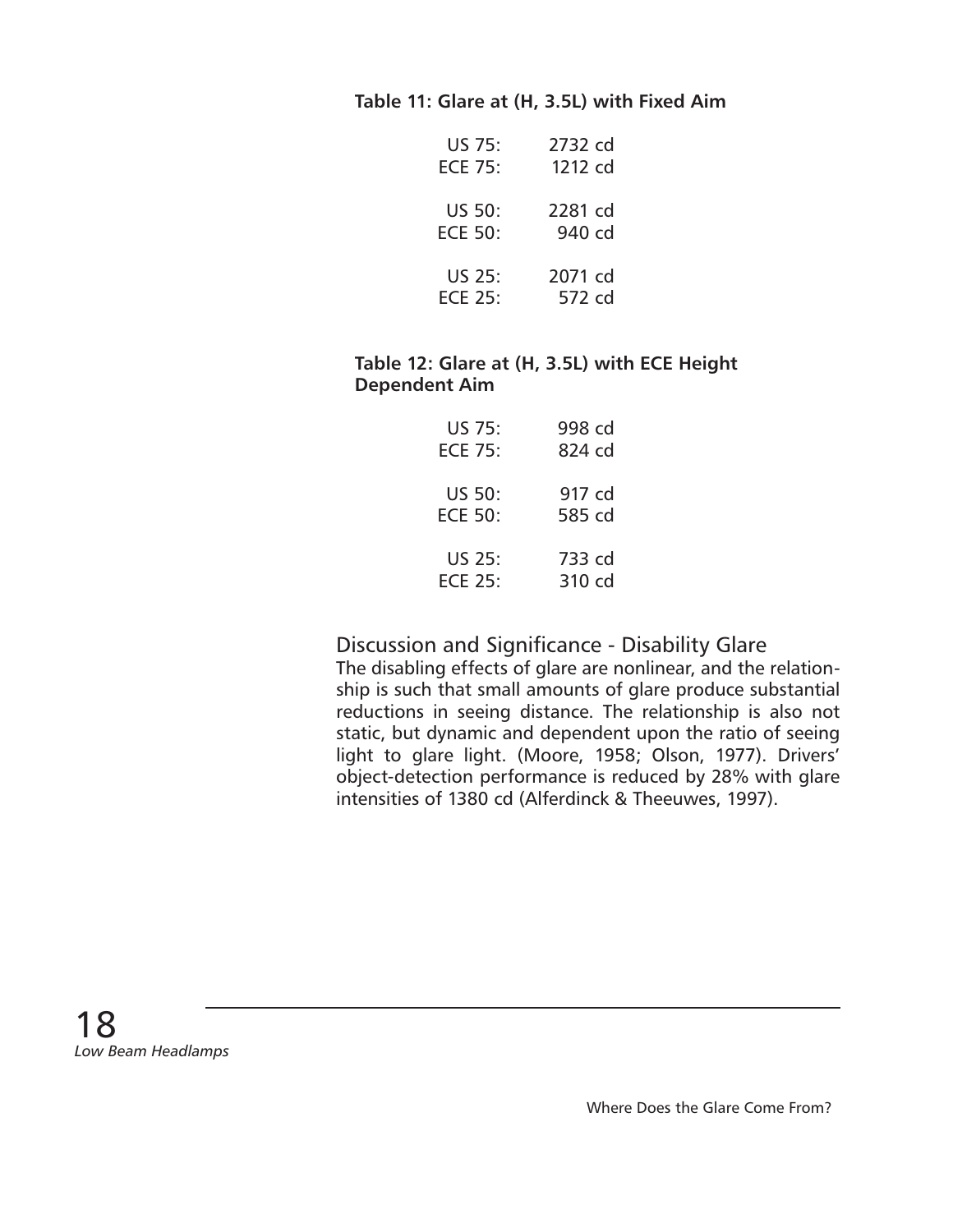## **Table 13: Glare at (H, 3.5L) as Percentage of 28% Disability Threshold, with Fixed Aim**

| US 75:           | 198% |
|------------------|------|
| <b>ECE 75:</b>   | 88%  |
| US 50:           | 165% |
| <b>ECE 50:</b>   | 68%  |
| US 25:           | 150% |
| $FCF$ 25 $\cdot$ | 41%  |

#### **Table 14: Glare at (H, 3.5L) as Percentage of 28% Disability Threshold, with ECE Height Dependent Aim**

| US 75:         | 72% |
|----------------|-----|
| <b>ECE 75:</b> | 60% |
| US 50:         | 66% |
| <b>ECE 50:</b> | 42% |
| US 25:         | 53% |
| <b>FCE 25:</b> | 22% |

It can be seen from this comparison that at least 75% of the US low beams aimed to US specifications significantly exceed the 1380 cd threshold of 28% disability. The 75th percentile US low beams produce glare approaching double the 28% disability threshold. Increasing the aim declination of the US low beams by the same amount as is required of ECE low beams at this mounting height brings all of the US beams under the threshold of 28% disability

At least 75% of the ECE low beams are under the 1380 cd threshold of 28% disability with or without the heightdependent aim declination called for under ECE R48.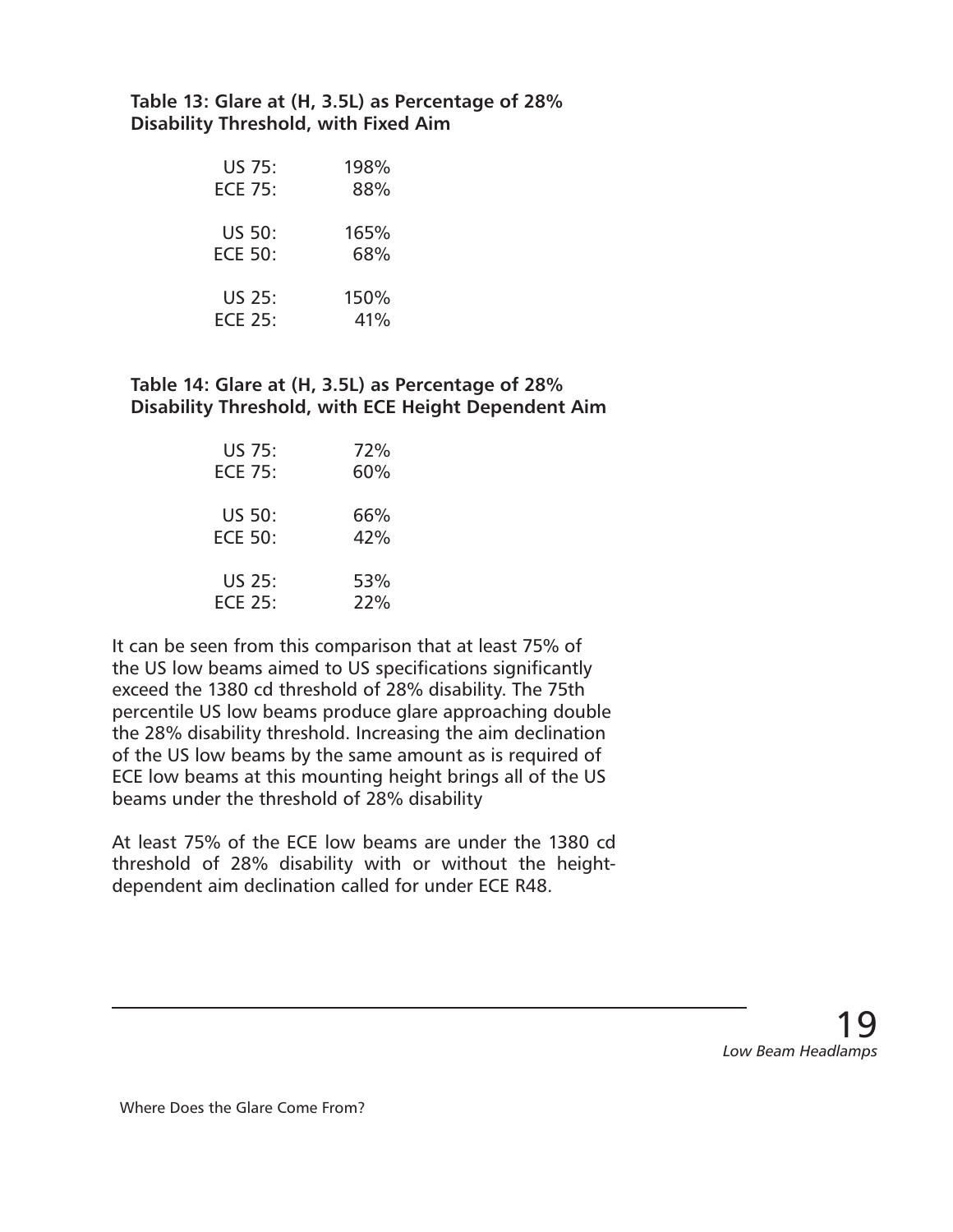Discussion and Significance—Discomfort Glare Discomfort glare exceeds DeBoer grade 5 ("just acceptable") under actual driving conditions, including normal levels of dark adaptation, when glare illumination exceeds 700 cd, regardless of drivers' previous ECE or US headlamp experience (Alferdinck & Theeuwes, 1997).

#### **Table 15: Glare at (H, 3.5L) as Percentage of DeBoer Grade 5 Threshold, with Fixed Aim**

| US 75:         | 390 <sup>%</sup> |
|----------------|------------------|
| <b>ECE 75:</b> | 173%             |
| US 50:         | 326%             |
| <b>ECE 50:</b> | 134%             |
| US 25:         | 296%             |
| ECE 25:        | 82%              |

## **Table 16: Glare at (H, 3.5L) as Percentage of DeBoer Grade 5 Threshold, with ECE Height Dependent Aim**

| US 75:         | 142% |
|----------------|------|
| FCF 75:        | 118% |
| US 50:         | 131% |
| ECE 50:        | 84%  |
| US 25:         | 105% |
| <b>ECE 25:</b> | 44%  |

It can be seen from this comparison that at least 75% of the US low beams and at least 25% of the ECE low beams exceed the 700 cd DeBoer Grade 5 discomfort threshold without height-dependent aim. The US low beams produce glare ranging from approximately 300 percent to nearly 400 percent of the DeBoer Grade 5 threshold. Increasing the aim declination of the US low beams by the same amount as is required of ECE low beams at this mounting height does not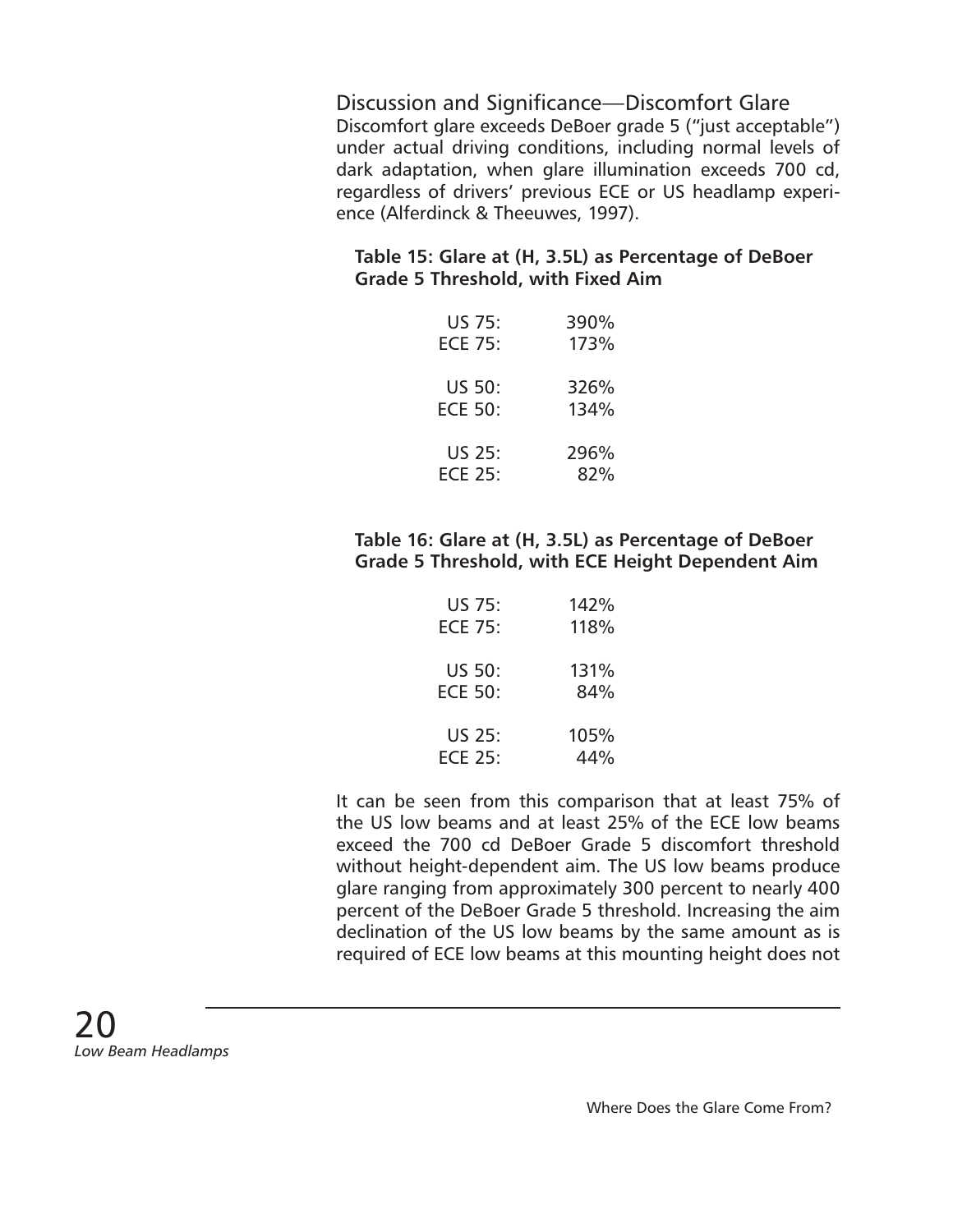bring the US beams under the threshold of 28% disability, though it does reduce the severity of the exceedance.

At least 50% of the ECE low beams are under the 700 cd DeBoer Grade 5 discomfort threshold with height-dependent aim.

# Overhead Sign Visibility

One of the main arguments against tighter control of low beam light in the region above horizontal and to the left of center is that upward light is needed in order to illuminate overhead retroreflective road signs. Both US and ECE photometric standards contain test points above the horizontal specifically for control of overhead sign light. FMVSS 108, via SAE J575E relative to (2U,4L), requires at least 270 (pair, nominal) cd at (2U,V). ECE regulations explicitly require at least 250 (pair, nominal) cd at (2U,V). This point corresponds to the following separations between the headlamps and the sign: lateral 0m, vertical 7.33 m, and longitudinal 210m. Here are comparisons between MY2000 ECE and US low beam headlamps at (2U,V) for a pair of lamps at 13.7V; given first as candela values at the control point and then as a percentage of the nominal MVSS 108 requirement:

# **Table 17: Overhead Sign Light at (2U,V)**

| US 75:         | 917 cd |
|----------------|--------|
| $FCF$ 75:      | 698 cd |
| US 50:         | 784 cd |
| <b>ECE 50:</b> | 474 cd |
| US 25:         | 680 cd |
| FCF 25:        | 285 cd |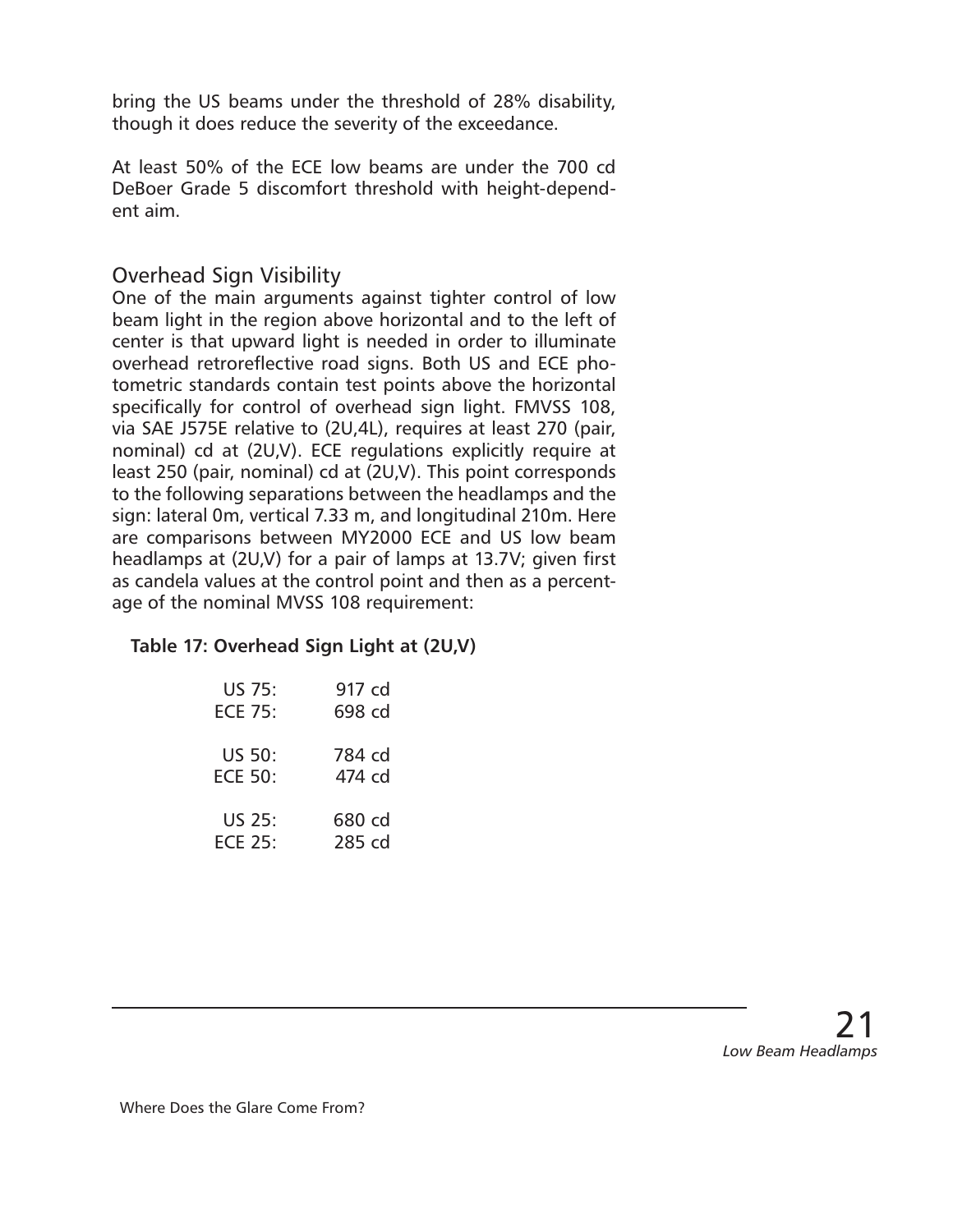# **Table 18: Overhead Sign Light as Percentage of MVSS 108 Required Value at (2U, V)**

| US 75:         | 340% |
|----------------|------|
| ECE 75:        | 259% |
| US 50:         | 290% |
| <b>ECE 50:</b> | 176% |
| US 25:         | 252% |
| <b>ECE 25:</b> | 106% |

At least 75% of the US low beams exceed the nominal required illumination value at (2U, V) by at least 152%. At least 75% of the ECE low beams exceed the nominal required overhead-sign illumination value at (2U,V) by at least 6%.

# Light Source Factors

The rapidly advancing state of the art has recently produced headlamp light sources of much higher efficacy than have traditionally been used. The light sources in US sealed beam headlamps and early RBHLs typically produced between 500 and 900 lumens (Stern, 1998). Headlamp designers currently have much more intense sources at their disposal. Halogen bulbs producing 1335 (H7) to 2300 (HIR1) lumens and gasdischarge capsules producing 2800 (D1R/ D2R) to 3200 (D1S/ D2S) lumens have become the sources of choice. Calcoast (2001) found that of 179 MY2000 US low beam headlamps examined, 171 (96%) used sources producing at least 1200 lumens at 13.7V, and 48 (27%) used sources producing at least 1680 lumens at 13.7V. With greater flux from the light source and more efficient optics, intensity caps (such as glare control point maxima) that once were out of practicable reach can now be approached and "pushed". This may explain why recent headlamps provoke glare complaints not prompted by older headlamps meeting similar photometric requirements; the recent increase in glare complaints suggests that MVSS 108 glare maxima have always been too high, and with recent advances in headlamp technology that these limits can be closely approached.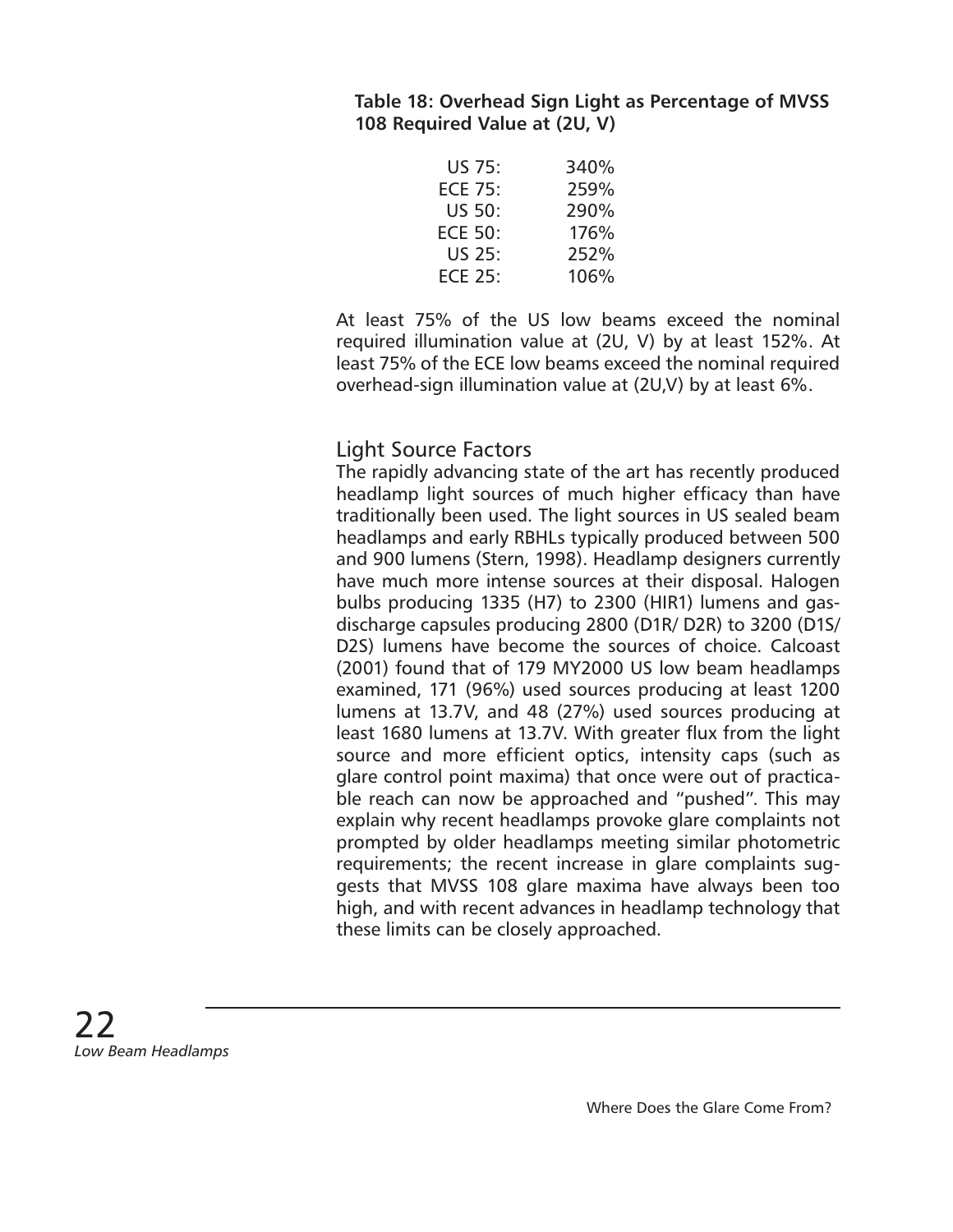This phenomenon is especially relevant with respect to gas discharge (HID) headlamps, which in addition to tremendously increased flux due to the high efficacy of the source, can also produce inherently more-dazzling light. It is for this reason that tungsten-halogen headlamps must direct 146% of the intensity of an HID lamp towards an observer for both lamps to cause the same level of discomfort glare (Flannagan et al. 1993). The concentration of inherently-dazzling (ibid.) blue light in the vicinity of the transition between seeing and glare regions of the beam, particularly in projector beams, can be minimized by careful design of the optical system (Lindae, 1985). The extremely high flux present in HID beams, however, means that drivers will be exposed to very intense glare when their eyes intersect the hot zone of oncoming or following HID headlamps. This may occur due to:

- Incorrect baseline aim of the HID headlamps
- Misaim of the HID headlamps due to cargo loading in the rear of the HID vehicle, in the absence of an aim compensator
- Inopportune relative placements of the two vehicles, with the glare car behind and to the left of a driver. This places the driver in the forward/rightward "target zone" of the HID headlamps, especially if the HID vehicle's headlamps are mounted at a relatively high height and/or lack an automatic aim compensator. Aim compensators are not required by FMVSS 108.
- Excessive glare intensity in the beam of the HID headlamps, due to insufficient glare control in the photometric requirements.

# Headlamp Modification Factors

*Overwattage Bulbs* 

Consumers have the means and opportunity to modify their headlamps in an attempt to remedy low perceived performance. Although they are illegal, headlamp bulbs of standard mechanical characteristics but of nonstandard color and/or power are readily available in the aftermarket. An informal survey of available headlamp bulbs in a popular automotive mail-order catalogue (JC Whitney, 2001) revealed a large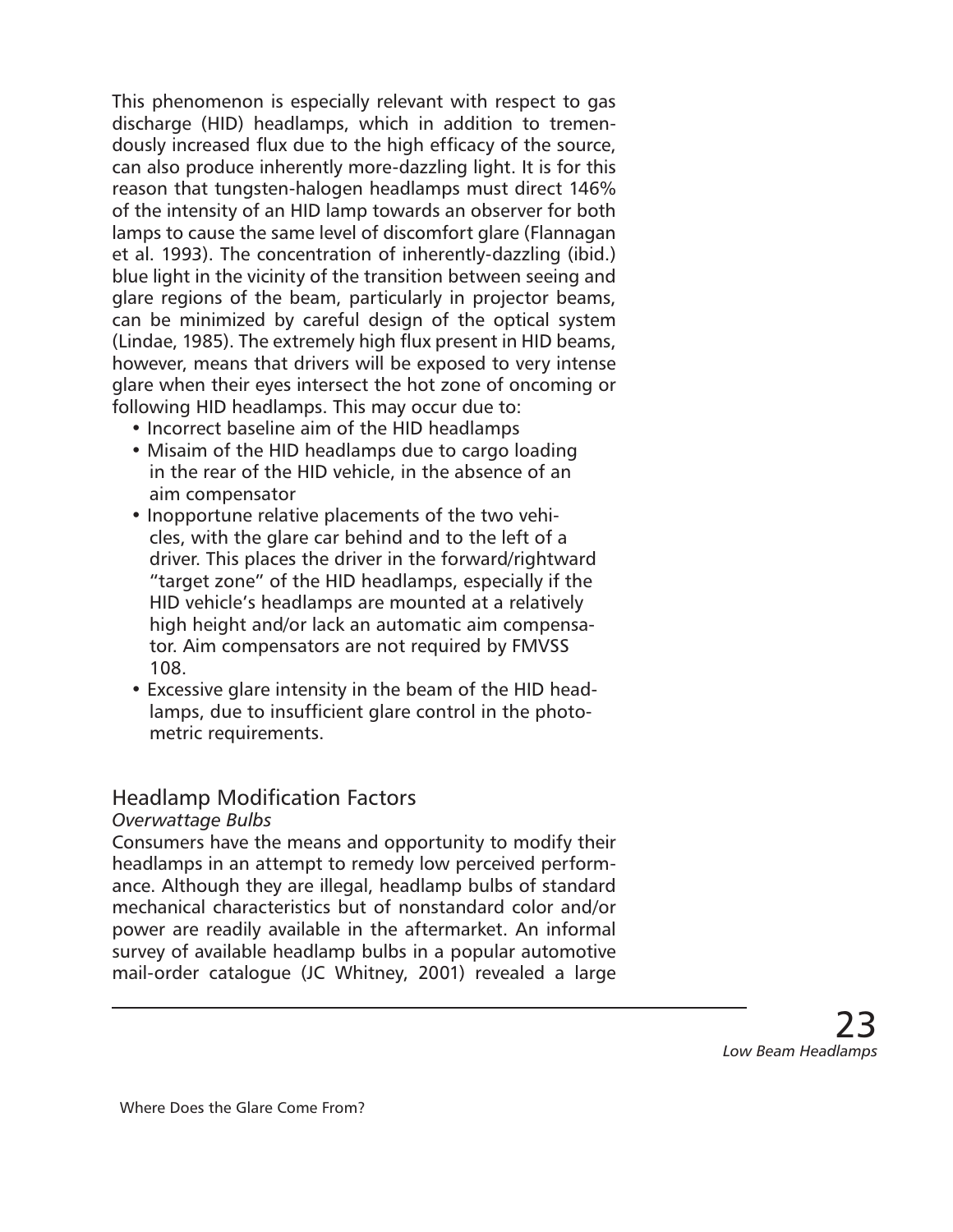selection of headlamp bulbs having low beam power ratings of at least 80W, in bulb formats designed for 45 to 55W ratings. Luminous intensity of such sources can be estimated from manufacturer data for similar sources made available for off-road use in Europe (Stern, 1998). Rated luminous intensity of a 55W H4 low beam filament is 1000 lumens, while rated luminous intensity of an 80W H4 low beam filament is 1500 lumens. This would have the effect of raising all intensity levels throughout the beam by 50%. Here is a comparison of the effect of such an increase on glare levels at (0.5U,3.5L) relative to 1380 cd disability glare and 700 cd discomfort glare thresholds for ECE and US headlamps:

#### **Table 19: Glare at (0.5U, 3.5L) as Percentage of 28% Disability Threshold by Bulb Power**

|                |      | Standard Overwattage |
|----------------|------|----------------------|
| <b>US 75:</b>  | 111% | 167%                 |
| <b>ECE 75:</b> | 69%  | 103%                 |
| US 50:         | 92%  | 138%                 |
| <b>ECE 50:</b> | 53%  | 79%                  |
| <b>US 25:</b>  | 87%  | 131%                 |
| <b>ECE 25:</b> | 30%  | 45%                  |

#### **Table 20: Glare at (0.5U, 3.5L) as Percentage of DeBoer Grade 5 Discomfort Threshold by Bulb Power**

| US 75:<br><b>ECE 75:</b> | 219%<br>137% | Standard Overwattage<br>392%<br>206% |
|--------------------------|--------------|--------------------------------------|
| <b>US 50:</b>            | 182%         | 273%                                 |
| <b>ECE 50:</b>           | 104%         | 156%                                 |
| <b>US 25:</b>            | 171%         | 257%                                 |
| <b>ECE 25:</b>           | 58%          | 87%                                  |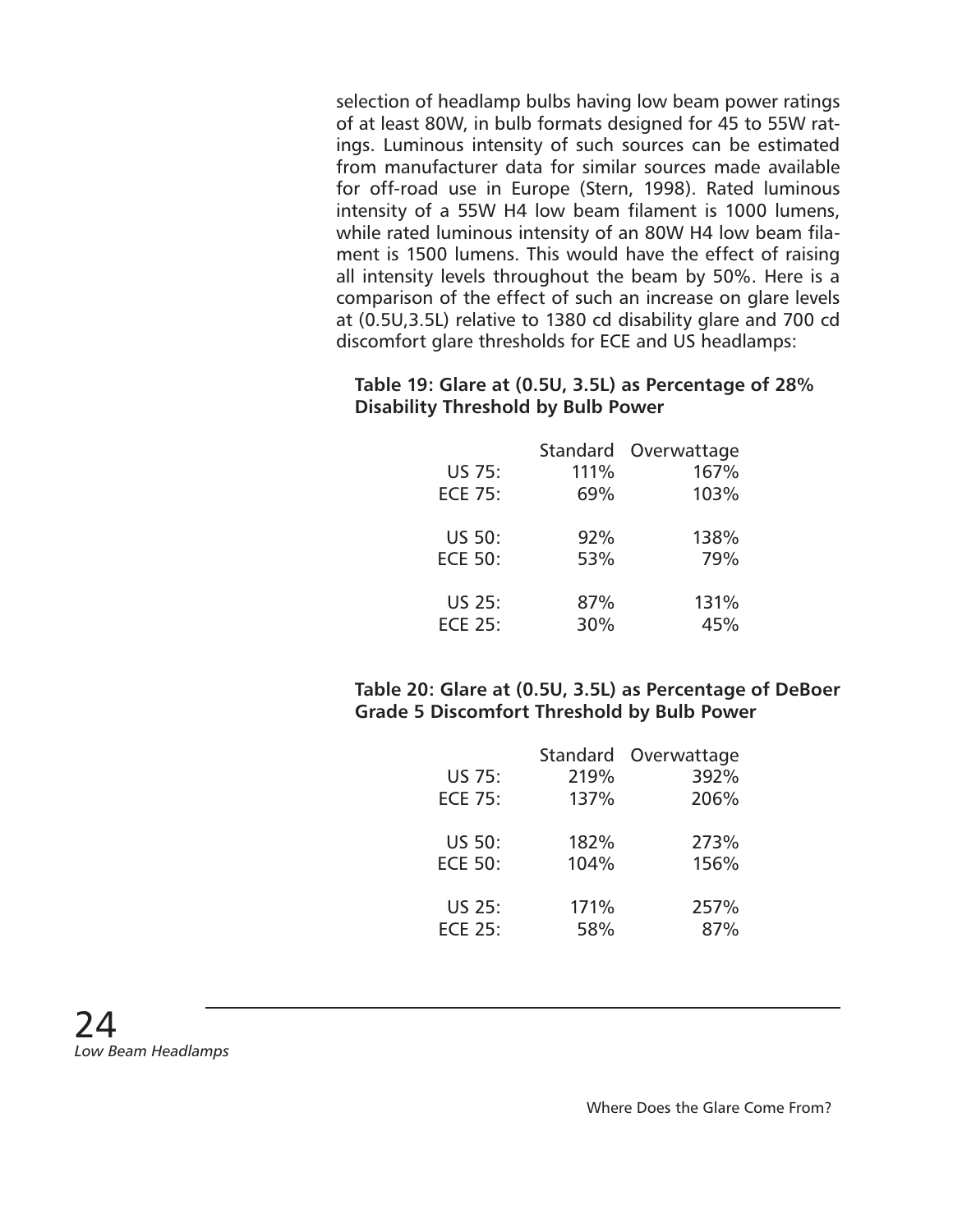Overwattage bulbs tend to increase glare intensity substantially above the levels produced with bulbs of proper power for a given headlamp. The increase in disability and discomfort glare is over twice as severe in US headlamps than in ECE low beams, with an average increase in glare intensity of 767 cd in US headlamps and 350 cd in ECE headlamps. This is because US headlamps produce higher levels of glare even with bulbs of proper wattage, while ECE low beams' tighter control of light in the glare region is better able to cope with additional source light.

#### *Dichroic Coatings*

Overwattage and standard-power bulbs are also readily available with various types of blue coating explicitly claimed to mimic the appearance of gas discharge headlamps. Many of these are multilayer interference dichroic coatings, though some are absorption coatings of extremely deep tint. Cummins (2001A) found that the irridescent nature of this type of coating defocuses the beam, decreasing hot spot intensity and increasing glare. When such coatings are combined with overpowered bulbs, the glare-increasing effects of the deviations from specifications can reasonably be expected to be additive. The bulbs with deep-tint absorption coatings tend to produce disproportionately high levels of inherently-glaring (Flannagan *et al.* 1993) blue light, while being severely deficient in the balance of the spectral output. This means such bulbs produce inordinately high levels of glare light while simultaneously producing insufficient seeing light. Marketing pressure is high, and sales tactics are designed to appeal both to consumers who specifically wish for their headlamps to have a blue appearance, and to consumers who wish for better seeing at night (AutoOptiks, 2001).

#### *Legal Blues*

DOT-certified colored bulbs are marketed by reputable, established bulb firms. These bulbs have a blue absorption coating or doped-glass envelope. The tint is insufficient to render the light color or output noncompliant with the MVSS 108, but is sufficient to shift the appearance of the operating headlamp towards blue as viewed by an observer. These bulbs may cause less beam pattern damage (or no such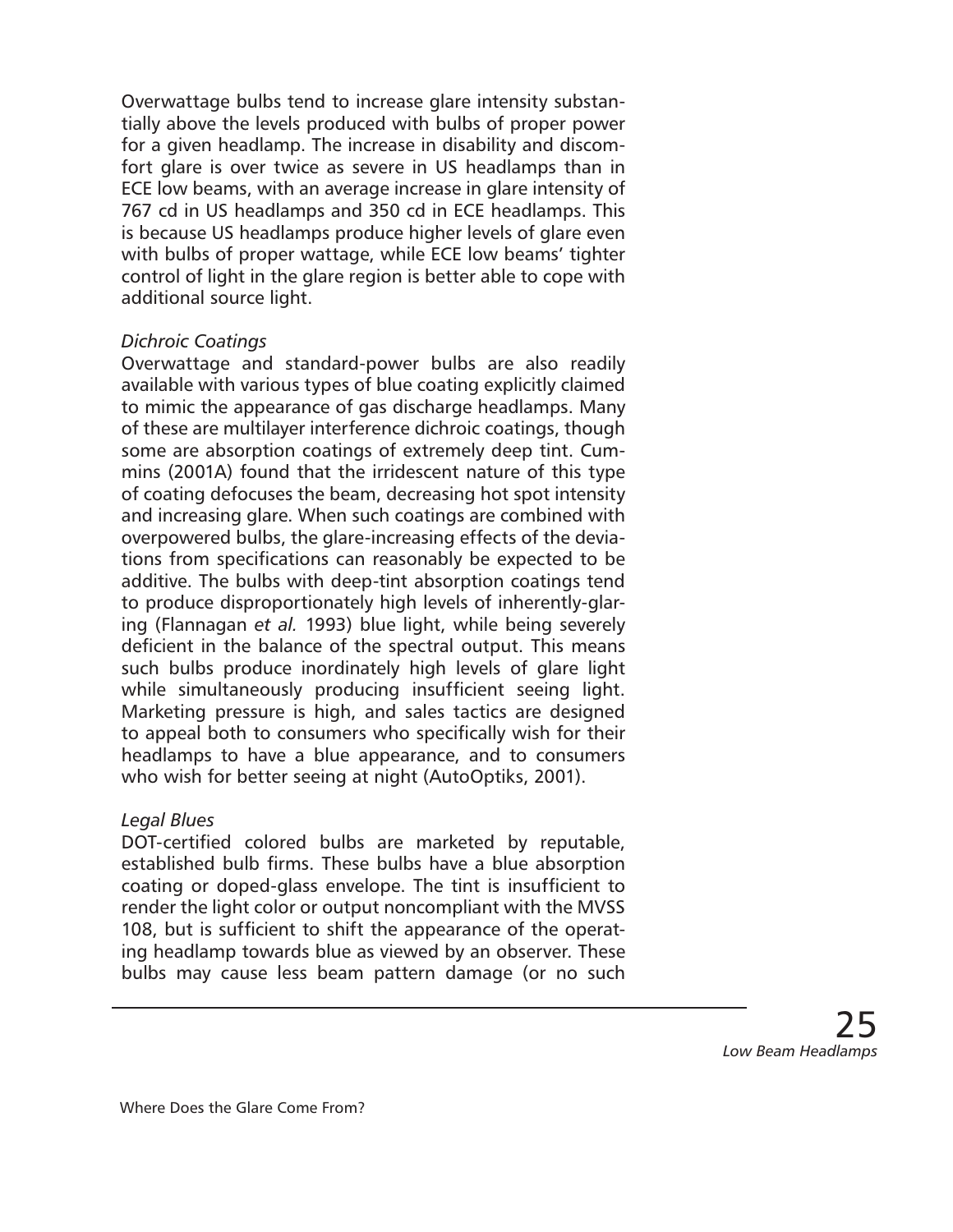damage) than bulbs with irridescent dichroic coatings. However, these bulbs increase discomfort glare. At an intensity sufficient to prompt a DeBoer glare response of 4.7 with an uncoated tungsten-halogen bulb, a headlamp prompted a DeBoer glare response of 3.8 when fitted with a legal bluetinted bulb. There is no improvement in seeing performance with legal blue-tinted bulbs. (Sullivan and Flannagan, 2001).

### *Neodymium Oxide*

A recent modification of the legal blue bulb concept is the Neodymium-doped bulb, for which the inventor claims dramatic glare reductions and seeing improvements (Karpen, 2001). Scientific investigation of the claims shows no improvement in seeing performance with Neodymium bulbs, but does reveal an increase in discomfort glare from DeBoer 4.7 to DeBoer 4.1, relative to an untinted halogen bulb (Sullivan and Flannagan, 2001).

## *High Intensity Danger*

One type of improper light source bears special mention because of its extreme capacity to be severely detrimental to safety. "HID retrofit kits" are being widely marketed through readily-accessible retail and mail-order channels. These socalled "retrofits" consist of a D2R or D2S arc capsule (2800 or 3200 lumens, and one source is marketing "upgrade" capsules of approximately 4600 lumens) and associated electronic control equipment, with an adaptor by means of which the capsule can be inserted into a headlamp designed to accept a tungsten-halogen bulb. The massive degree by which such sources exceed the luminous intensity of the halogen bulbs correct for the headlamp creates tremendous glare. The light-producing arc within the D2R or D2S capsule is of a different size, shape and placement and, in the case of transverse-filament bulbs, orientation within the capsule than the light-producing filament within a halogen bulb. The edges and endpoints of the light source are also of very different demarcation characteristics (sharp for a filament, fuzzy for an arc). This is why gas discharge headlamps require different optics than tungsten-halogen headlamps. When a gas discharge source is placed into a headlamp designed to accept a tungsten-halogen bulb, extreme beam pattern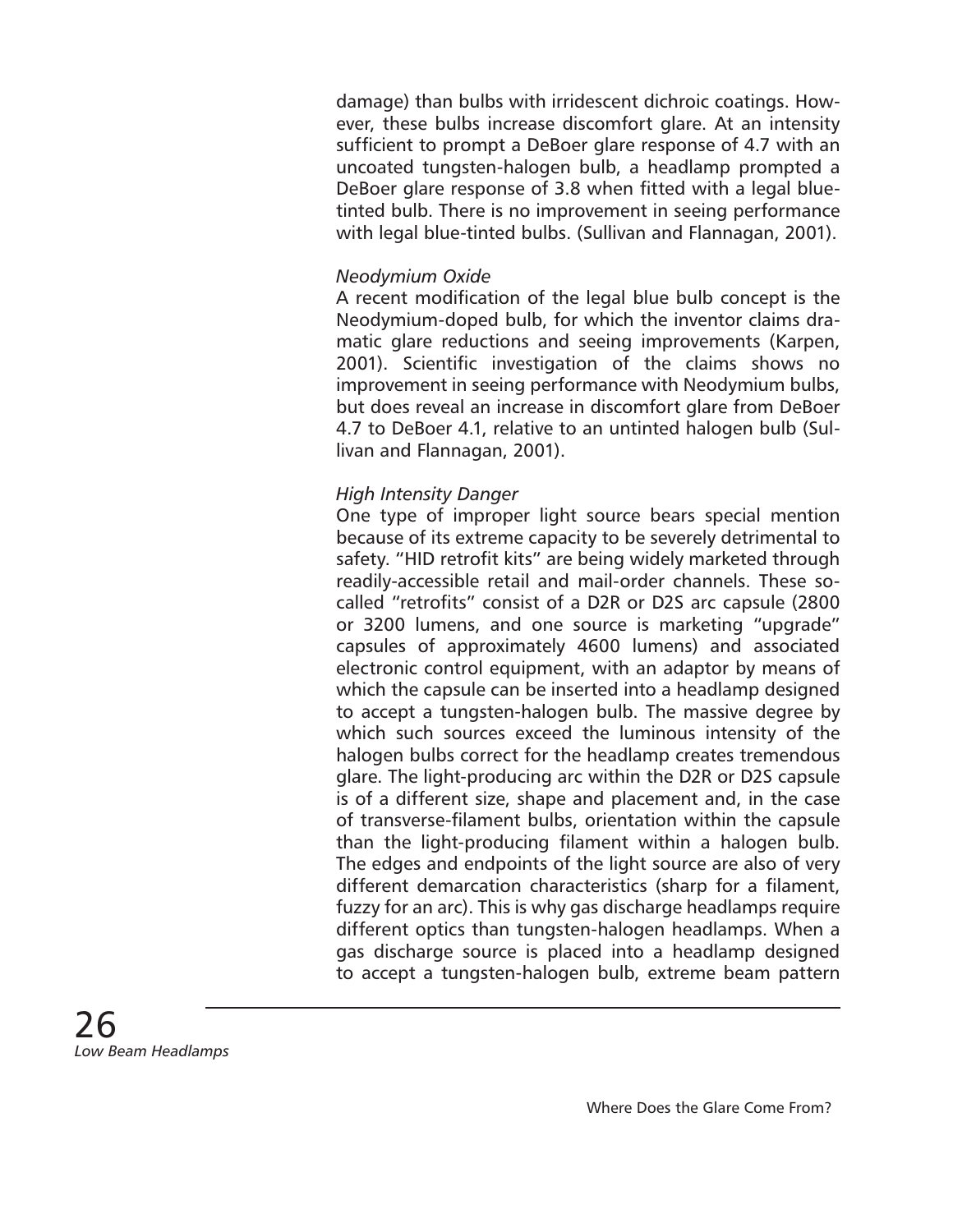damage occurs. The effects on seeing light are highly variable, but the effect upon glare is always severe and detrimental, i.e., vastly increased glare. There are also electric-shock hazards associated with the use of gas discharge equipment, which operates at high voltage, in headlamp systems not incorporating proper shielding or weatherproofing to cope with these high voltages.

#### *Lens Markings*

The lens marking requirements currently contained in MVSS 108 do not permit the ready detection of a headlamp improperly equipped with a gas discharge source. Especially with the current trend towards one clear (nonoptical) lens being used in front of several different reflectors or projectors depending on vehicle equipment within and across markets, it can be very difficult to detect an improper source. Examples abound; one such example is the headlamp lens on a MY2001 BMW 3 series, which contains markings applicable to six variations of the headlamp assembly:

- DOT certification marks for an H7 halogen/reflector setup
- DOT certification marks for a D2S discharge/projector setup
- ECE type approval marks for an H7 halogen/reflector setup for right-hand traffic
- ECE type approval marks for an H7 halogen/reflector setup for left-hand traffic
- ECE type approval marks for a D2S discharge/ projector setup for right- or left-hand traffic
- JIS certification marks for Japanese-market vehicles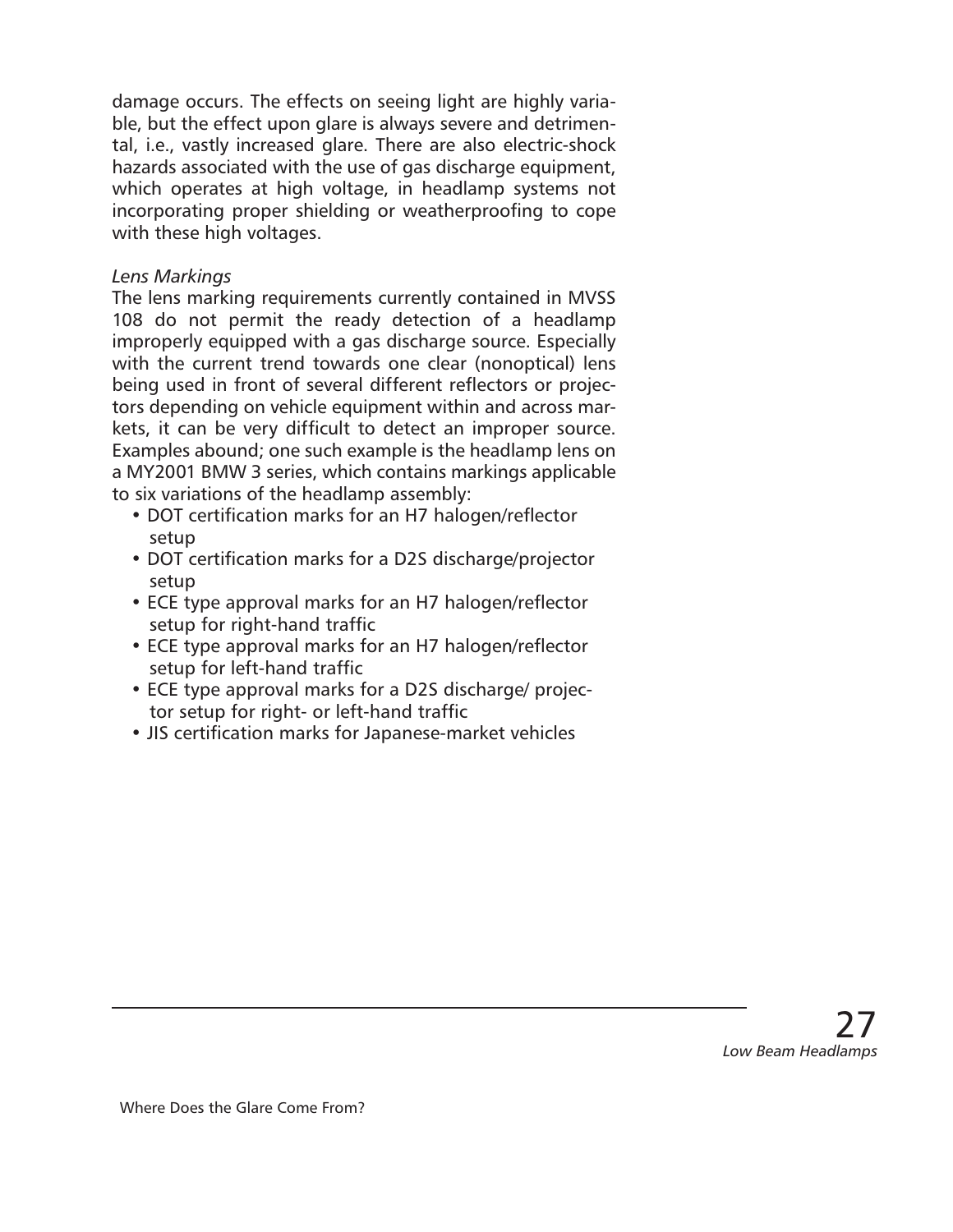Where Does the Glare Come From?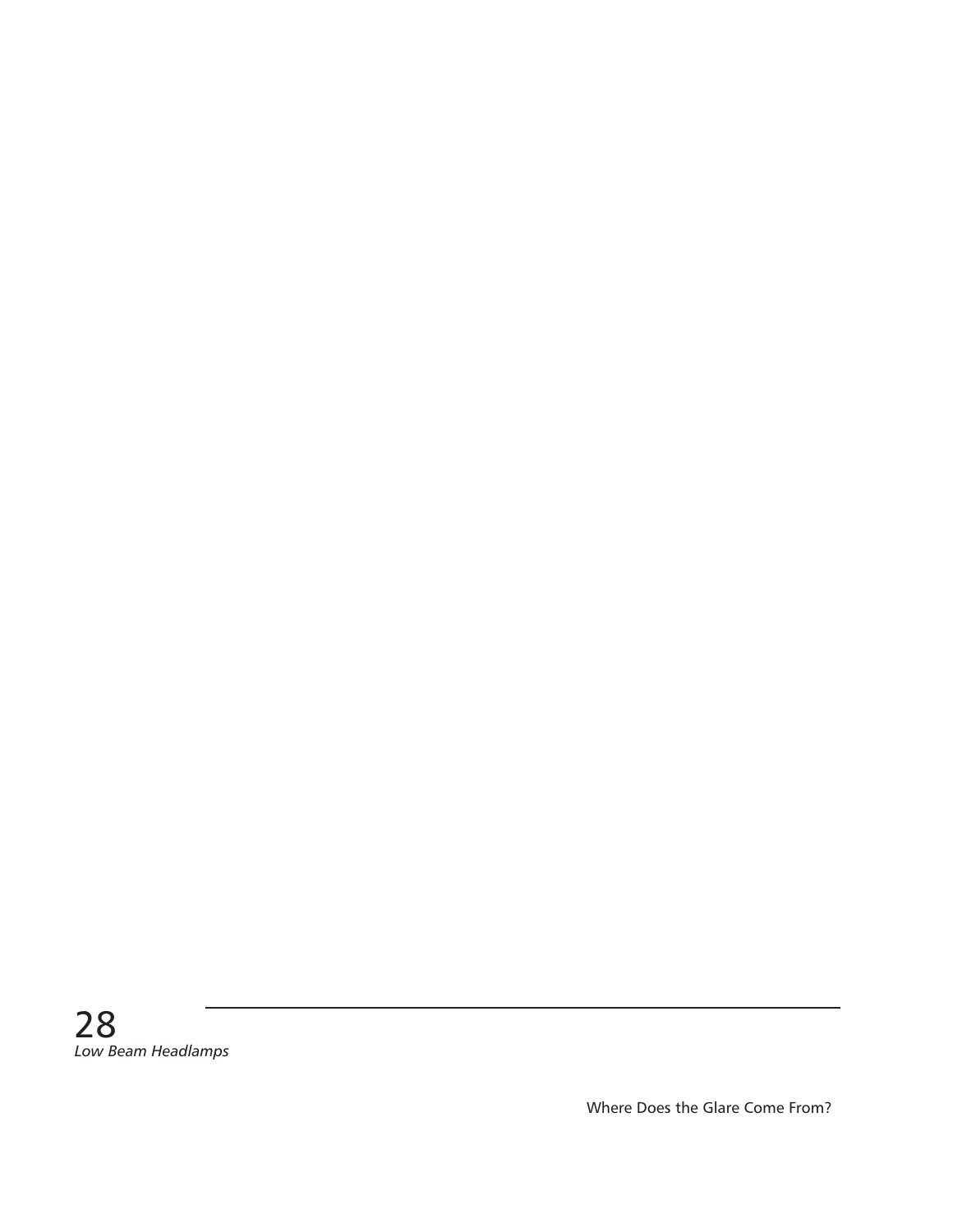# **High Beam Headlamps**

High beam headlamps are a relatively insignificant source of glare. They are seldom used, even when lack of other vehicles on the road makes the high beam the appropriate selection for the conditions (Rumar, 2000; Hare and Hemion, 1968). However, there are some issues to be addressed concerning high beam headlamps. The present author has observationally studied inappropriate use of high beams in traffic, and conducted informal interviews with drivers using their high beams in traffic. When informed they are using high beams when low beams are called for, drivers give one of two responses:

- They are unaware they are using high beam headlamps (inadvertent inappropriate use of high beams)
- They are aware they are using high beam headlamps (deliberate inappropriate use of high beams)

# Inadvertent Inappropriate Use of High Beams

Inadvertent inappropriate use of high beam headlamps is when drivers are unaware their headlamps are on high beam. Observation and debriefing of individuals who unknowingly use their high beams in traffic suggest that certain vehicle models tend to foment inadvertent inappropriate use of high beams. For example, vehicles such as the 1997 (and similar) Buick Century and the 1994 (and similar) Honda Accord seem particularly likely to be operated in traffic inadvertently with high beams. Interviews with drivers of these vehicles suggest that the high-beam telltale may be difficult to detect and/or to interpret, especially for older drivers. Informal coaching of drivers who are found using high beams in traffic by placing the vehicle in front of a wall and directing the driver's attention to the shift in beam patterns while switching back and forth between high and low beams tends to draw comments to the effect that there is minimal difference in the appearance of the high and low beam patterns. This suggests that improvements are warranted in the conspicuity and clarity of the high beam telltale. Rather than relying on the ISO symbol, it may be more effective for the words "BRIGHT" or "HIGH BEAM" to appear on the vehicle instrument clus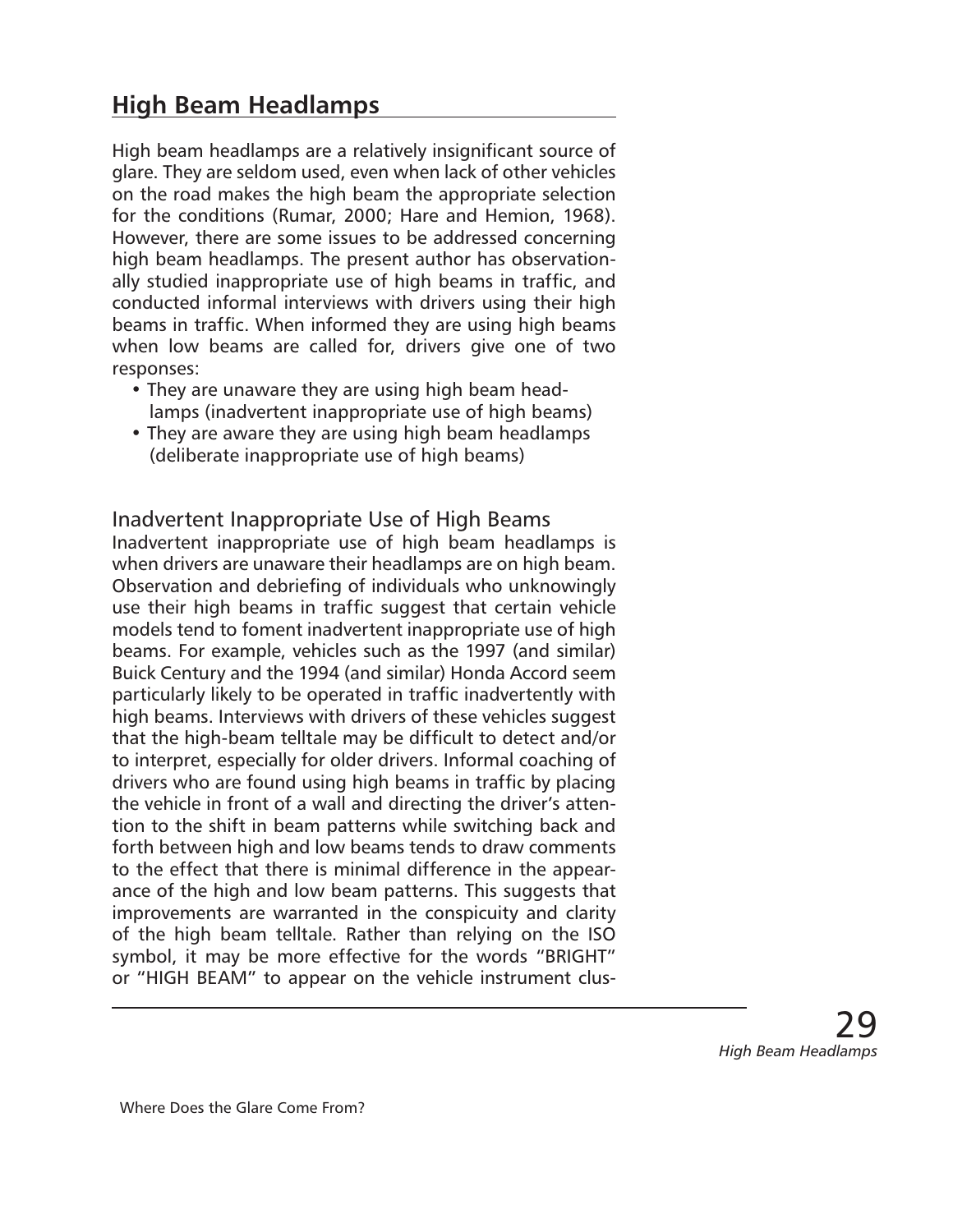ter. There is precedent for such a requirement; MVSS 101 requires that the brake failure telltale illuminate the word "BRAKE", rather than relying on ISO symbols as is done outside North America.

# Deliberate Inappropriate Use of High Beams

Deliberate inappropriate use of high beams is when drivers are aware their headlamps are on high beam, even though driving conditions (presence of other road users) call for low beams. Debriefing of individuals who knowingly use their high beams in traffic suggest that such drivers are not receiving feedback from other drivers (such as headlamp flashing) that their high beam headlamps are excessively glaring. Since they experience "better" visibility with high beams, they interpret the lack of negative feedback as tacit acceptance of in-traffic high beam usage. The rationale for deliberate high beam usage in traffic is almost always accompanied by disparaging remarks about the perceived level of performance of the vehicle's low beam headlamps. As is the case with inadvertent high beam use, certain vehicles (or, more accurately, certain headlamp systems) with low perceived levels of performance tend to foment deliberate inappropriate use of high beams. For example, many Chrysler passenger cars and minivans from MY1991 through MY2000, vehicles equipped with Type F and Type K sealed beam headlamps, and certain vehicles equipped with HB1 RBHL systems are widely considered to have poor low beam performance and have high observed incidence of deliberate inappropriate high beam usage.

# Design and Photometric Factors

Police questioned about their failure to stop drivers inappropriately using high beams frequently state that unless a vehicle is equipped with a four-headlamp system in which all four lamps are illuminated on high beam, they find it difficult to discern vehicles inappropriately using high beams, unless the vehicle's high beams are extremely intense. This suggests that glare levels from low beam headlamps are too high and "glare" levels from high beam headlamps are too low (high beam headlamps are intended for use only in the absence of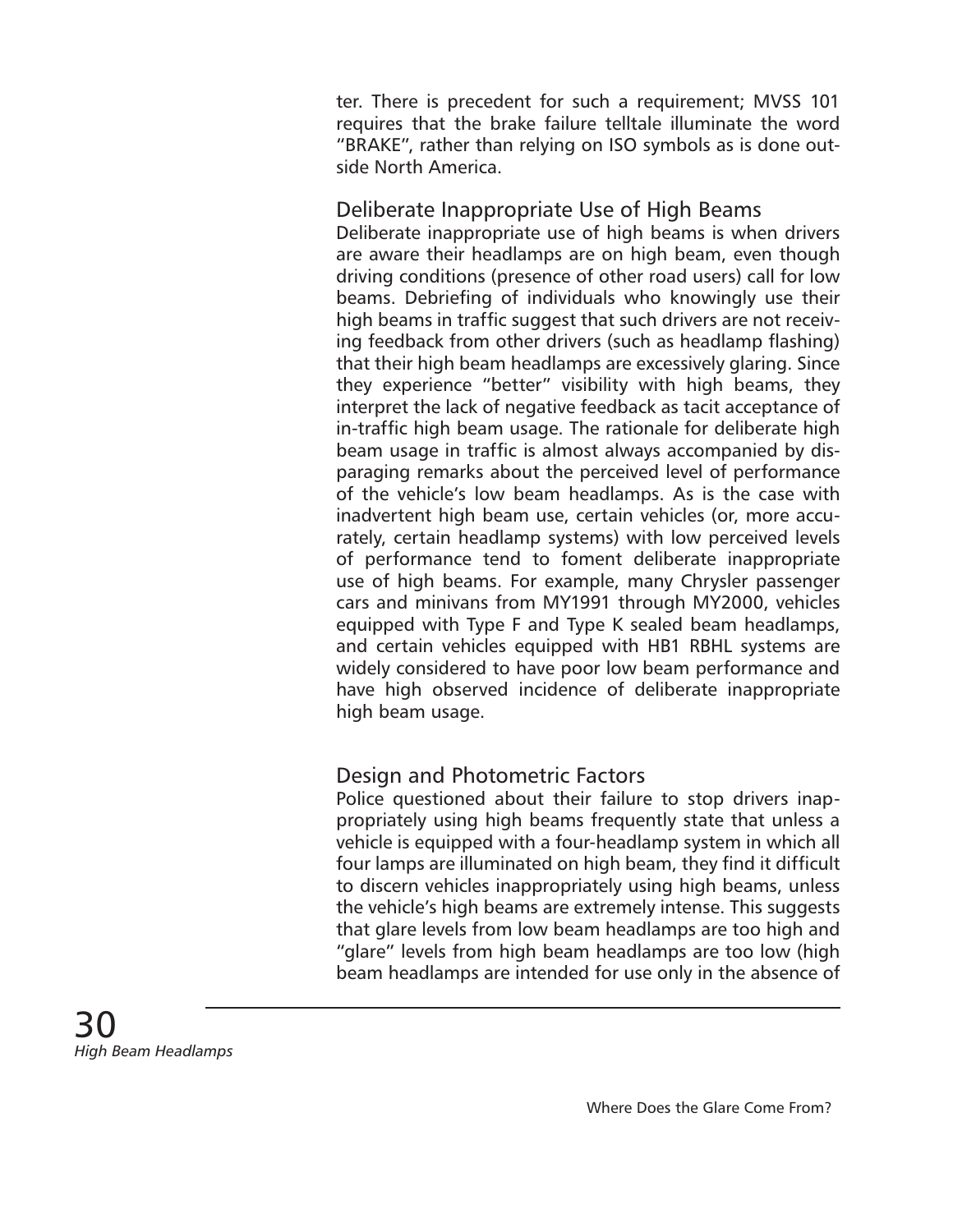other road users, therefore all light from high beam headlamps can be considered seeing light.). Recent studies (e.g. Rumar 2000) draw attention to the contradiction of the high glare levels permitted in US low beams and low maximumintensity ceilings in US high beams. The Rumar 2000 study strongly suggests that a shift to internationally-accepted high beam maximum intensity levels of approximately 140,000 cd (per lamp, at 12.8V) would materially improve seeing distance on high beam, and would discourage inappropriate use of high beams in traffic by dint of more reliable negative feedback (headlamp flashing, police enforcement).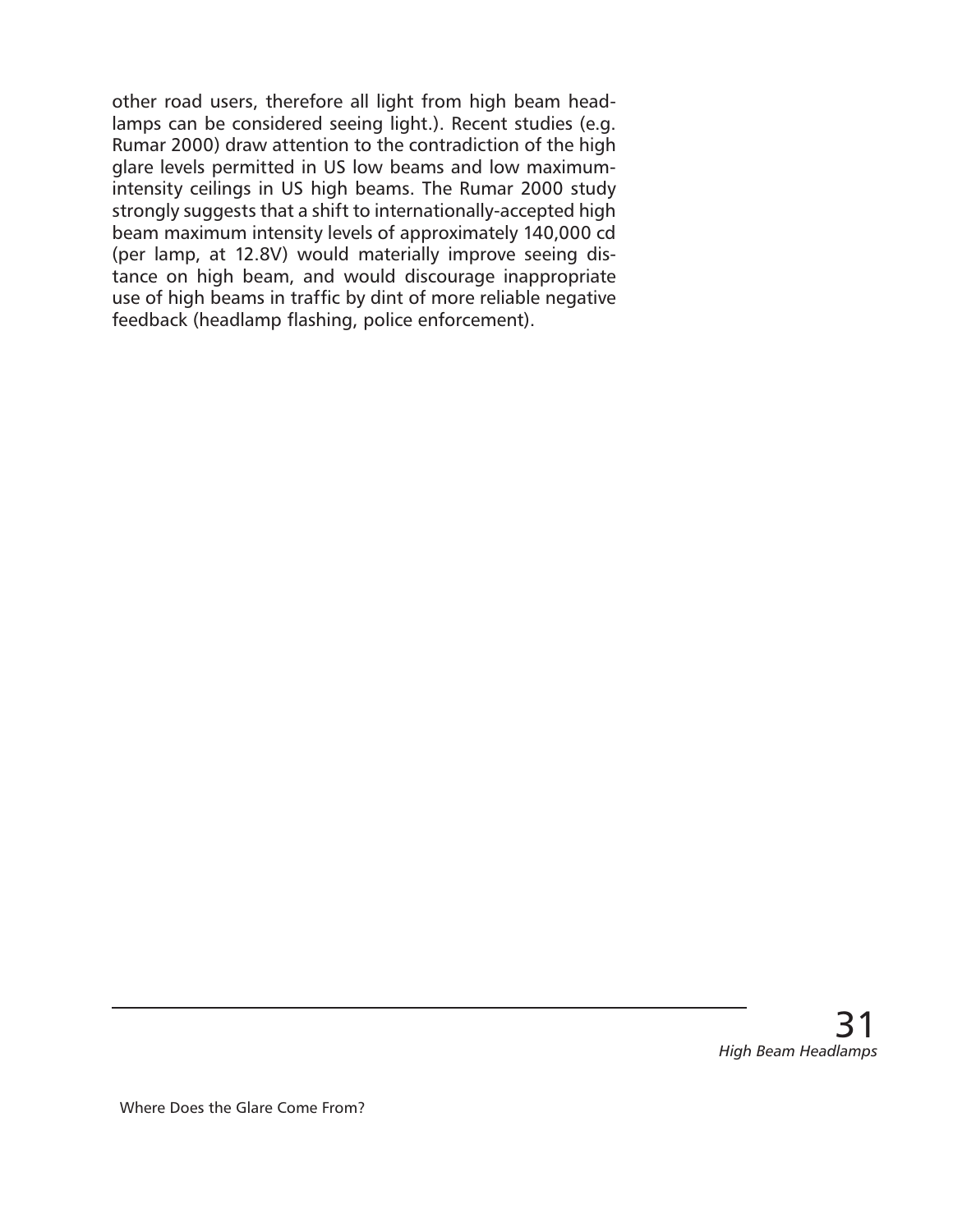Where Does the Glare Come From?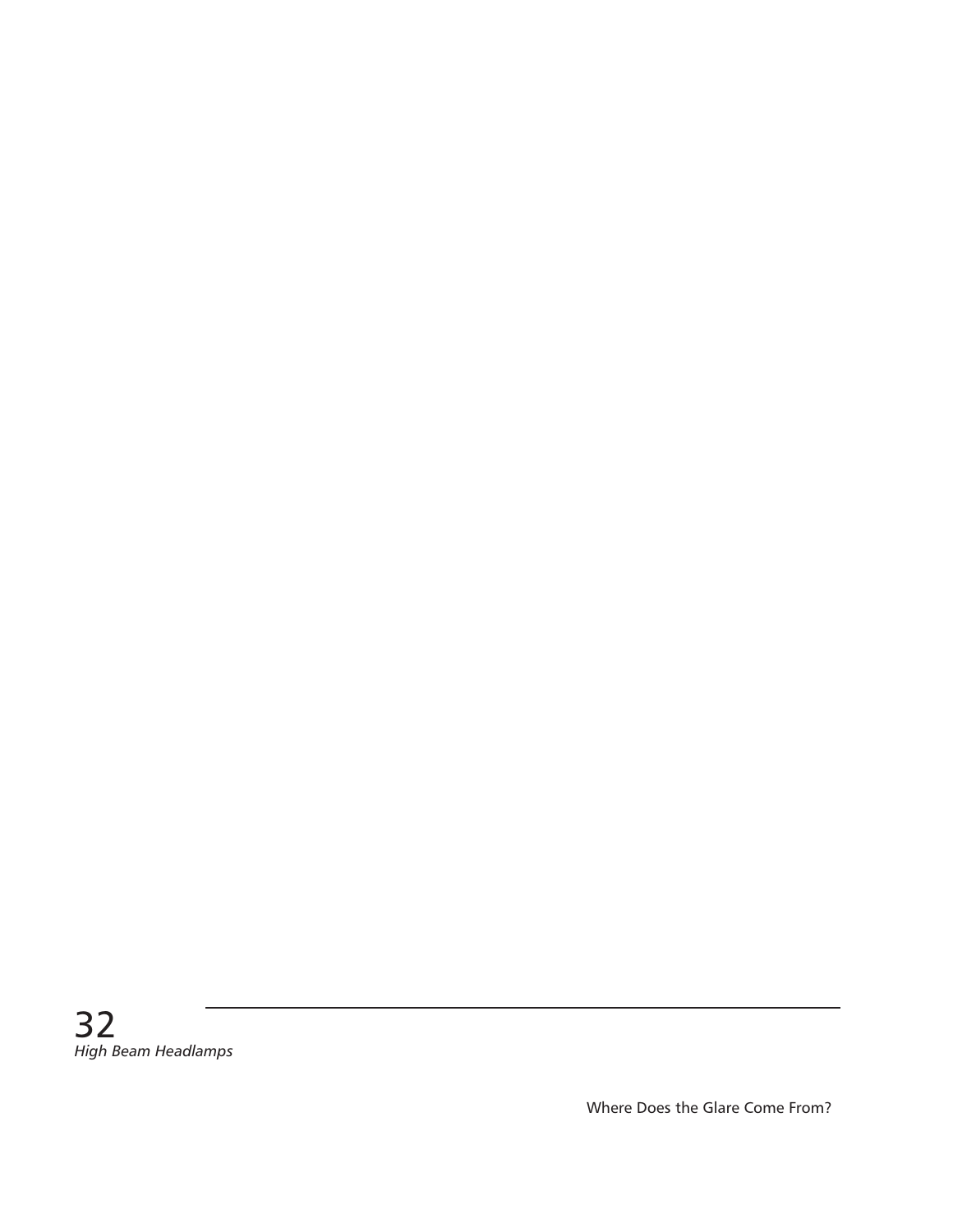# **Auxiliary Lamps**

Original and aftermarket auxiliary fog, driving, and supplemental low-beam lamps are essentially unregulated under MVSS 108. Requirements for their photometric performance, mounting, electrical connection, aim and use are currently left up to individual states. In addition, there is no way to confirm compliance with e.g. SAE requirements.

# Original Equipment Auxiliary Lamps

The lamps installed by vehicle manufacturers as original or authorized accessories are almost exclusively billed as "fog lamps," rather than driving or supplemental low beam lamps. A great many of these lamps (by comprehensive observational evaluation carried out by the present author and verified by colleagues) offer little benefit in poor weather conditions. However, these lamps also are frequently of designs that are inherently glaring. Specifically, the use of high-luminance halogen sources combined with small reflectors creates extremely high unit luminance of the reflector. This is why many "fog" lamps produce more glare than the low beam headlamps on the same vehicle. While low fog lamp placement and proper aim reduces glare, such reduction frequently cannot be attained for several reasons:

- The lamps are frequently placed by the vehicle manufacturer at headlamp height rather than below the headlamps,
- The lamps are frequently mounted to a part of the vehicle, such as a pliable plastic bumper fascia, that lacks sufficient rigidity to attain or maintain precise aim,
- The lamps are frequently provided without suitable instructions for proper use or for attaining correct aim, and may also be provided without sufficient range of vertical aim even when proper instructions are provided,
- The lamps are frequently of such small size (projected area) that extremely high levels of reflector and lens unit luminance are reached, causing the lamps to produce excessive glare regardless of aim,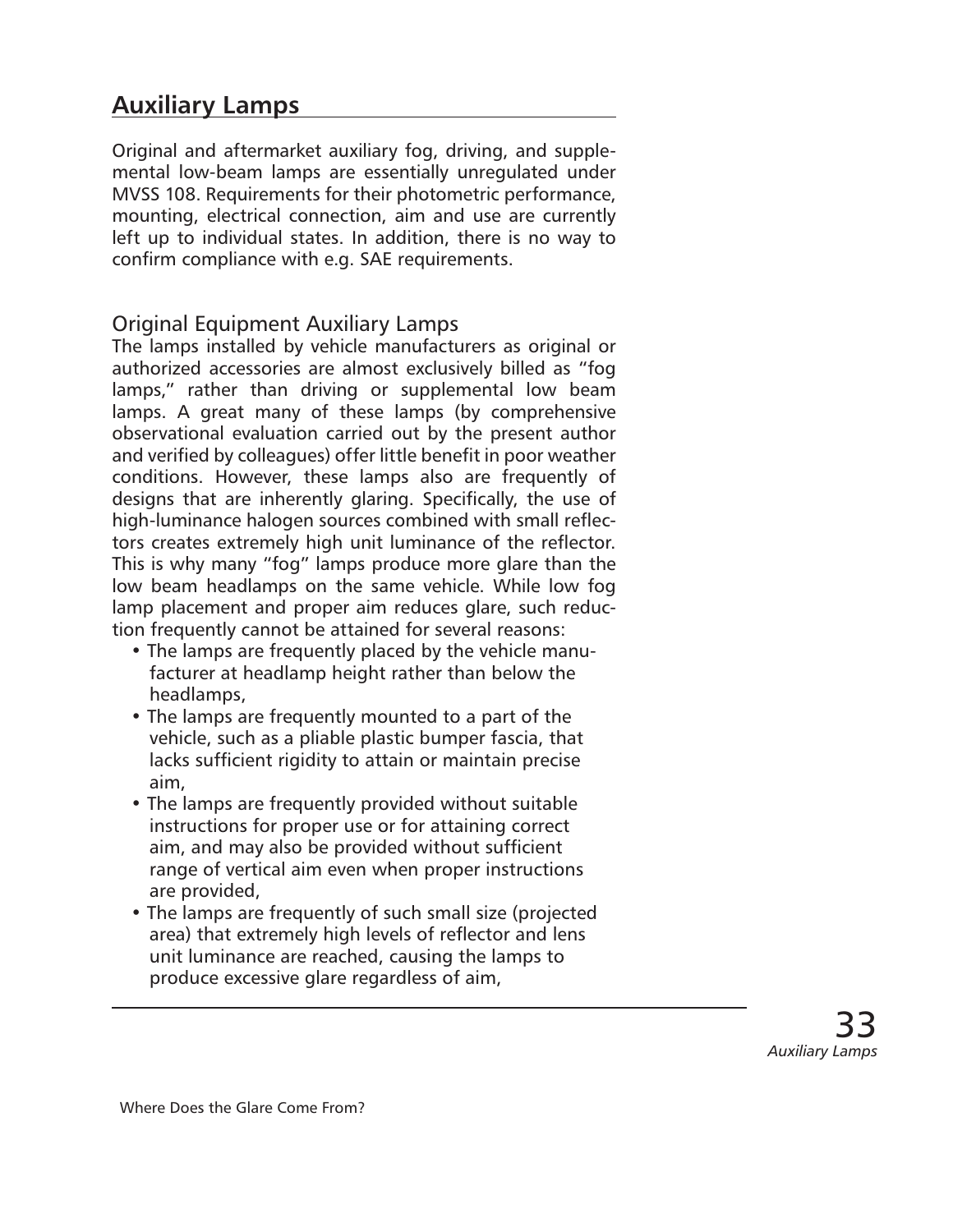• Many of the lamps produce such high levels of light above the cutoff that proper aim does not reduce glare levels sufficiently.

# Aftermarket Auxiliary Lamps

The lamps offered to consumers as aftermarket add-ons vary extremely widely in their purported nature ("fog lamps," "driving lamps," "supplemental low beam lamps"), size (from 25mm x 37mm square to 222mm diameter round), technology (parabolic reflector, complex-surface reflector, projector), performance (strong seeing, weak seeing, high glare, low glare), color (white, yellow, selective yellow, blue) and compliance (SAE, ECE, no compliance with any standard). Aftermarket lamps produce glare in all the same ways as original-equipment lamps, but also present additional issues:

- General consumer ignorance regarding the purpose, proper mounting, aim, electrical connection and appropriate use of fog lamps, driving lamps and supplemental low beam lamps, resulting in deliberate or inadvertent inappropriate installation and use,
- Wide availability and low price of poorly-made lamps not compliant with any construction and/or photometric standard and bearing no (or fraudulent) certification marks,
- Wide availability of very intense driving lamps that may be deliberately or inadvertently used in traffic. 37 Auxilliary Lamps

# Fog Lamps in Clear Weather

Approximately 64.5% of drivers in cars with fog lamps use their fog lamps at night in clear-weather conditions not warranting fog lamp use. Fewer drivers (60.6%) use their fog lamps in moderate-to-heavy fog conditions warranting fog lamp use. This indicates that drivers tend to use fog lamps to supplement their low beam headlamps, rather than as an aid to poor-weather visibility. (Sivak et al. 1997). Assuming the lamps in question at least approach the general character of a fog beam, providing primarily foreground illumination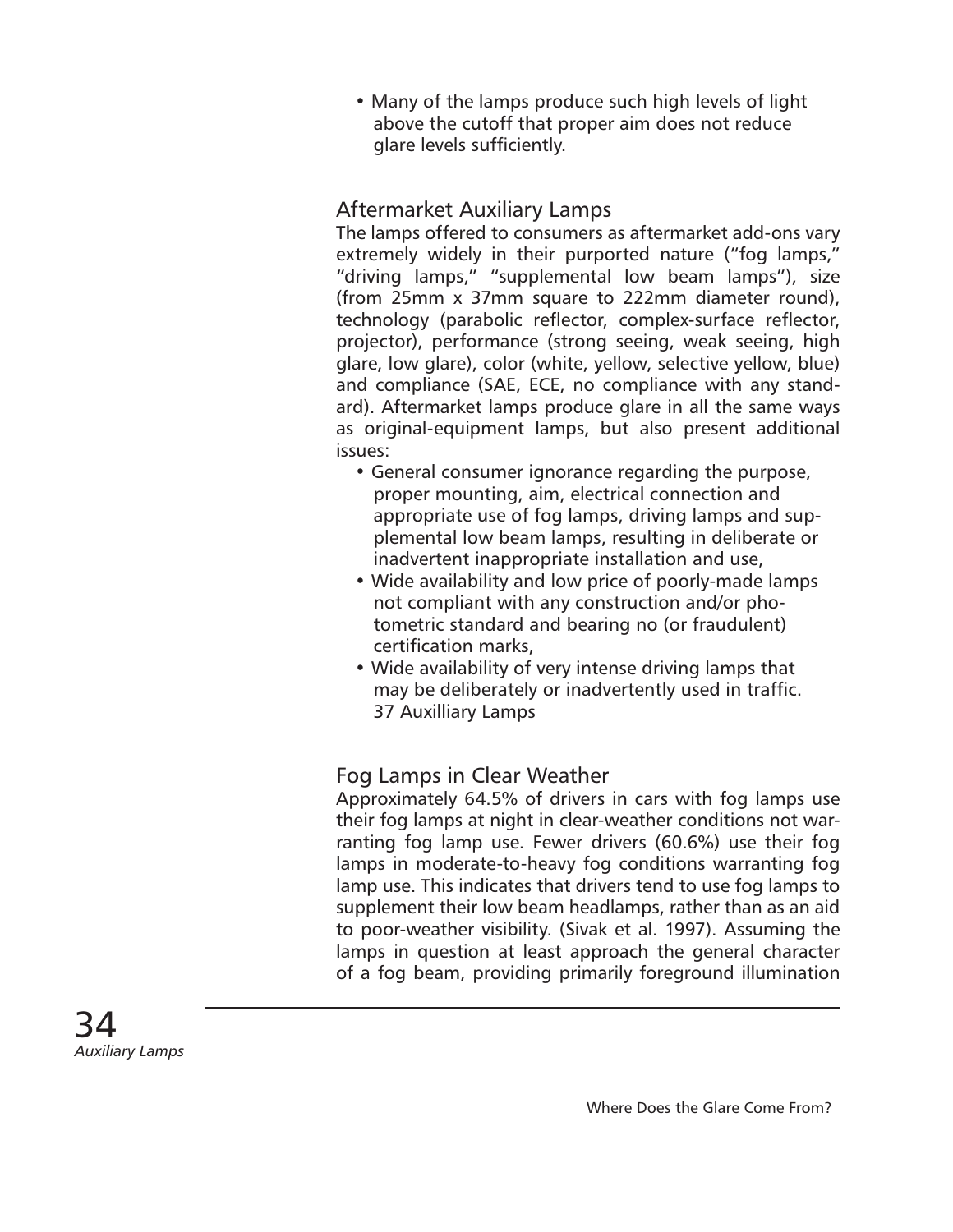and lateral spread, the indication is that drivers want more and wider foreground illumination. They get it by using fog lamps. US low beams have traditionally had less and narrower foreground illumination than comparable ECE low beams primarily due to concern that excessive foreground illumination will limit distance vision by drawing the driver's visual attention to the foreground or by reducing the driver's level of dark adaptation. This may not be the case. Olson and Sivak (1983) studied driver eye movements at night as a function of foreground illumination. At high levels of foreground illumination, drivers tended to look further down the road. Olson & Sivak's interpretation is that with high levels of foreground illumination, drivers tend to use peripheral vision for the foreground and foveal vision for distant points. This may be why drivers prefer higher levels of foreground illumination than is traditionally provided by US low beams. Automotive lighting engineers have noted they have been asked to design original-equipment fog lamps explicitly to "fill the black hole on the road in front of the car". If, as seems to be the case, more and wider foreground illumination is not harmful and may be beneficial to safety, then it is better to encourage or require more and wider foreground illumination from regulated and controlled low beam headlamps than to leave this function to unregulated and frequently-misused devices with a high capacity to create excessive glare.

# Fog Taillamps (Rear Fog Warning Lamps)

Some cars come from the factory equipped with fog taillamps (rear fog warning lamps). A fog taillamp is a high intensity rearward-facing red lamp of similar photometric performance to a stop lamp, though frequently fog taillamps are more intense than stop lamps. Fog taillamps are manually activated by the driver to increase the vehicle's conspicuity from the rear under conditions of reduced visibility distance. Some European and Scandinavian countries have required fog taillamps on new vehicles since the 1970s or 1980s, and EU requirements currently call for fog taillamps on new vehicles. In several countries where weather conditions frequently justify fog taillamp use, such as Sweden and Finland, pre-EU national requirements permitted only one fog tail-

> 35 *Auxiliary Lamps*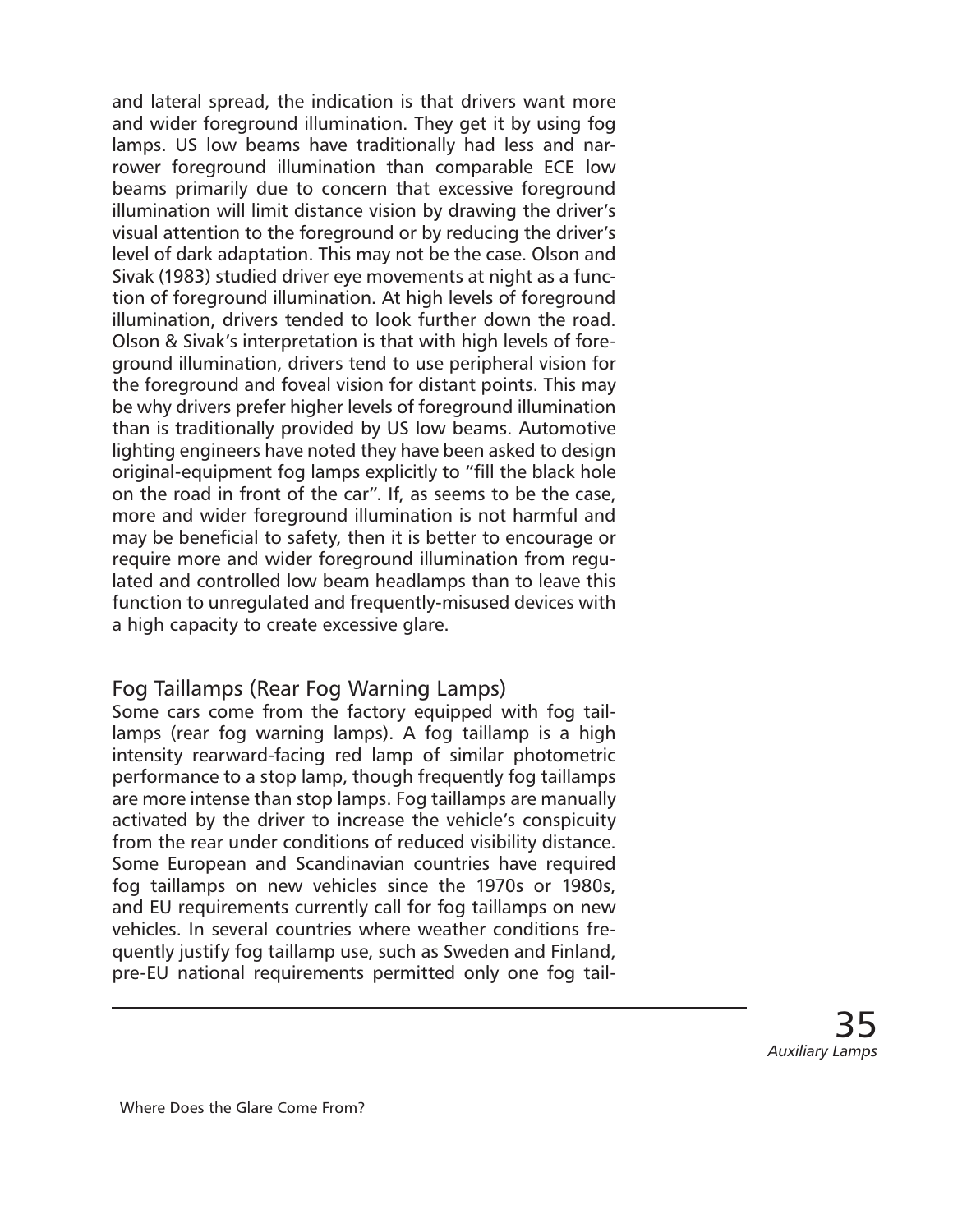lamp per vehicle, mounted on the driver's side of the rear of the vehicle. Current EU requirements call for the installation of one or two fog taillamps, with dual fog taillamps to be mounted symmetrically. MVSS 108 permits, but does not require or regulate, the installation of one or two fog taillamps. Dual fog taillamps, especially when they are part of a vehicle's rear lamp cluster which also incorporates other rear signalling functions, very closely mimic the appearance of stop lamps. A driver following a vehicle with operating dual rear fog lamps must look constantly or frequently at the rear lamps of the leading car in order to discern the slight difference in appearance between the brake-off condition of two intense red lamps, and the brake-on condition of four intense red lamps (with the possible addition of a fifth in the form of the CHMSL). This situation is aggravated when red rear turn signals, permitted by MVSS 108, are present. The single fog taillamp is very much less likely to be mistaken for stop lamps, because stop lamps are required to be installed in multiples of two and mounted symmetrically. With a single fog taillamp, there is a far greater difference in appearance of the lead car between the brake-off condition and the brakeon condition. Therefore, the following driver need not focus his eyes constantly or frequently on intense lights facing him, and may focus instead on areas that require his attention in order to detect roadway obstacles.

Fog taillamps are often used when they are not warranted; current switching requirements do not adequately guard against misuse. Typically, fog taillamps are wired so that they can only be activated if a vehicle's front fog lamps, if present, are lit. A very common switching arrangement in Volvo, Saab, Jaguar, BMW, Mercedes and Oldsmobile and other models is for the fog taillamp switch to be wired to the front fog lamp switch. If the fog taillamp switch is left "on," the fog taillamps will illuminate whenever the front fog lamps are lit. Since 64.5% of drivers whose cars are equipped with fog lamps illuminate their fog lamps even in clearweather conditions (Sivak et al. 1997), the potential is quite high for inappropriate use of fog taillamps, increasing glare levels and decreasing stop and turn signal conspicuity for following drivers. Although ECE regulations stipulate that a fog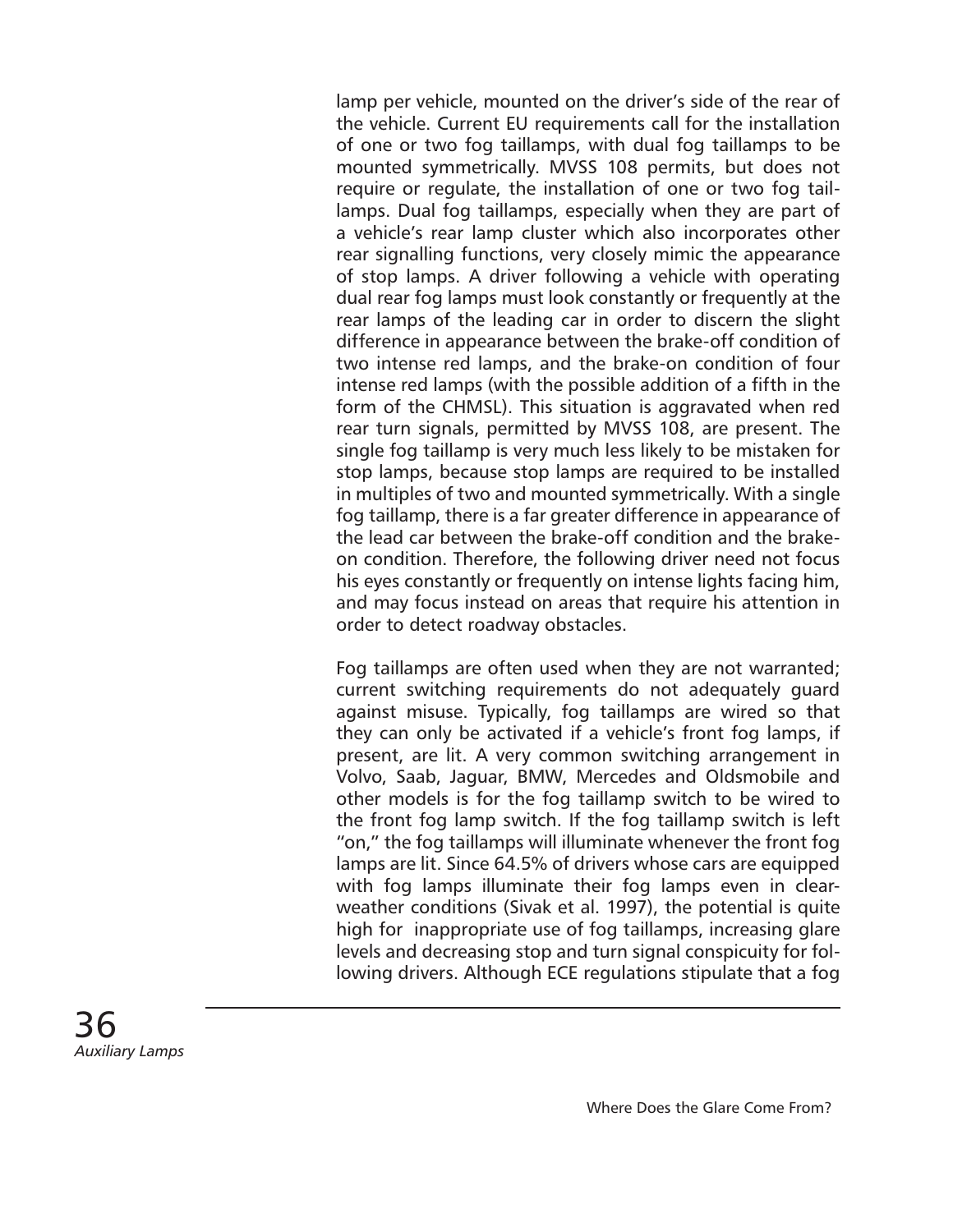taillamp telltale consisting of an ISO symbol illuminate when fog taillamps are activated, few drivers recognize the symbol. Informal interviews with drivers observed to be using fog taillamps inappropriately reveals that overwhelmingly, drivers are completely unaware of the presence, purpose or proper use of fog taillamps on their vehicles.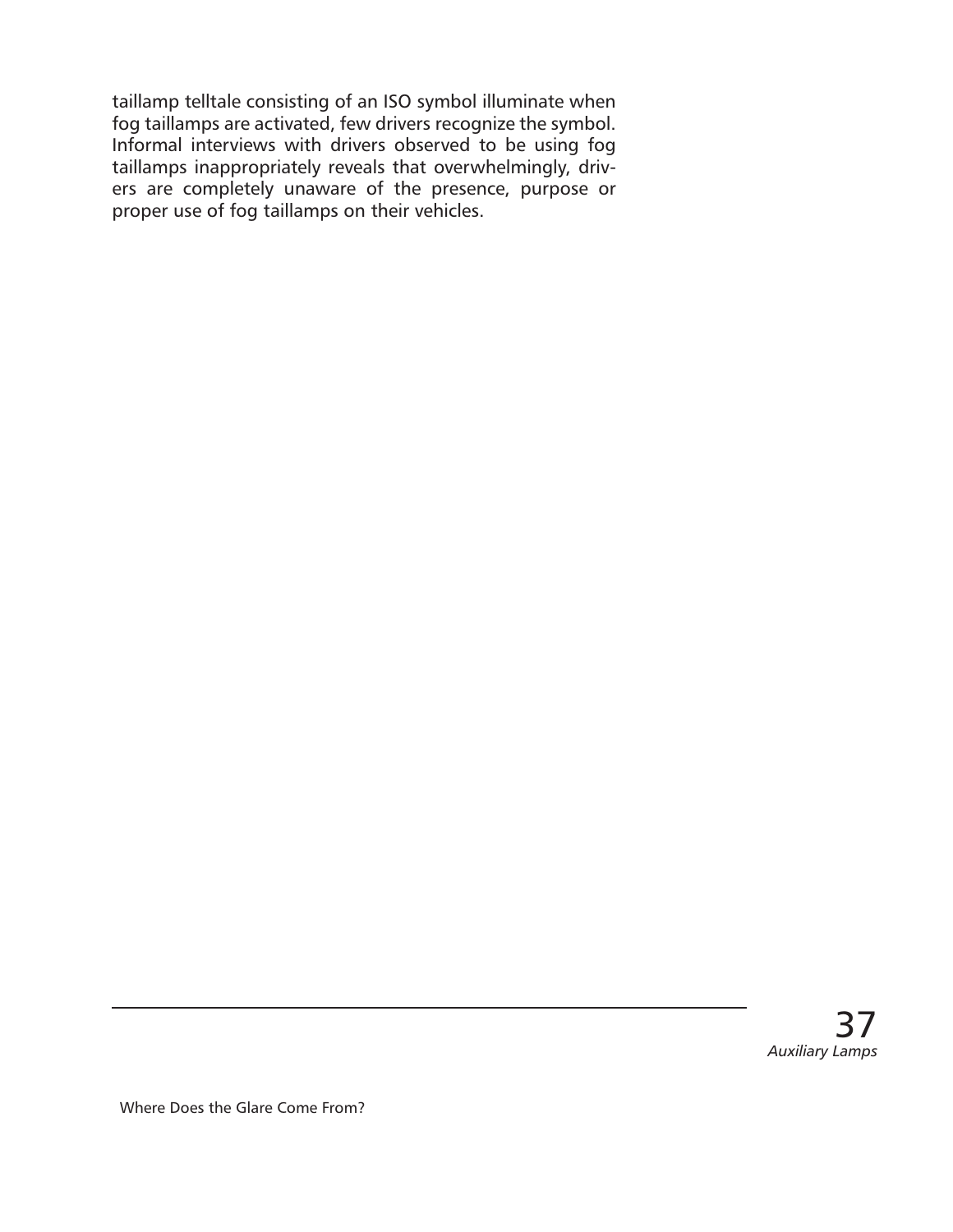Where Does the Glare Come From?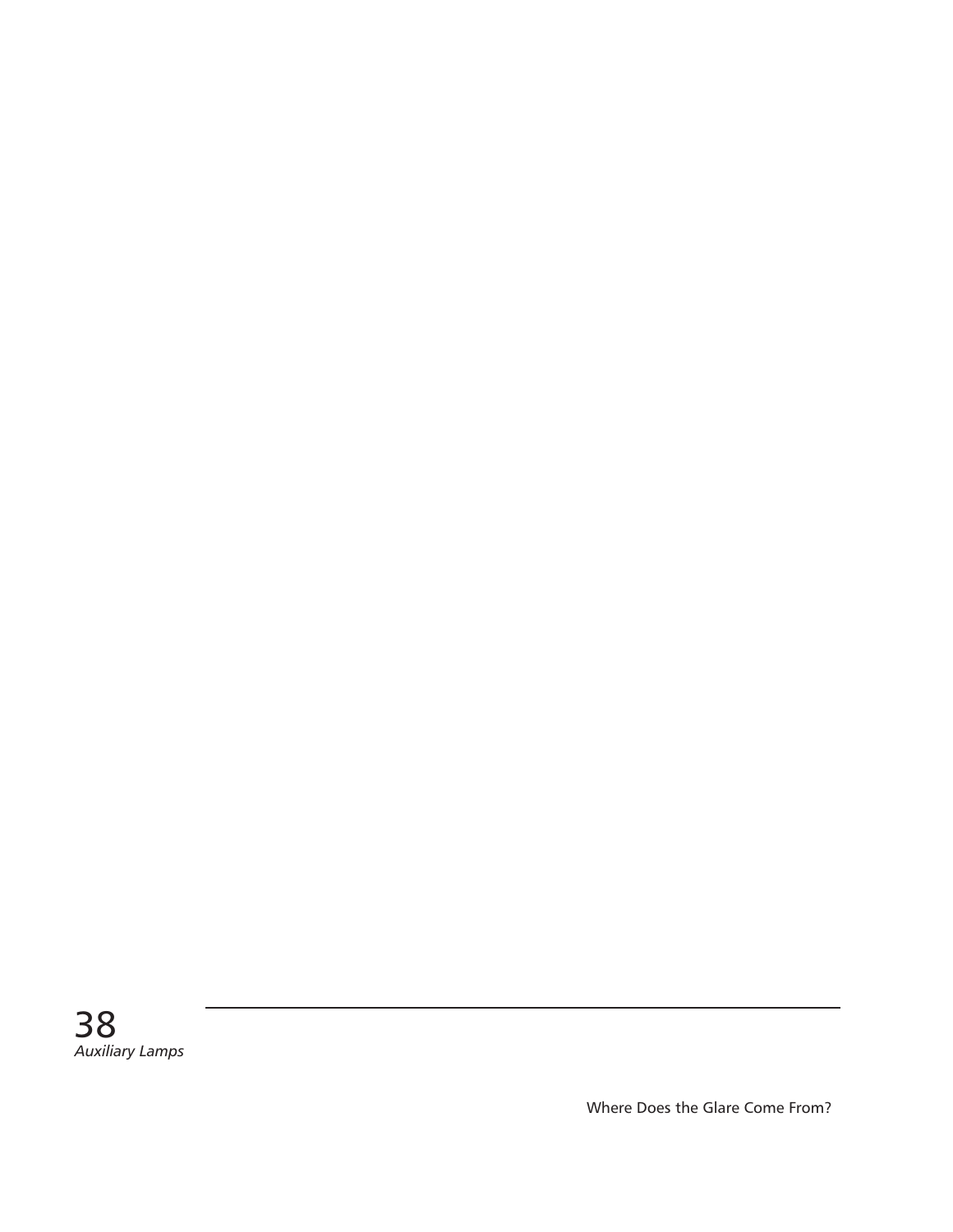# **Recommendations**

The present report investigates and examines the various sources of glare in the US nighttime traffic environment. In the context of this investigation, several solutions suggest themselves to reduce the glare that currently makes driving at night in the US a driver-hostile experience, as well as to improve seeing. Here are some suggested courses of action, supported by the science and discussion in the present report.

**Raise the test voltage contained in MVSS 108** from 12.8V to 13.7V, or establish a dual-voltage testing regimen in which seeing-light regions are tested at 12.8V and glare-light regions are tested at 14V, because the current test voltage is unrealistically low and substantially underestimates realworld glare intensities.

**Lower the allowable glare intensities** for low beam headlamps, particularly at (H, V) and (0.5U, 3.5L), because the currently allowable levels are too high.

**Raise the allowable high beam intensity** at (H, V) to match the European and Japanese maximum of 140,000 cd (nominal at 12.8V), because more intense high beams will increase visual performance in situations warranting high beam use, and will discourage misuse of high beams in situations warranting low beam use.

**Require headlamps to be aimed lower** if they are mounted high, because high-aimed high-mounted headlamps create severe glare to lower vehicles.

**Permit low beam headlamps conforming to ECE** photometric requirements, because

• such headlamps comply with the intent of US seeing and glare limits, in some cases better than their US counterparts,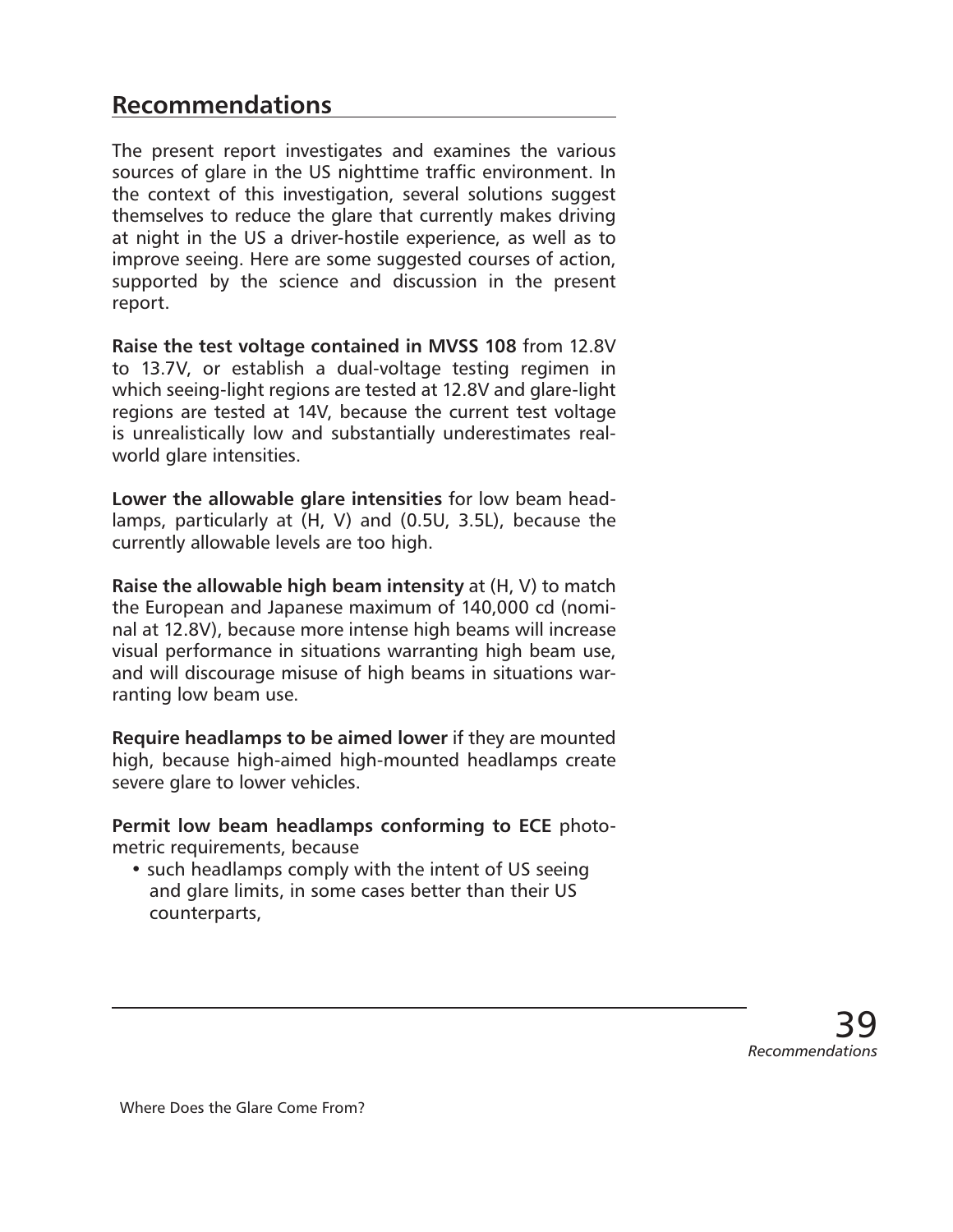- they do not appear to threaten any reduction in safety,
- they offer immediate and substantial relief from excessive low beam glare while offering equivalent or improved seeing performance,
- and they are more resistant to the safety negative effects of overwattage bulbs.

**Establish stringent requirements** for colorimetric, projected-area, mounting and photometric performance of original-equipment and aftermarket auxiliary lamps, because such lamps are currently a significant and uncontrolled source of glare.

**Lower the degree to which "white" illumination** may tend towards blue, because this will reduce the production of inherently-glaring blue light and will also reduce the motivation for individuals to attempt to attain a "blue" appearance with halogen headlamps.

**Require automatic aim compensators** (dynamic headlamp levelling) with HID and high-flux halogen headlamps, because such headlamps create severe glare with vehicle attitude changes.

**Raise the stringency of MVSS 101 requirements** for the high beam telltale so that the words "BRIGHT" or "HIGH BEAM" appear with (or instead of) the ISO symbol, because many drivers do not notice or recognize the ISO symbol.

**Raise the stringency of headlamp lens marking requirements** so that headlamp assemblies intended for gas discharge sources are clearly differentiated from those intended for halogen sources, because current regulations allow misinstallations to go undetected.

**Raise the stringency of fog taillamp installation requirements** to allow only one fog taillamp on a vehicle, mounted on the driver's side of the rear of the vehicle, because dual fog taillamp arrangements are difficult to distinguish from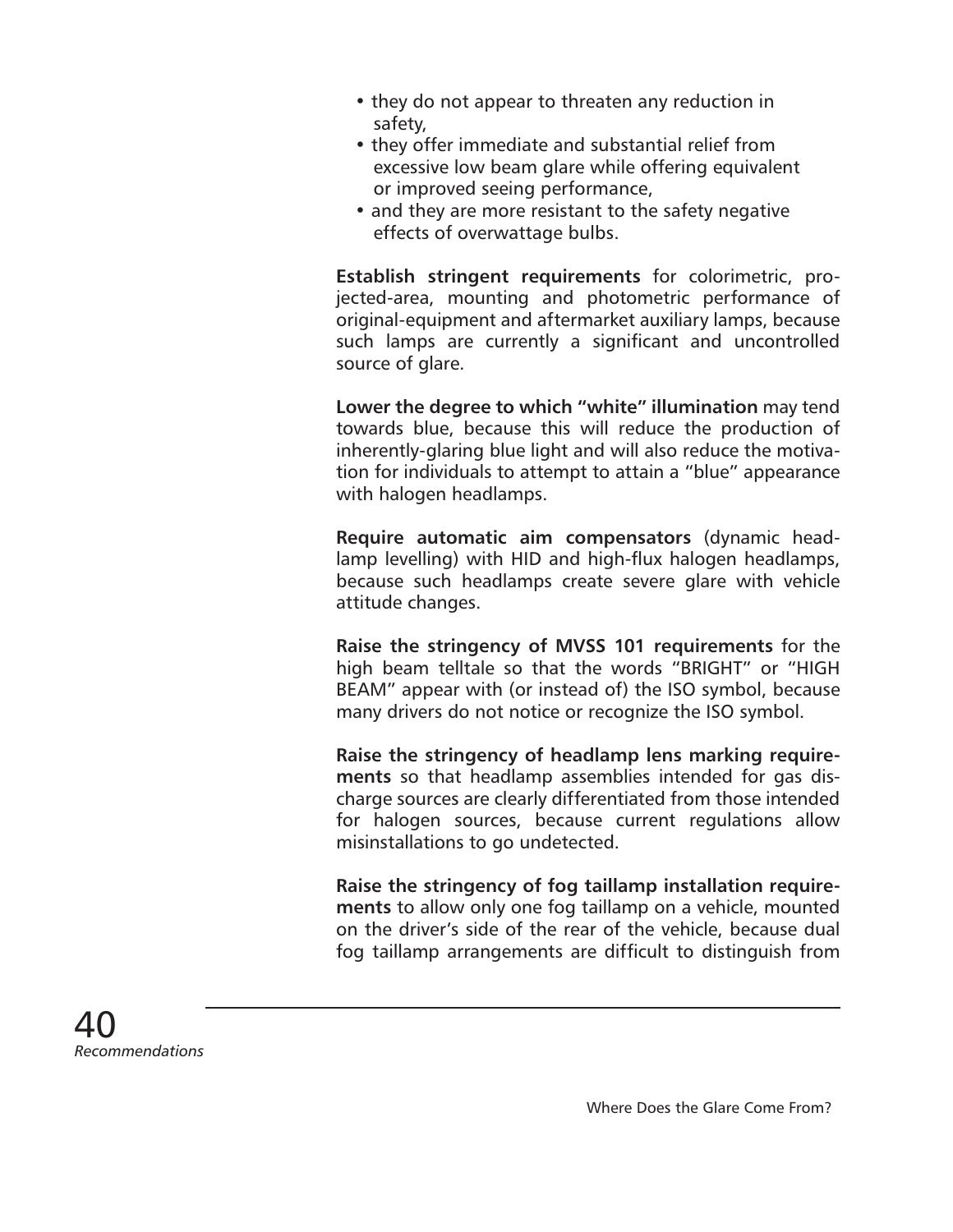brake lamps and force following drivers to focus on glaring high intensity lights.

**Raise the stringency of fog taillamp wiring requirements** so that the fog taillamp deactivates and must be deliberately reactivated by the driver after low beam headlamps, fog lamps, or vehicle ignition are switched off.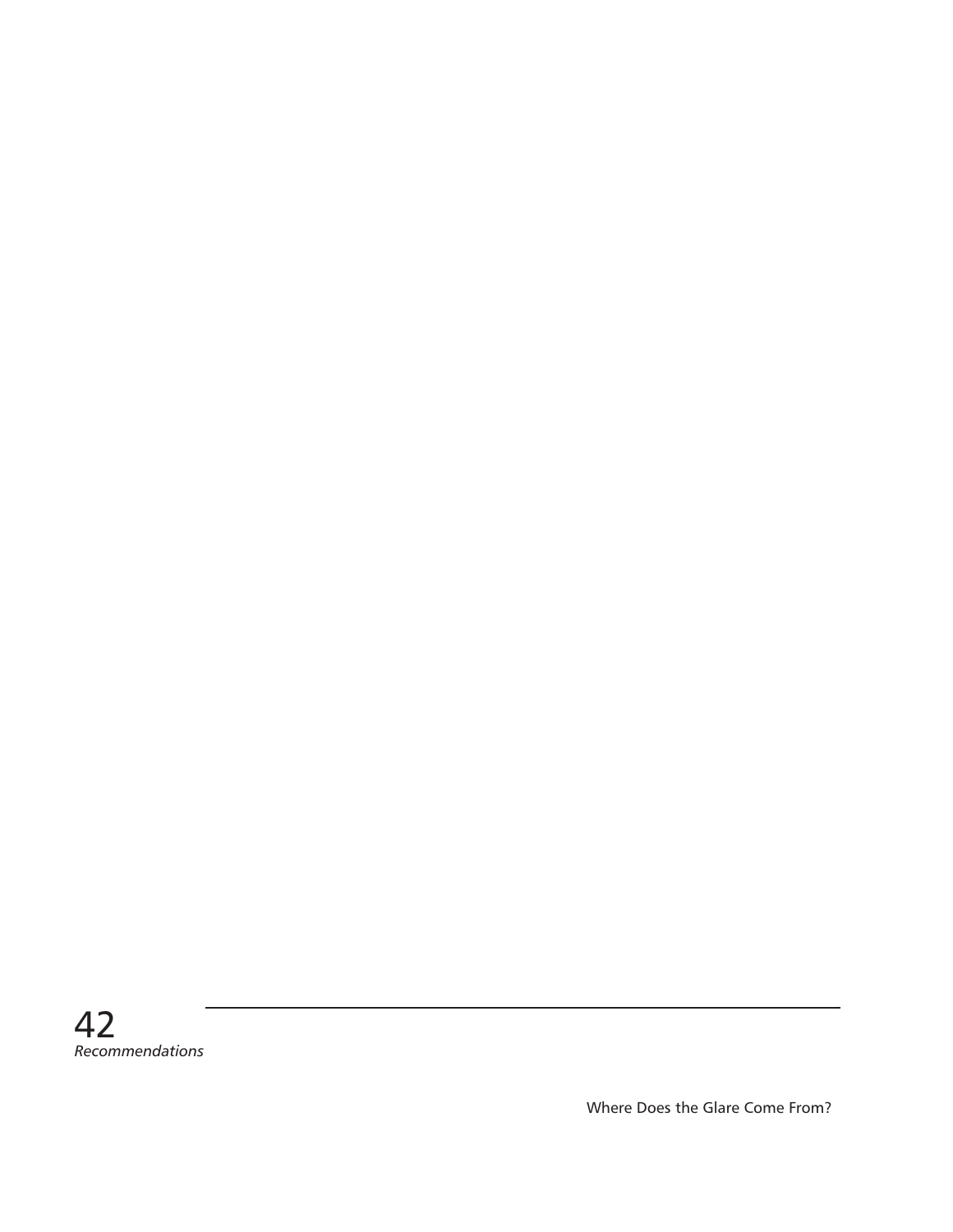# **Bibliography**

Alferdinck, J W A M, and Theeuwes, J: *The Relation Between Discomfort Glare and Driving Behaviour.* Progress in Automobile Lighting (PAL) Proceedings (pp. 24-32). Darmstadt, Germany, September 1997

Aulbach, J, and Frank, J: *Research on the Illuminance at Traffic Sign Surfaces in Real Road Situation Caused by Different Headlamp Types.* Progress in Automobile Lighting (PAL) Proceedings (pp. 25-35). Darmstadt, Germany, September 1999

Automotive Lighting: *Signal Image Enhancement of Projection Type Headlamps by Additional Optics.* Society of Automotive Engineers, Warrendale PA, SAE 2001-01-0455, March 2001

AutoOptiks: *Automotive Lighting Information,* description of various colored and overpowered headlamp bulbs on a salesoriented internet site, www.autooptiks.com, 2001

Cobb, J: *Roadside Survey of Vehicle Lighting 1989. (Research Report 290).* Road Research Laboratory, Crowthorne UK, 1990

Calcoast: Unpublished tabulation of headlamp types found on 179 different MY2000 US-market vehicles on display at the 2000 San Francisco Auto Show. (Calcoast ITL is a highvolume compliance tester of vehicle lighting devices)

Cummins, D (2001A): Unpublished photometric tests of low beam headlamps utilizing bulbs with multilayer interference dichroic blue-pass coatings (Cummins of Calcoast ITL, a highvolume compliance tester of vehicle lighting devices)

Damasky, J, Hosemann, A: *A Good Guide—How Good Headlamps Encourage the Eye to Scan for Danger.* Hella K.G. Hueck, Lippstadt, September 1997

FHWA/Arens, J B: *A Field Evaluation of Retroreflective Signs Illuminated by Headlights.* Progress in Automobile Lighting

> 43 *Bibliography*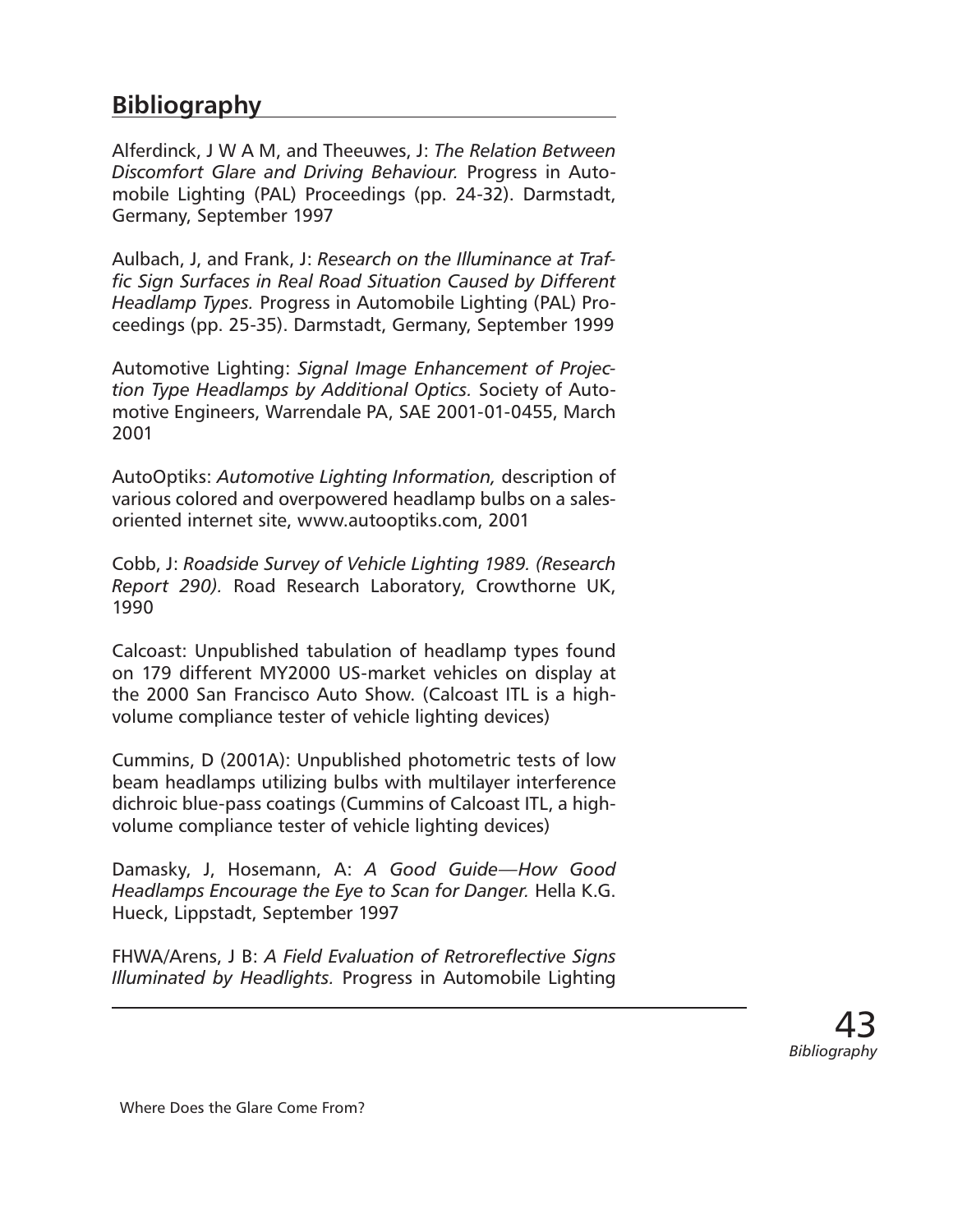(PAL) Proceedings (pp. 9-17). Darmstadt, Germany, September 1999

Flannagan, M J, Sivak, M, Battle, D S, Sato, T, and Traube, E C: *Discomfort Glare from High-Intensity Discharge Headlamps.* Michigan University, Ann Arbor, Transportation Research Institute, UMTRI 83765, January 2000

Hare, C T, and Hemion, R H: *Headlamp Beam Usage on U.S. Highways.* Bureau of Public Roads, Report AR-666, 1968

Hemion, R H: *The Effect of Headlight Glare on Vehicle Control and Detection of Highway Vision Targets.* Southwest Research Institute, Project No. 11-1908, Report No. AR 640, May 1968

J C Whitney: *JC Whitney Parts and Accessories for Cars, Trucks and SUVs.* Internet version of mail order catalogue. http://www.jcwhitney.com 2001

Karpen, D: *Neodymium Oxide Doped Headlight Lamps.* Society of Automotive Engineers, Warrendale PA, SAE 2001-01- 0319, March 2001

Lindae, G: *Improvements of Low-Beam Pattern by use of Polyellipsoid Headlamps (PES).* Society of Automotive Engineers, Warrendale PA, SAE 850228, 1985

Moore, R L: *Headlight Design.* Ergonomics, Vol. 1, No. 2; February 1958, pp. 163-176

NHTSA/IF: *National Highway Traffic Safety Administration Interpretation Files,* keyword searches on E-code headlamps, E-code headlights, H4 headlamps, H4 headlights, overhead sign via www.nhtsa.dot.gov, 2001

NHTSA/Shelton, L R: *Notice of Proposed Rulemaking to Amend Federal Motor Vehicle Safety Standard 108, National Highway Traffic Safety Administration, Federal Register Vol. 63, No. 152* p. 42348-42360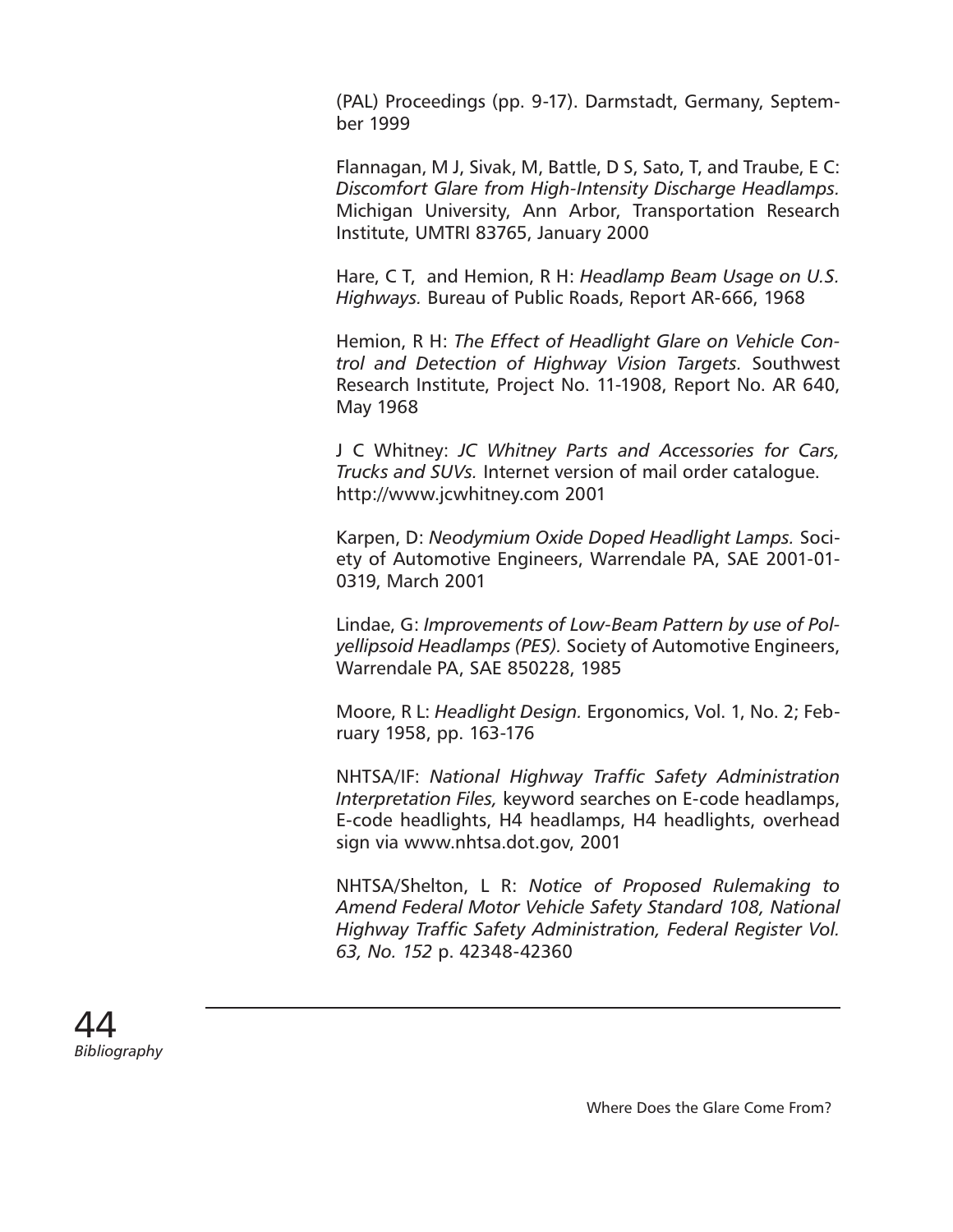NHTSA/Van Iderstine: *The Achievement of Visual/Optical Aiming for North American Headlighting.* Progress in Automobile Lighting (PAL) Proceedings (pp. 306-325). Darmstadt, Germany, September 1997

Olson, P L, and Aoki, T: *The Measurement of Dark AdaptationLevel in the Presence of Glare.* Michigan University, Ann Arbor, Transportation Research Institute, UMTRI 79107, November 1989

Olson, P L, and Sivak, M: *Automotive Headlighting: Effect of Foreground Illumination.* Perceptual and Motor Skills, 57 (3), pp1036-1038, 1983

Olson, P L: *The Relative Merits of Different Low Beam Headlighting Systems—A Review of the Literature.* Michigan University, Ann Arbor, Transportation Research Institute, UMTRI 39714, December 1977

Rumar, K: *Relative Merits of the U.S. and ECE High-Beam Maximum Intensities and of Two- and Four-Headlamp Systems.* Michigan University, Ann Arbor, Transportation Research Institute, UMTRI 94118, November 2000

Sivak, M, Flannagan, M J, and Schoettle, B: *High-Beam and Low-Beam Headlighting Patterns in the U.S. and Europe at the Turn of the Millennium.* Michigan University, Ann Arbor, Transportation Research Institute, SAE 2002-01-262, March 2002

Sivak, M, and Flannagan, M J: *Evaluation of the SAE J1735 Draft Proposal for a Harmonized Low-Beam Headlighting Pattern.* Society of Automotive Engineers, Warrendale PA, SAE 95097, February 1995

Sivak, M, Flannagan, M J, and Miyokawa, T: *A First Look at Visually Aimable and Harmonized Low-Beam Headlamps.*  Michigan University, Ann Arbor, Transportation Research Institute, UMTRI 92690, January 2000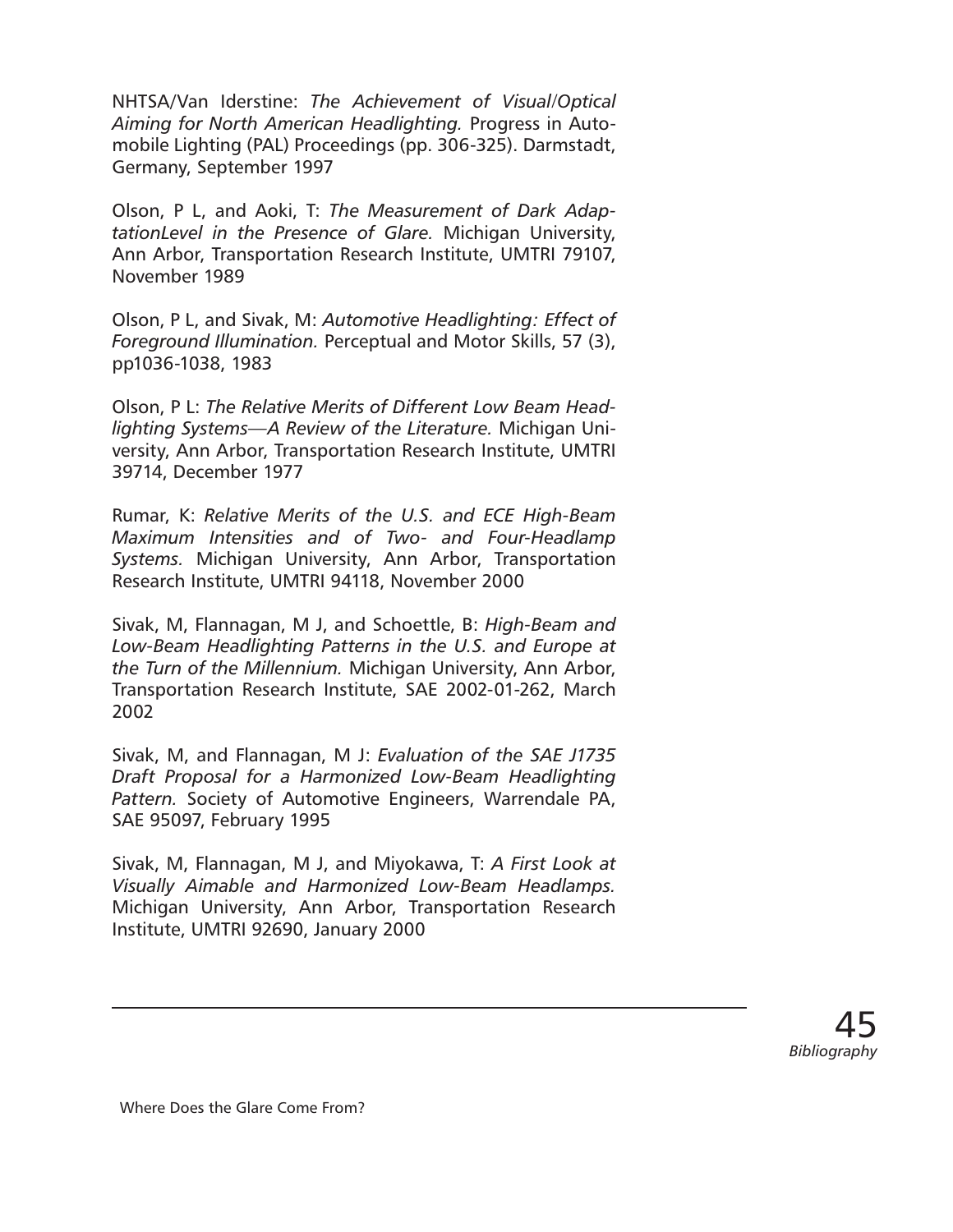Sivak, M; Flannagan, M. J.; Sato, T: *Light Output Of U.s., European, And Japanese Low-beam Headlamps.* Michigan University, Ann Arbor, Transportation Research Institute, UMTRI 84606, 1993

Sivak, M; Flannagan, M J; Traube, E C; Hashimoto, H; Kojima, S: *Fog Lamps: Frequency Of Installation And Nature Of Use.* Michigan University, Ann Arbor, Transportation Research Institute. New Concepts in International Automotive Lighting Technology, SAE, pp. 99-103. UMTRI-89973 A08, 1997

Stern, D: *Bulb Descriptions and Ratings* (a tabulation of common automotive light source characteristics, primary table viewable at http://lighting.mbz.org/tech/info/bulbs/ bulb\_types/) 1998

Sullivan, J M, and Flannagan, M J: *Visual Effects of Blue-Tinted Tungsten-Halogen Headlamp Bulbs.* Michigan University, Ann Arbor, Transportation Research Institute, UMTRI 94291, April 2001

Walker, J: *Petition to Amend Federal Motor Vehicle Safety Standard 108 Concerning Daytime Running Lamps.* National Highway Traffic Safety Administration, September 1997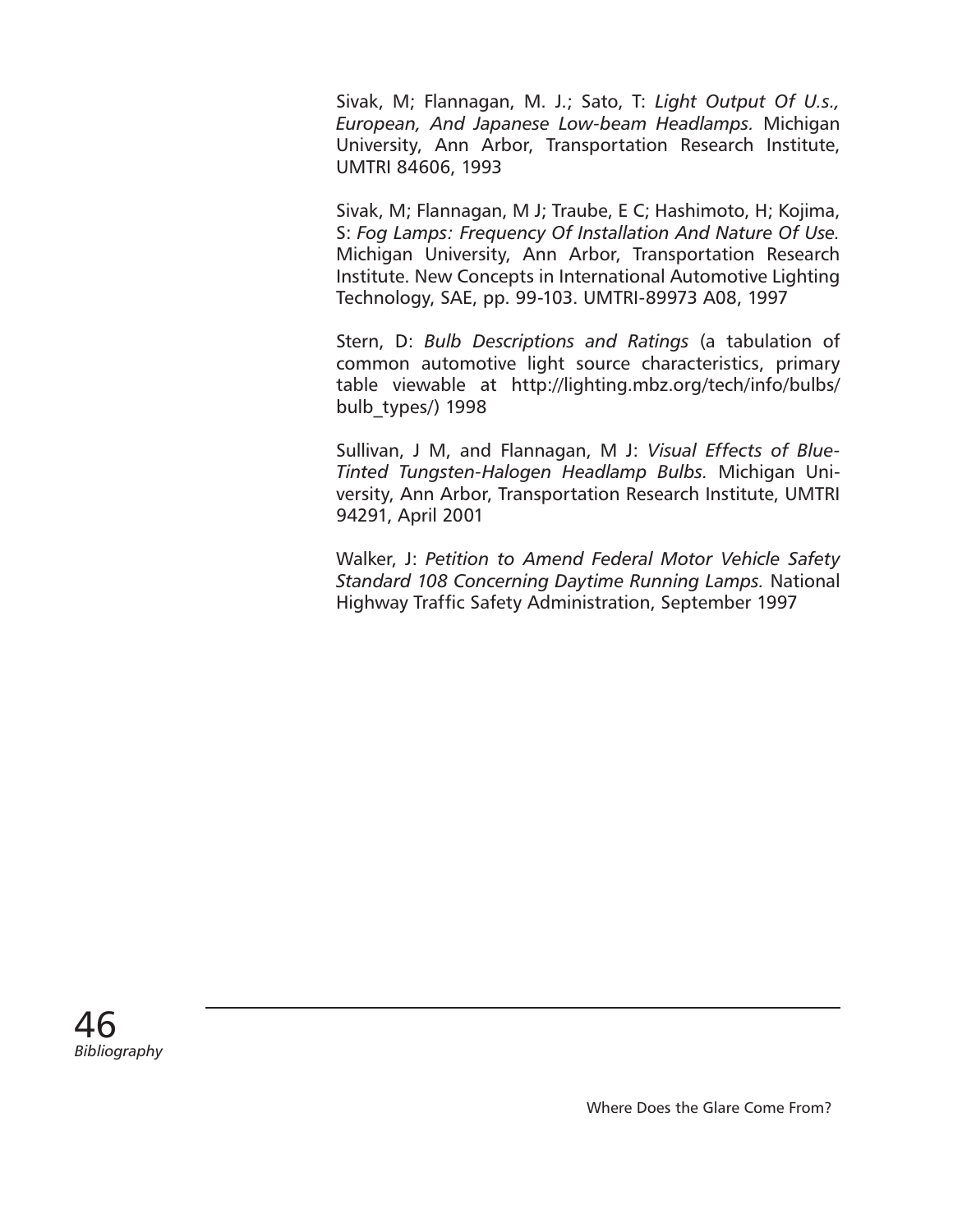Bill Pusztai Design

bill@torque.net http://www.torque.net/~bpd/